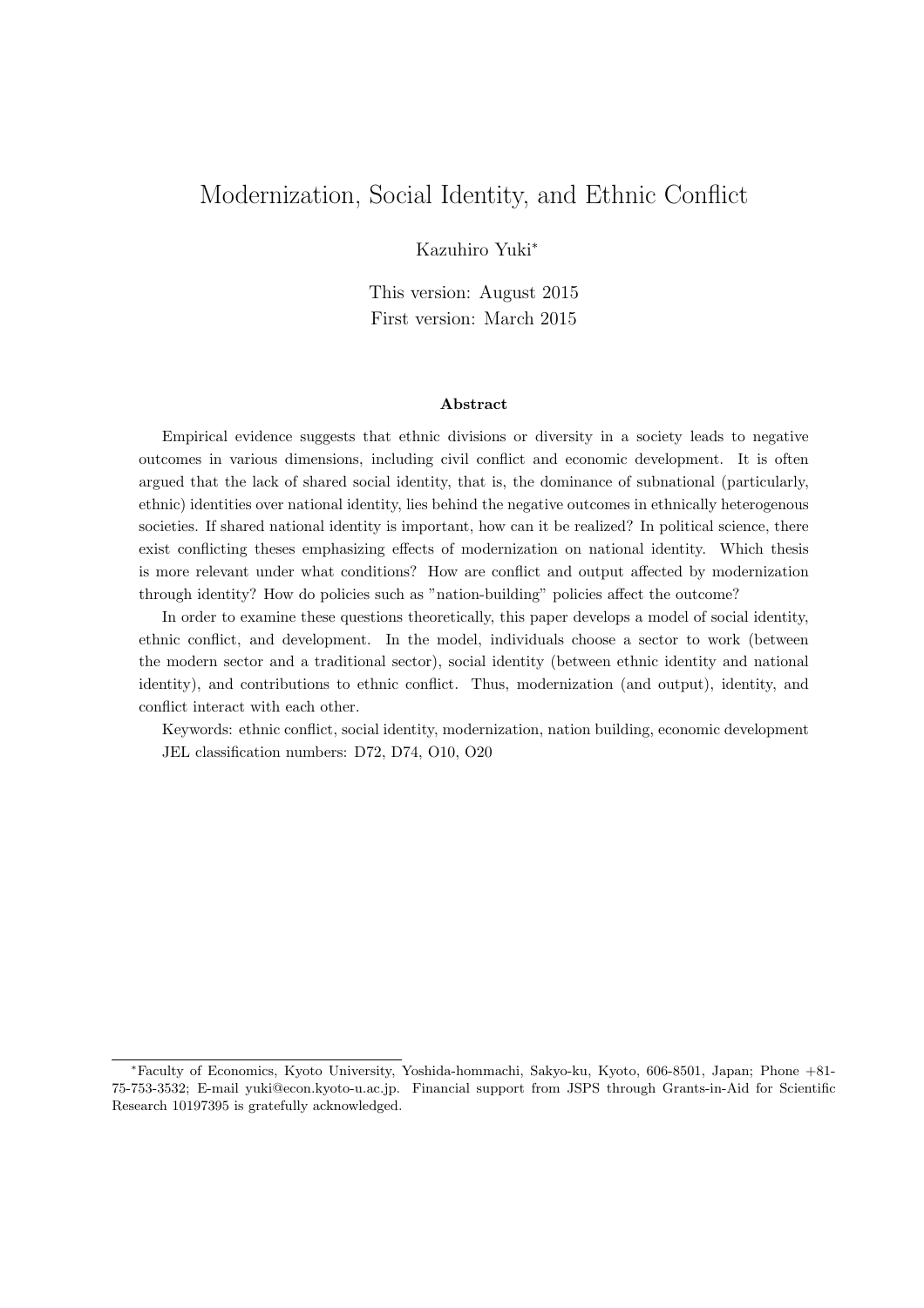### **1 Introduction**

Empirical evidence suggests that ethnic divisions or diversity in a society leads to negative outcomes in various dimensions, including internal armed conflict (Esteban, Mayoral, and Ray, 2012), public goods provision (Miguel and Gugerty, 2005), and economic development (Montalvo and Reynal-Quero, 2005) among others.<sup>1</sup> It is often argued that the lack of shared social identity, that is, the dominance of subnational (particularly, ethnic) identities over national identity, lies behind the negative outcomes in ethnically heterogenous societies (Collier, 2009).

If shared national identity is important, how can it be realized? Miguel (2004) and Collier (2009), based on case study and statistical analysis, argue that "nation-building" policies, such as the promotion of a national language and school education emphasizing common history, culture, and values, are effective in strengthening national identity.<sup>2</sup> Meanwhile, in political science, there exist competing theses emphasizing roles of modernization (including industrialization, the rise of wage labor, the diffusion of education, and urbanization) on national identity (see Robinson, 2014, for an overview). The traditional thesis, based on the past experience of Europe, is that modernization leads to widespread national identity at the expense of ethnic and other subnational identities (Deutsch, 1953; Weber, 1979; Gellner, 1983). By contrast, based on post-independent experience of Africa, another influential thesis argues that modernization rather breeds ethnic identification due to intensified competition over resources (Melson and Wolpe, 1970; Bates, 1983).<sup>3</sup> If the traditional view is correct, policies promoting modernization might be more important than "nation-building" policies for shared national identity, while if the competing view is true, nationbuilding policies would be critical. Both hypotheses would contain some truth, but which is more relevant under what conditions? How are conflict and output affected by modernization through identity? How do policies such as "nation-building" policies affect the outcome?

In order to examine these questions theoretically, this paper develops a model of social identity, ethnic conflict, and economic development. In the model, which builds on the model of social identification and ethnic conflict by Sambanis and Shayo (2013), individuals choose a sector to work (between the modern sector and a traditional sector), social identity (between ethnic identity

<sup>&</sup>lt;sup>1</sup>Esteban, Mayoral, and Ray (2012), employing a specification based on Esteban and Ray (2011) and cross-country data, find that three indices of ethnic divisions, polarization, fractionalization, and the Gini-Greenberg index, are significantly (positively for the first two indices, negatively for the last one) related to conflict. Miguel and Gugerty (2005) show that fractionalization is negatively related to school funding and school infrastructure quality in two districts of rural Kenya. Montalvo and Reynal-Quero (2005), using cross-country data, find the evidence suggesting that polarization has a negative effect on economic growth through its negative effect on investment and positive effects on government consumption and civil conflict and fractionalization has a direct negative effect on growth.

 $^{2}$ Miguel (2004) finds that two neighboring rural districts of Tanzania and Kenya, which largely shared geography, history, and colonial institutional legacy, exhibit a sharp difference in the relationship between ethnic diversity and local provision of public goods (school funds and infrastructures), negative and significant for the Kenyan district and positive and insignificant for the Tanzanian district. He also finds that the relationship is insignificant for other local public finance outcomes for Tanzania (no comparable data for Kenya). He argues that sharply different ethnic policies in areas such as national language and public school education of post-independent governments contributed to differences in the strength of national identity and the above-mentioned relationship of the two countries.

<sup>&</sup>lt;sup>3</sup>There is the third view focusing on Africa that also denies the traditional view based on much higher degrees of ethnic diversity of African nations than European nations (Kedourie, Elie, 1970; Davidson, 1992). This view also stresses important roles colonial legacy plays in today's social identity in Africa.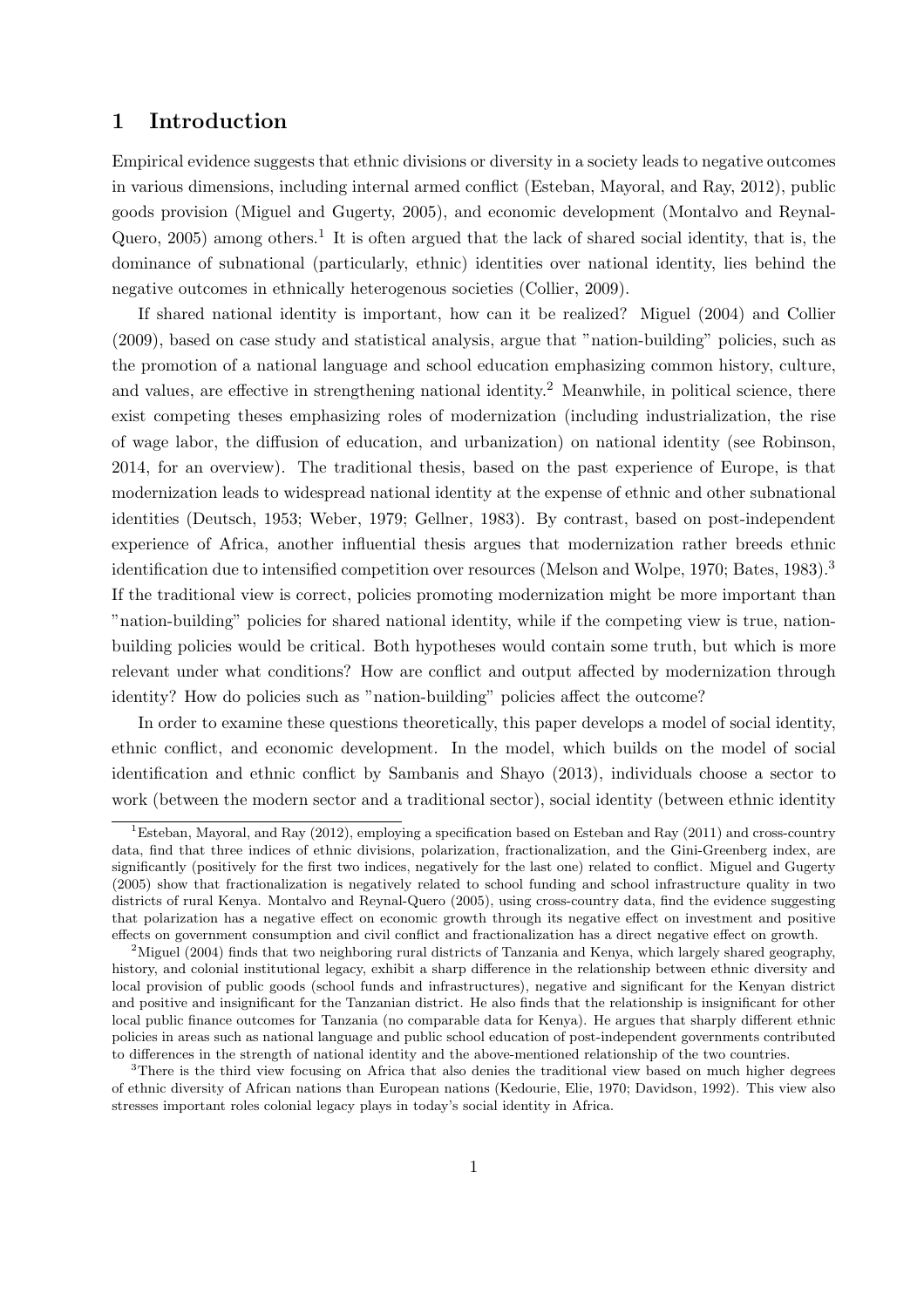and national identity), and contributions to ethnic conflict. Thus, modernization (and output), identity, and conflict interact with each other.

**Model:** The analysis is based on a contest model (Hirshleifer, 1989; Garfinkel, 1990; and Skaperdas, 1992) in which multiple ethnic groups contest for exogenous resources. A finite number of individuals belong to one of the ethnic groups that are symmetric in every aspect.

There are multiple sectors producing the private good, ethnically-segregated traditional sectors and the integrated modern sector. The traditional sectors correspond to sectors or production activities that rely on traditional technologies in the real economy, such as traditional agriculture, the urban informal sector, and household production, and the modern sector corresponds to sectors relying on modern technologies such as modern manufacturing and services; and the former sectors or activities tend to be more ethnically segregated than the latter: traditional agriculture is operated in rural communities and typical jobs in the urban informal sector are neighborhood jobs in ethnically segregated communities. The production technology of the modern sector exhibits constant returns to its only input, labor, and the wage is determined competitively, whereas, as in many existing works, that of traditional sectors exhibits decreasing returns to labor and the wage is determined so that the product is equally shared among workers.<sup>4</sup> This setting can generate, in a simplest manner, the situation facing actual developing countries that there are inefficiently many workers in traditional sectors and their shift to the modern sector raises aggregate output.

The ethnic groups contest for exogenous resources that yield group-specific club goods, such as public services and infrastructures benefiting a specific group.<sup>5</sup> The proportion of the resources a particular group acquires equals the proportion of contributions to conflict by members of the group. The individual cost of conflict increases with the amount of contribution or "efforts" an individual makes, and, as in standard contest models, the level of conflict is measured by the total "efforts" in the society. The resources represent both material resources (such as natural resources) and a part of the governmental budget used for producing the group-specific goods. The model considers the situation in which the resource allocation over the groups is determined not by rules but by the consequences of violent conflict or non-violent conflict (such as rent-seeking activities).

As in Sambanis and Shayo (2013), the utility of an individual depends not only on (i) his material payoff, which is the wage minus the cost of conflict plus the benefit from the groupspecific club good, but also negatively on (iii) *perceived distance from a social group* he identifies with (either his ethnic group or the nation) and positively on (iii) the *status of the social group*. He perceives how close to or far from a social group with the distance between his attributes and average attributes of the group.<sup>6</sup> The attributes are whether one belongs to (a) the nation or

<sup>4</sup>The technology of traditional sectors intends to capture the fact that labor productivity tends to fall with the amount of labor input due to limited arable land (traditional agriculture), limited capital available to credit constrained producers (urban informal sector), or a decreasing degree of task specialization of each family member (household production). The wage determination rule reflects the fact that typical production units are family-run farms/firms or households. Except results on output, qualitative results do not depend on the latter assumption.

<sup>&</sup>lt;sup>5</sup>Main results are unchanged when the contested resources yield the private good. But the assumption that the resources yield group-specific club goods justifies more naturally the setting that conflict arises among ethnic groups.

 ${}^{6}$ The concept of perceived distance is the basis of an influential social psychological theory, self-categorization theory (Turner et al., 1987).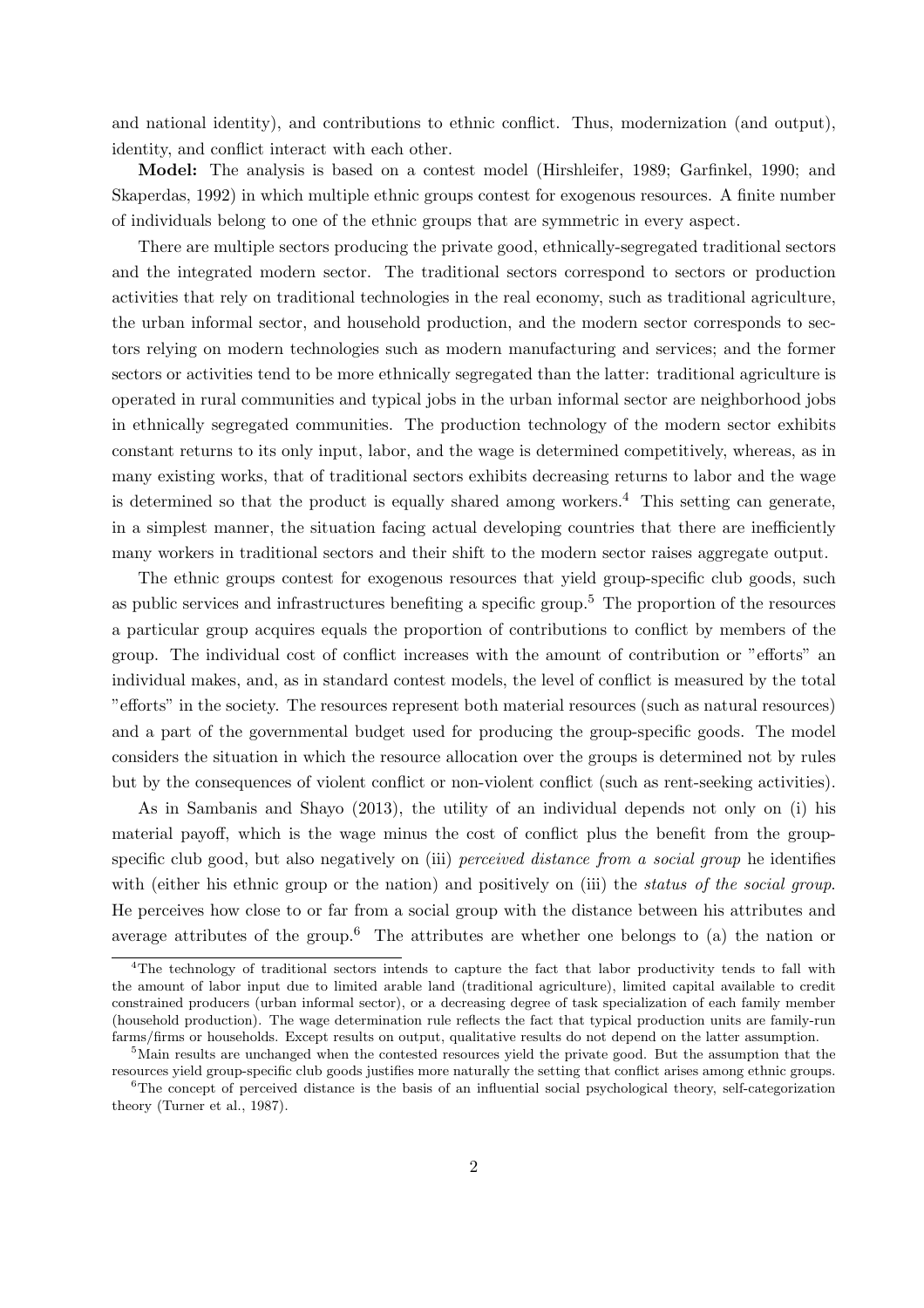not, (b) particular ethnic groups or not, and (c) particular traditional sectors or not. Following Sambanis and Shayo (2013), the weight on the ethnic attributes (national attribute) in the distance is assumed to be increasing (decreasing) in the level of conflict, which implies that, when conflict becomes more intense, people care about ethnicity more (nationality less) in measuring distances from social groups. The status of a social group is given by the exogenous difference between the group's "value" or "importance" and that of reference or comparison groups (other nations when the group is the nation).<sup>7</sup> The national status, for example, represents people's evaluations of the nation's standing or reputation, particularly compared to neighboring nations, in "soft" dimensions including culture, history, sports, and widely shared values (such as human rights and democracy) as well as in "hard" dimensions such as military strength and territory.

The utility function implies that, given that an individual identifies with a particular social group, his utility increases as the perceived distance from the group decreases. Since the distance depends on differences in the sectoral attributes, others things equal, he has an incentive to choose the same sector as the "average person" of the group. Coordinating the choice among group members has positive externality on each other's utility. However, social identification of an individual is not fixed. He can "choose" a group (his ethnic group or the nation) that brings him higher utility either because of higher material payoff, the shorter perceived distance, or the higher status.<sup>8</sup> His identity might change if exogenous variables affecting his utility or choices by others alter. For example, as the level of conflict rises, individuals place a greater (smaller) weight on the ethnic attributes (national attribute) in the perceived distance, which could change their identities.<sup>9</sup>

Individuals play a two-stage game to maximize their utility. First, they decide which sector to work, which determines labor incomes and sectoral and aggregate production. Then, they choose a social group to identify with and a contribution to conflict simultaneously, which determines the level of conflict, the allocation of the resources over the groups, and individual utilities.

**Results:** Equilibria can be classified into two types, equilibria in which individuals of the same ethnic group share the same identity and those in which they have different identities.<sup>10</sup> There exist two *homogenous identity equilibria*: the one in which all individuals identify with their ethnic group and the one in which all identify with the nation. And there exist three *heterogenous identity equilibria*: the one in which those in the modern sector (traditional sectors) identify with the nation (their group); the one in which those in the modern sector are divided over identities and all in

<sup>7</sup> Intergroup status differences are major factors affecting intergroup behaviors such as conflict and discrimination, according to social identity theory, an influential social psychological theory closely related to self-categorization theory (Tajfel and Turner, 1986).

 ${}^{8}$ There is considerable evidence suggesting that perceived distance and status affect social identity. For example, Manning and Roy (2010) find, for Great Britain, that nonwhite individuals, whose perceived distance from the nation seems to be greater, are less likely to think of themselves as British than whites. Further, they find that immigrants from poorer and less democratic (that is, lower status) countries assimilate faster into British identity.

 $9E$ vidence suggests that people's identities are affected by the intensity of conflict. For example, Rohner, Thoenig, and Zilibotti (2013), using individual, county-level and district-level data from Uganda, find that the proportion of those identifying with their ethnic group over the nation is higher in counties of the higher intensity of armed conflicts, after controlling for individual, ethnic, and spatial characteristics and employing instrumental variable estimation.

<sup>10</sup>As mentioned above, ethnic groups are assumed to be symmetric in every aspect. Hence, the paper focuses on equilibria in which choices of all groups are symmetric. Most of asymmetric equilibria are very difficult to analyze.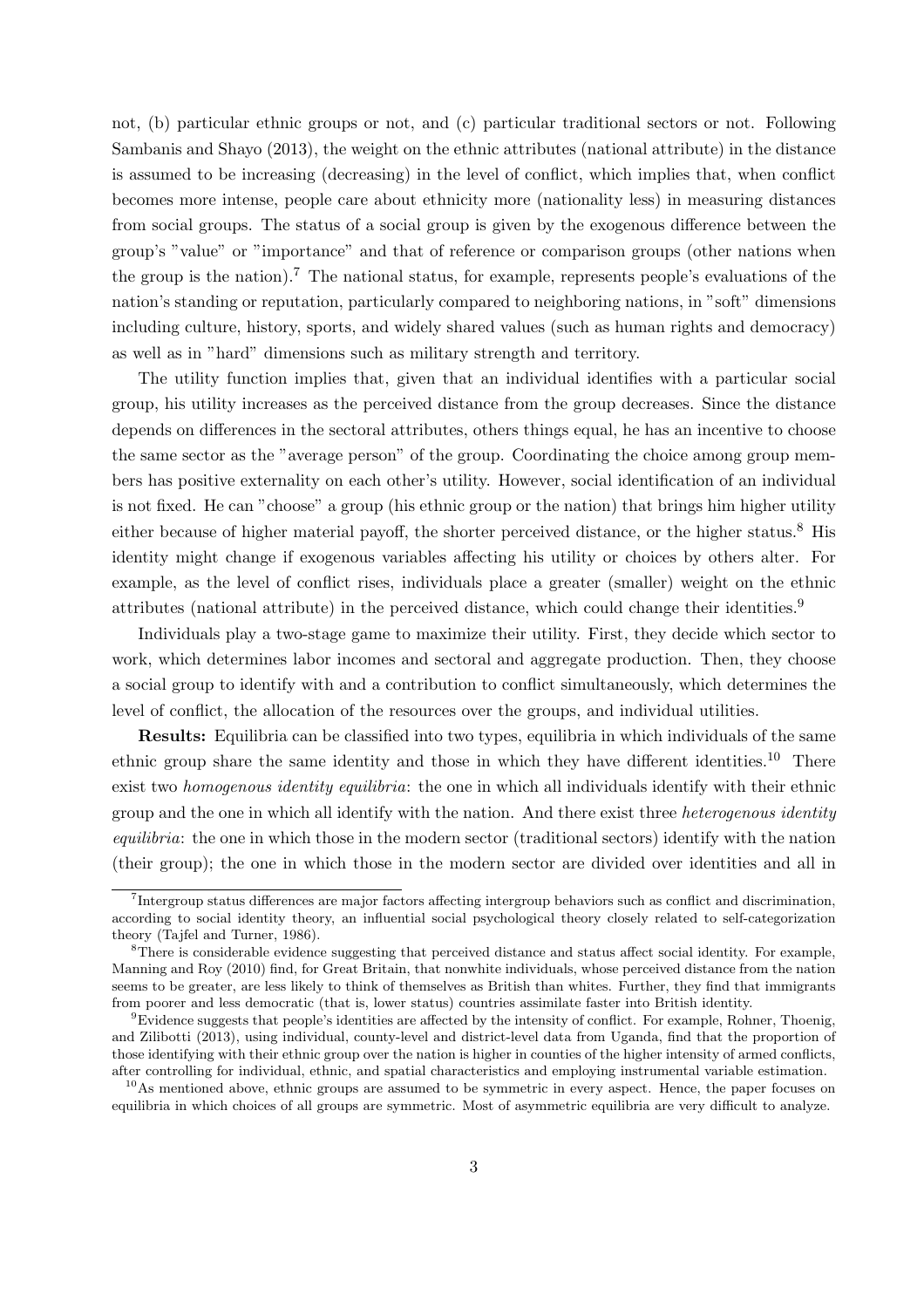traditional sectors identify with their group; and the one in which those in traditional sectors are divided over identities (and all in the modern sector identify with the nation)*.* Thus, modern sector workers are more (less) likely to identify with the nation (their ethnic group) than traditional sector workers. The result is consistent with Robinson (2014), who, using individual-level survey data of sixteen African countries, finds that being employed in the modern sector is significantly and robustly associated with identifying with the nation above their ethnic group, after controlling for education, urban residence, gender, and various group-level and country-level variables.

When the equilibria are compared for given parameters and exogenous variables, it is found that the level of conflict is lower, the share of modern sector workers is higher, and, under conditions that would hold for typical developing countries, total output of the private good and aggregate material payoff are higher, when the proportion of individuals identifying with the nation is higher. That is, national identity is associated with not only the lower level of ethnic conflict, which is shown in Sambanis and Shayo (2013), but also the higher modern sector share and higher output.

While the previous comparison is made for given parameters and exogenous variables, which equilibrium(a) exist(s) changes with their values. A simple dynamics is introduced into the model by supposing that one of exogenous variables, the (total factor) productivity of the modern sector, increases over time. The productivity growth raises the modern sector wage, induces the higher proportion of workers to choose the sector, and raises the sector's share in production. How does such modernization of the economy affect social identity, conflict, and aggregate output?

If the national status is at extremes, the society stays in the same equilibrium: when the status is very high (very low), all individuals always identify with the nation (their ethnic group) and the level of conflict is consistently low (high)*.* Otherwise, when the status is relatively high (low), the society tends to shift from heterogenous identity equilibria, in which traditional sector workers are more likely to identify with their ethnic group than modern sector workers, to the equilibrium in which all workers identify with the nation (their ethnic group) and the level of conflict is low (high). The sectoral shift of workers associated with modernization shakes social identities in both sectors: modern sector workers become *less* attached to the national identity and traditional sector workers become less attached to the ethnic identity. When the status is relatively high (low), the effect on traditional (modern) sector workers determines the equilibrium shift and all become identified with the nation (their group). Although the productivity increase always raises the modern sector's share in production and employment, *given* the productivity level, the society tends to be in an equilibrium characterized by large (small) modern sector shares and, under conditions that would hold for typical developing nations, high (low) aggregate output (and aggregate material payoff)*,* when the status is high (low). That is, having sufficiently high national status is crucial in achieving universal national identity, a low level of conflict, high modern sector shares (a high degree of modernization), and high aggregate output in the long run.

However, history or "luck" too is important, as long as the status is not at extremes. Given parameters and exogenous variables including the status, multiple equilibria tend to exist and thus identity, conflict, and output differ depending on which equilibrium is realized. Suppose that an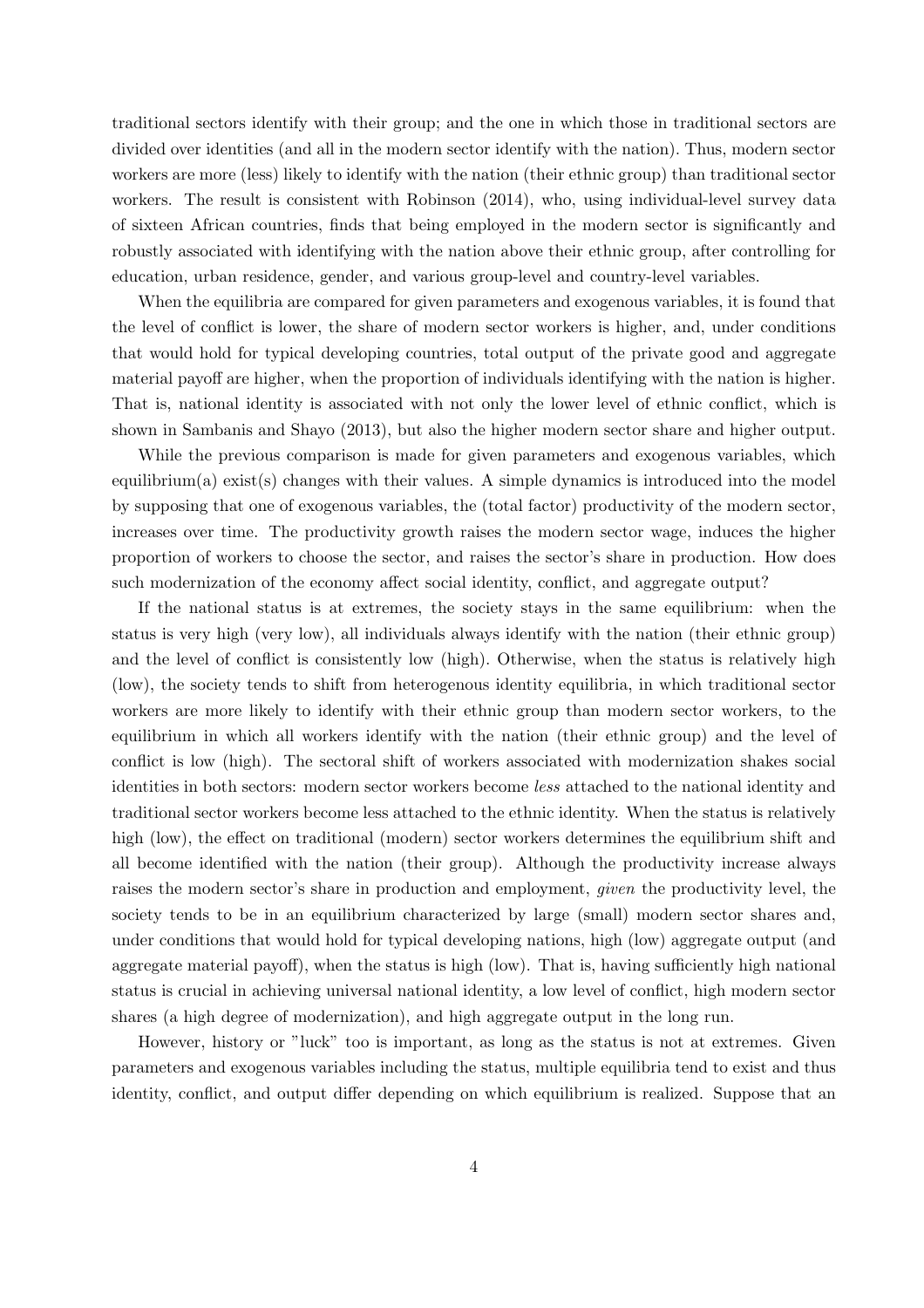equilibrium realized initially is maintained in subsequent periods (if it continues to exist). Then, if the initial equilibrium *happens to* be such that a relatively high proportion of individuals identify with the nation, the society tends to be in an equilibrium with relatively strong national identity and relatively good conditions in other dimensions subsequently.

Similar results hold for contested resources too when "low (high) status" of the above result is replaced with "large (small) amount of resources". Specifically, *given the status*, when the amount of resources is large (small), the society tends to shift from heterogenous identity equilibria to the equilibrium in which all individuals identify with their ethnic group (the nation) with the productivity growth. Note that the contested resources represent both material resources (such as natural resources) and a part of the governmental budget for group-specific goods whose allocation over the groups is determined by the consequences of violent or non-violent conflict. Hence, the result suggests that weak political and economic institutions as well as the abundance of material resources is a hindrance to the desirable outcome. Further, an exogenous change that makes common nationality more salient (and ethnic differences less salient) in the perceived distance too has effects similar to an increase in the national status.

The results are consistent with the traditional thesis on effects of modernization on social identity, if the national status is high, contested resources are not abundant, institutions are good in quality, or common nationality is valued (and ethnic differences are not valued), otherwise, they are consistent with the competing thesis, as far as the relatively long term effect is concerned. In the latter case, policies improving institutional quality, raising the national status, or making shared nationality more salient (and ethnic differences less salient) in people's minds are crucial for good outcomes.<sup>11</sup> As mentioned above, Miguel  $(2004)$  and Collier  $(2009)$ , based on case study and statistical analysis, argue that "nation-building" policies, including the promotion of a national language and school education emphasizing common history, culture, and values, are effective in strengthening national identity. The model shows how these policies can reinforce national identity through raising the national status or making shared nationality more salient. There are empirical works suggesting negative effects of natural resources on civil conflict and development and works suggesting important effects of political and economic institutions on civil conflict, rent-seeking activities, and development. The model reveals a novel mechanism interacting with social identity that resources and institutions affect ethnic conflict and development.

**Related literature:** This paper belongs to the theoretical literature examining issues on ethnic conflicts using contest models. Recent contributions include Esteban and Ray (2008, 2011), Besley and Persson (2010, 2011), Caselli and Coleman (2013), and Sambanis and Shayo (2013). Most closely related is Sambanis and Shayo (2013), who develop the first formal model of social identification and ethnic conflict. This paper extends their model by modeling multiple production sectors and associated sectoral choices by workers (and production decisions of firms), in order

 $11$ As mentioned above, the national status represents people's evaluations of its international standing or reputation, particularly compared to neighboring nations, in "soft" dimensions such as culture, history, sports, and widely shared values and in "hard" dimensions such as military strength and territory. Clearly, policies can affect some of them.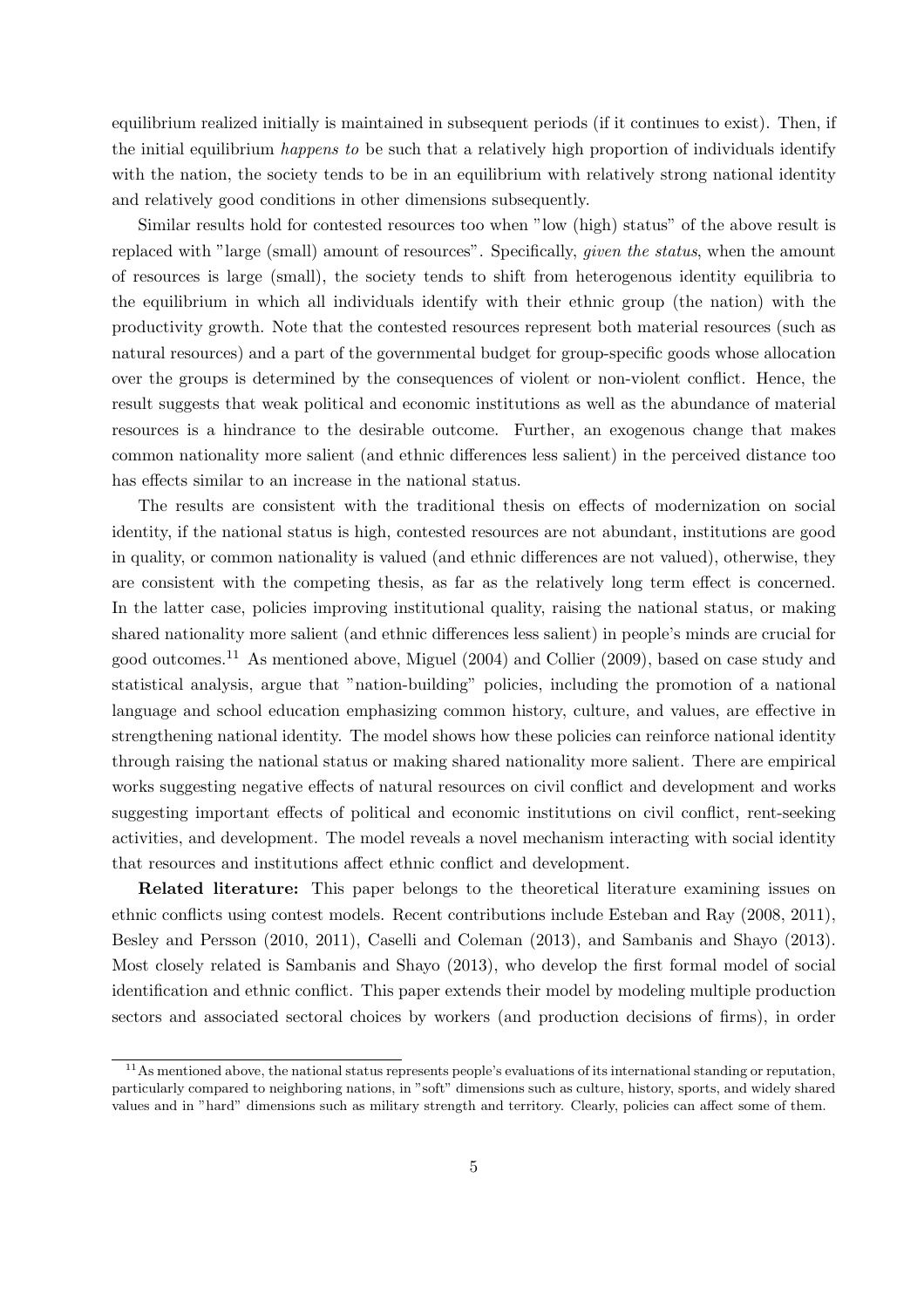to examine interactions among modernization, social identity, conflict, and output. Besley and Persson (2010) also examines the relationship between conflict and development but in connection with capacities of the state to raise revenue and provide services supporting markets. Esteban and Ray (2008) develop a theory that explains the reason why ethnic conflict, rather than class conflict, is salient, especially in societies with distinct economic inequalities. Caselli and Coleman (2013) provide a theory of the salience of ethnic conflict from a different perspective. Besley and Persson (2011) examine conditions under which civil war and repression by a group holding power on the opposition group occur. Esteban and Ray (2011) construct a model that precisely connects the level of conflict with three measures of ethnic divisions.

The paper belongs to the literature examining interactions between identity and economic behaviors, including Akerlof and Kranton (2000, 2010), Shayo (2009), Benabou and Tirole (2011), and Bisin et al. (2011). Akerlof and Kranton (2000) pioneer formally modeling and examining effects of identity on economic behaviors and Akerlof and Kranton (2010) illustrate how various behaviors can be explained by their framework. Shayo (2009) constructs the basic framework on which Sambanis and Shayo (2013) and this paper are based by generalizing the framework of Akerlof and Kranton (2000) and applies it to examine the political economy of income redistribution. Benbou and Tirole (2011) develop a general model of identity management, applicable to both personal and social identities, in which individuals who are uncertain about self-concept make investment in identities, and provide explanations for wide-ranging empirical puzzles. Bisin et al. (2011) develop a dynamic model of identity formation in which children of a minority group receive an identity trait (either "mainstream", i.e. accept the values of the majority, or "oppositional") from parents or role models and decide the intensity with which they identify with the trait.

Finally, the paper is also related to the literature that theoretically examines the modernization of an economy, such as Lewis (1954), Banerjee and Newman (1998), Proto (2007), Vollrath (2009), and Yuki (2007, 2008, 2014). In order to examine interactions among modernization, conflict, and social identification with a tractable model, this paper models the inefficient sectoral allocation of workers in a simplest manner and considers modernization induced by exogenous productivity growth. By contrast, these papers model factors leading to the inefficient allocation more explicitly and examine economic mechanisms of modernization more in detail.

**Organization of the paper:** Section 2 presents the model and Section 3 presents and discusses the results. In particular, Section 3.1 examines homogenous identity equilibria, Section 3.2 examines heterogeneous identity equilibria, Section 3.3 analyzes interactions among modernization, identity, conflict, and output, and Section 3.4 analyzes the effect of resources on the interactions. Section 4 concludes. Appendix A presents existence conditions for equilibria, and Appendix B contains proofs of propositions and other claims.

# **2 Model**

Consider a contest model (Hirshleifer, 1989; Garfinkel, 1990; and Skaperdas, 1992) in which *ne*(*≥* 2) ethnic groups contest for exogenous resources. The society is populated by a finite number *N* of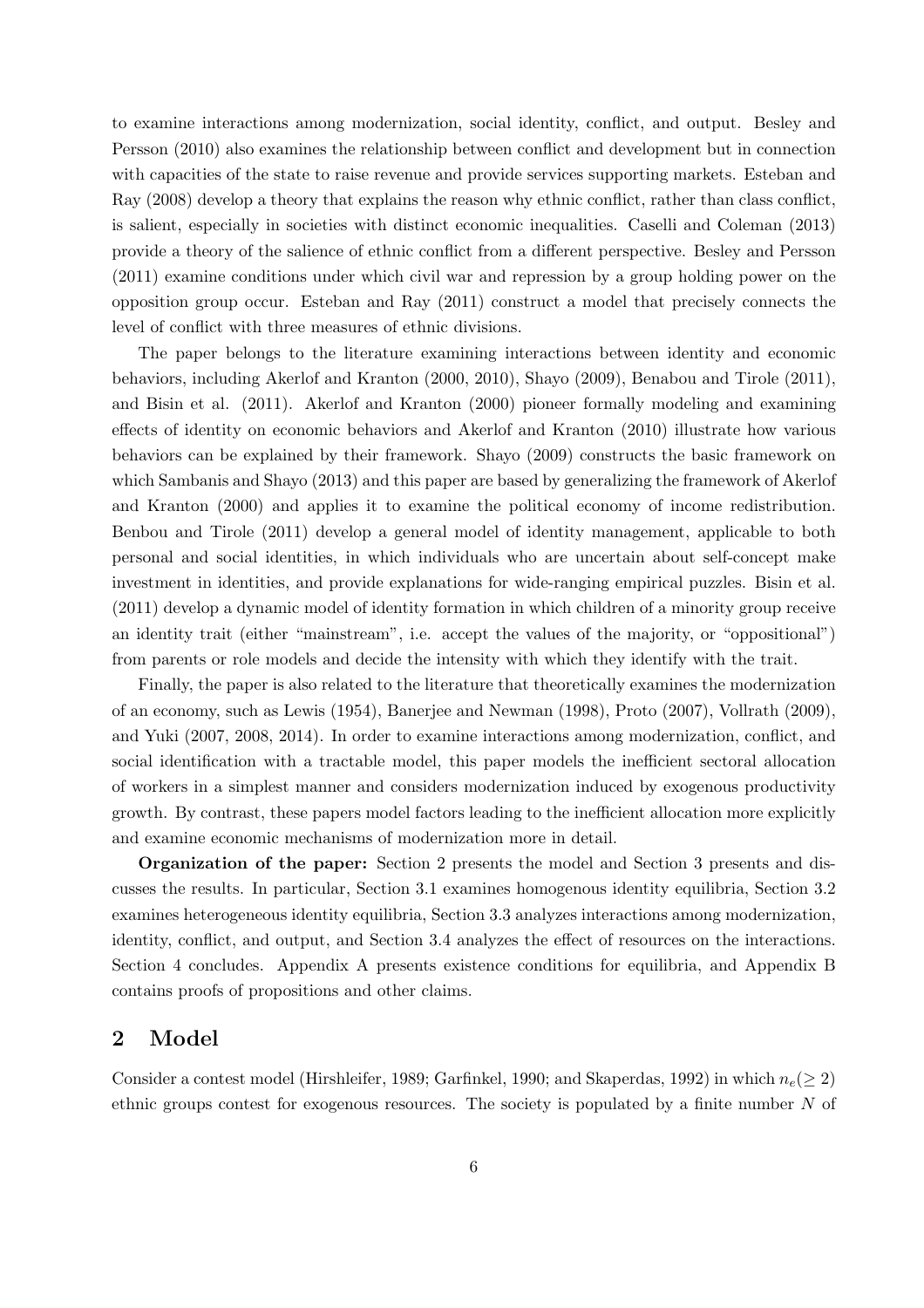individuals who belong to one of the ethnic groups that are symmetric in every aspect (thus the population size of each group is *N/ne*).

**Production:** There are  $n_e + 1$  sectors producing the private good,  $n_e$  ethnically-segregated traditional sectors  $TJ$  ( $J = 1, 2, ..., n_e$ ) and the ethnically-integrated modern sector M. The traditional sectors correspond to sectors or production activities that rely on traditional technologies in the real economy, such as traditional agriculture, the urban informal sector, and household production, and the modern sector corresponds to sectors relying on modern technologies such as modern manufacturing and services;<sup>12</sup> and the former sectors or activities tend to be more ethnically segregated than the latter: traditional agriculture is operated in rural communities and typical jobs in the urban informal sector are neighborhood jobs in ethnically segregated communities.

The production functions of sectors  $TJ$  ( $J = 1, 2, ..., n_e$ ) and  $M$  are

$$
Y_{TJ} = A_T (L_{TJ})^{\alpha}, \ \alpha \in (0,1), \tag{1}
$$

$$
Y_M = A_M \sum_{J=1}^{n_e} L_{MJ},\tag{2}
$$

where  $L_{TJ}$  and  $A_T$  are respectively the number of workers in sector  $TJ$  and the sector's total factor productivity (TFP), *LMJ* is the number of workers of ethnic group *J* in sector *M,* and *A<sup>M</sup>* is the sector's TFP. (Each worker supplies a unit of labor inelastically.) Sector *TJ* exhibits decreasing returns to labor, which intends to capture the fact that labor productivity tends to fall with the amount of labor input in traditional sectors due to limited arable land (traditional agriculture), limited capital available to credit constrained producers (the urban informal sector), or a decreasing degree of task specialization of each family member (household production).<sup>13</sup>

The wage rate is determined competitively in sector *M.* By contrast, in sector *TJ*, as in Lewis (1954) and many subsequent works modeling traditional sectors, labor income is determined so that the product is equally shared among workers.<sup>14</sup> Thus, labor incomes in the sectors are

$$
y_{TJ} = A_T (L_{TJ})^{\alpha - 1},\tag{3}
$$

$$
y_M = A_M. \tag{4}
$$

This setting can generate, in a simplest manner, the situation facing actual developing countries that there are inefficiently many workers in traditional sectors and their shift to the modern sector raises aggregate output.<sup>15</sup>

 $12$ The urban informal sector is a part of the urban economy composed of small-scale businesses supplying basic services (small shops and vendors selling commodities and meals are clear examples) and basic manufacturing goods. Even today, sectors or production activities using traditional technologies is important in most developing nations. Although urbanization lowered the share of agricultural employment significantly, it did not raise the share of sectors using modern technologies greatly in many countries. According to OECD (2009), informal employment, defined as the sum of urban informal-sector employment and formal-sector one without social protection (such as social security benefits) accounts for the majority of non-agricultural employment in developing nations.

<sup>&</sup>lt;sup>13</sup>This is because the number of tasks performed by each family member increases as more production activities shift from the market to the household.

 $14$ This assumption reflects the fact that typical production units of traditional sectors are family-run farms/firms or households. Except results on total output of the private good, qualitative results below do not depend on this.

 $15$ In the real economy, there are other factors causing the inefficient allocation of workers, including inadequate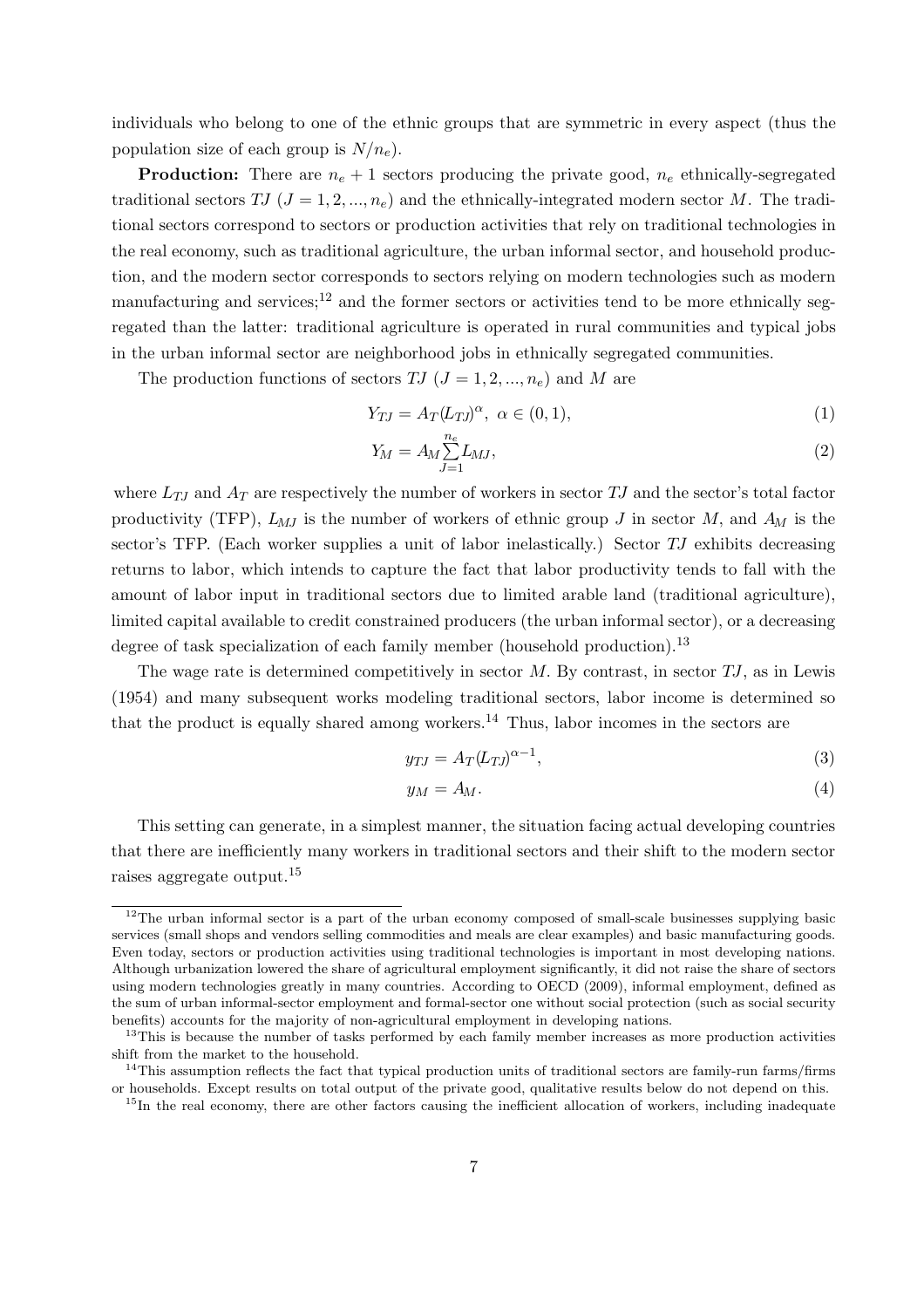**Conflict:** The ethnic groups contest for exogenous resources that yield group-specific club goods of value *V* , such as public services and infrastructures benefiting a particular group.<sup>16</sup> The amount of resources each group acquires depends on contributions to the conflict by individuals of each group. In particular, the contested resources are divided among the groups according to the following contest function,

$$
\frac{V_J}{V} = \frac{F_J}{F} \text{ if } F > 0, \text{ and } = \frac{1}{n_e} \text{ if } F = 0,
$$
 (5)

where  $V_J$  is the resources acquired by group  $J(J = 1, 2, ..., n_e)$ ,  $F_J = \sum_{i \in J} f_i$  is the total contributions or "efforts" by members of the group ( $f_i$  is the contribution by individual *i*), and  $F = \sum_{i=1}^{n_e}$ *J*=1 *F<sup>J</sup>* is the aggregate "efforts" of the society, which is called the level of conflict.<sup>17</sup> The contested resources represent both material resources (such as natural resources) and a part of the governmental budget used for producing the group-specific goods. The model considers the situation in which the resource allocation over the groups is determined not by rules but by the consequences of violent conflict or non-violent conflict (such as rent-seeking activities), where means such as force, mass demonstrations, bribery, and lobbying are employed.

Individual *i* contributing  $f_i$  to the conflict incurs a cost of  $c(f_i)$ , which, following Esteban and Ray (2011), takes the following form:

$$
c(f_i) = \frac{1}{\theta}(f_i)^{\theta}, \ \theta \ge 2. \tag{6}
$$

The restriction  $\theta \geq 2$  is needed to prove some results ( $\theta > 1$  is enough for most results).

**Utility:** As in Sambanis and Shayo (2013), the utility of an individual depends positively on his material payoff, negatively on *perceived distance* from a *social group* he identifies with (either his ethnic group or the nation), and positively on the *status* of the social group.

The material payoff of individual *i* of ethnic group  $J(J = 1, 2, \ldots, n_e)$  when he works in sector  $K(K = TJ, M)$  is

$$
\pi_i = y_K - \frac{1}{\theta} (f_i)^{\theta} + \delta \frac{F_J}{F} V,\tag{7}
$$

where  $\delta$  is the value of the group-specific club good in units of the private good.

*Social groups* are groups from which an individual chooses one group he identifies with, which are, as in Sambanis and Shayo (2013), his ethnic group and the nation *N*. That is, the set of social groups for individuals of ethnic group *J* is *{J, N}.*

Individual *i* who is characterized by three types of attributes perceives how close to or far from

access to quality education required in many modern sector jobs and inadequate access to capital to start a business in the sector. To make the model analytically tractable, these factors are not modeled but would not affect results. <sup>16</sup>Main results are unchanged when the contested resources yield the private good. But the assumption that the

resources yield group-specific club goods justifies more naturally the setting that conflict arises among ethnic groups. Note, however, that theories by Esteban and Ray (2008) and Caselli and Coleman (2013) provide explanations for the salience of ethnic conflict in the real society even when groups contest for private goods.

<sup>&</sup>lt;sup>17</sup>As may be inferred from the setting, conflict always occurs in equilibrium. The paper does not examine the question of why costly and sometimes destructive conflict ever occurs at all, on which the literature provides informational asymmetries and commitment problems as major explanations (see Blattman and Miguel, 2010, for a review.) Rather, it is interested in how the level of conflict interacts with social identity and modernization, among others.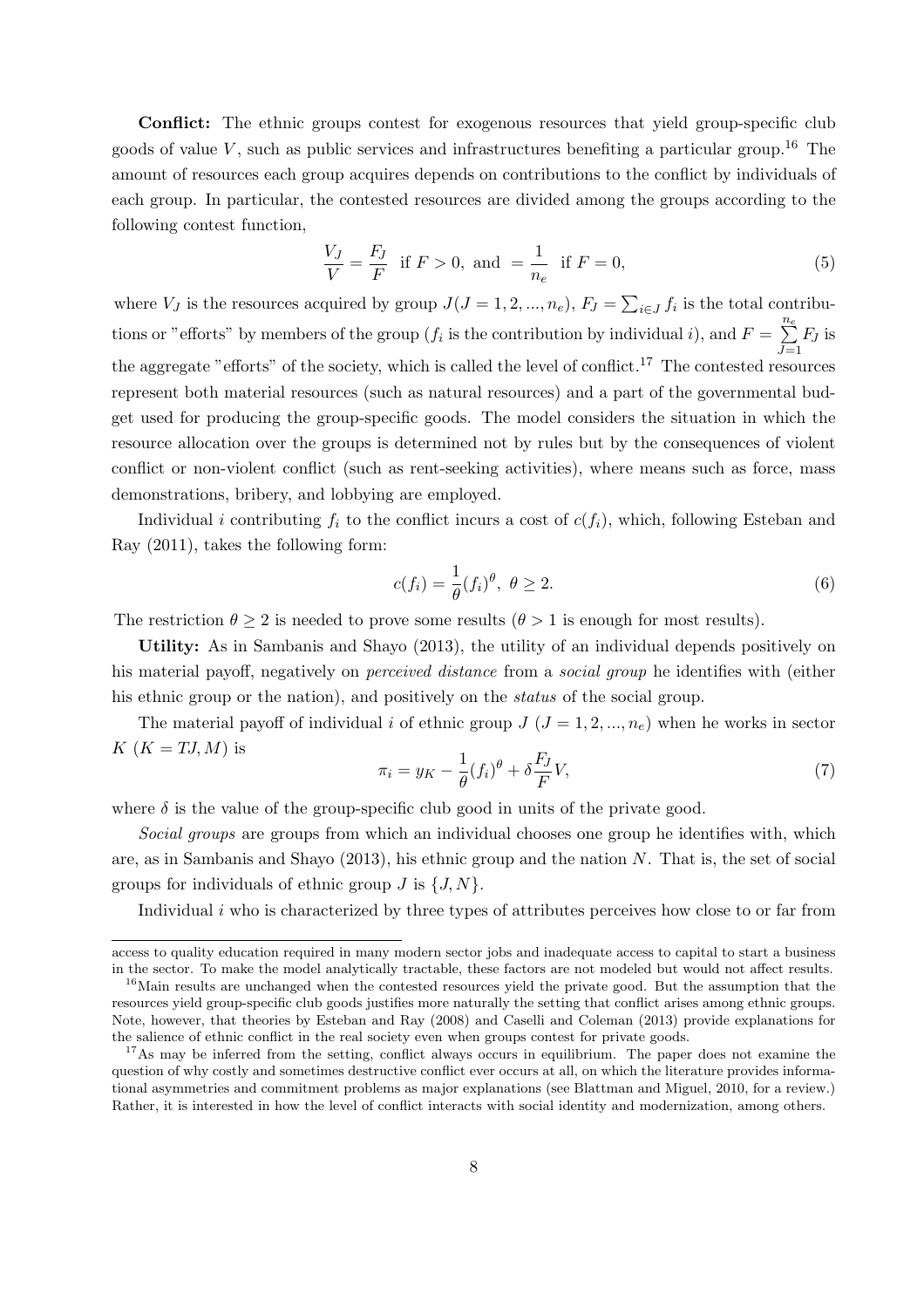a social group with the distance between his attributes and average attributes of the group. The attributes are whether one belongs to (a) the nation or not, (b) particular ethnic groups or not, and (c) particular traditional sectors or not:

$$
q_i^n = 1 \text{ if } i \in N, \quad q_i^n = 0 \text{ otherwise,}
$$
 (8)

$$
q_i^J = 1
$$
 if  $i \in J$ ,  $q_i^J = 0$  otherwise, for  $J = 1, 2, ..., n_e$ , (9)

$$
q_i^{TJ} = 1
$$
 if  $i \in TJ$ ,  $q_i^{TJ} = 0$  otherwise, for  $J = 1, 2, ..., n_e$ . (10)

For example, when he belongs to ethnic group 2 and works in sector M,  $q_i^n = 1, q_i^2 = 1, q_i^J = 0$ for  $J \neq 2$ , and  $q_i^{TJ} = 0$  for any *J*. The national and ethnic attributes are fixed, while the sectoral attributes are determined endogenously by sectoral choices of workers, which are described later.

The *perceived distance* between individual *i* and social group  $G$  ( $G = J, N$ ), on which his utility depends negatively, is represented by<sup>18</sup>

$$
d_{iG}^{2} = \omega_{n}(q_{i}^{n} - q_{G}^{n})^{2} + \omega_{e} \sum_{J=1}^{n_{e}} (q_{i}^{J} - q_{G}^{J})^{2} + \omega_{s} \sum_{J=1}^{n_{e}} (q_{i}^{TJ} - q_{G}^{TJ})^{2},
$$
\n(11)

where  $q_G^n, q_G^J$ , and  $q_G^{TJ}$  are average values of the three attributes of the group, and  $\omega_n, \omega_e, \omega_s \in (0,1)$ are weights on the respective attributes and their sum equals 1.

Following Sambanis and Shayo (2013), the weight on the ethnic attributes  $\omega_e$  (the national attribute  $\omega_n$ ) is assumed to be increasing (decreasing) in the level of ethnic conflict  $F:$ <sup>19</sup>

$$
\omega_e = \eta_0 + \eta_1 F, \quad \eta_0 \ge 0, \ \eta_1 > 0, \ \eta_0 + \eta_1 F_{\text{max}} < 1 - \omega_s,
$$
\n(12)

$$
\omega_n = 1 - \omega_e - \omega_s = 1 - \omega_s - (\eta_0 + \eta_1 F),\tag{13}
$$

where  $F_{\text{max}}$  is the maximum possible level of  $F$ , whose value is determined later. The specification implies that, when ethnic conflict becomes more intense, people care about the ethnic attributes more (the national attribute less) in measuring distances from social groups.

The utility of an individual also depends positively on the *status of social group*  $G$  ( $G = J, N$ ) he identifies with, which is given by the difference between the group's subjective "value" or "importance" and the reference groups' one:<sup>20</sup>

$$
S_G = \sigma_G - \sigma_{-G},\tag{14}
$$

where exogenous  $\sigma_G$  and  $\sigma_{-G}$  summarize all factors affecting the group's and the reference or comparison groups' absolute "value" or "importance". When  $G = J$ , the reference group is the

<sup>&</sup>lt;sup>18</sup>The concept of perceived distance is developed in cognitive psychology in studying how a person categorizes information that comes in to her (stimuli) (Nosofsky, 1986). Turner et al. (1987) apply the concept to the categorization by a person of people, including herself, into social groups, in constructing an influential social psychological theory, self-categorization theory. The theory tries to explain psychological basis of social identification.

<sup>&</sup>lt;sup>19</sup>The weight on the sectoral attributes,  $\omega_s$ , is assumed to be independent of *F*, because it is not clear how  $\omega_s$  is affected by the intensity of ethnic conflicts: if most people are in ethnically-segregated traditional sectors,  $\omega_s$  would probably increase with *F*, while if most are in the integrated modern sector,  $\omega_s$  would decrease with *F*.

 $^{20}$ Intergroup status differences are major factors affecting intergroup behaviors such as conflict and discrimination, according to social identity theory (Tajfel and Turner, 1986), an influential social psychological theory closely related to self-categorization theory (footnote 18; see Turner and Reynolds, 2001, for example, for similarities and differences of the two theories), which tries to explain collective behaviors mainly based on social identity.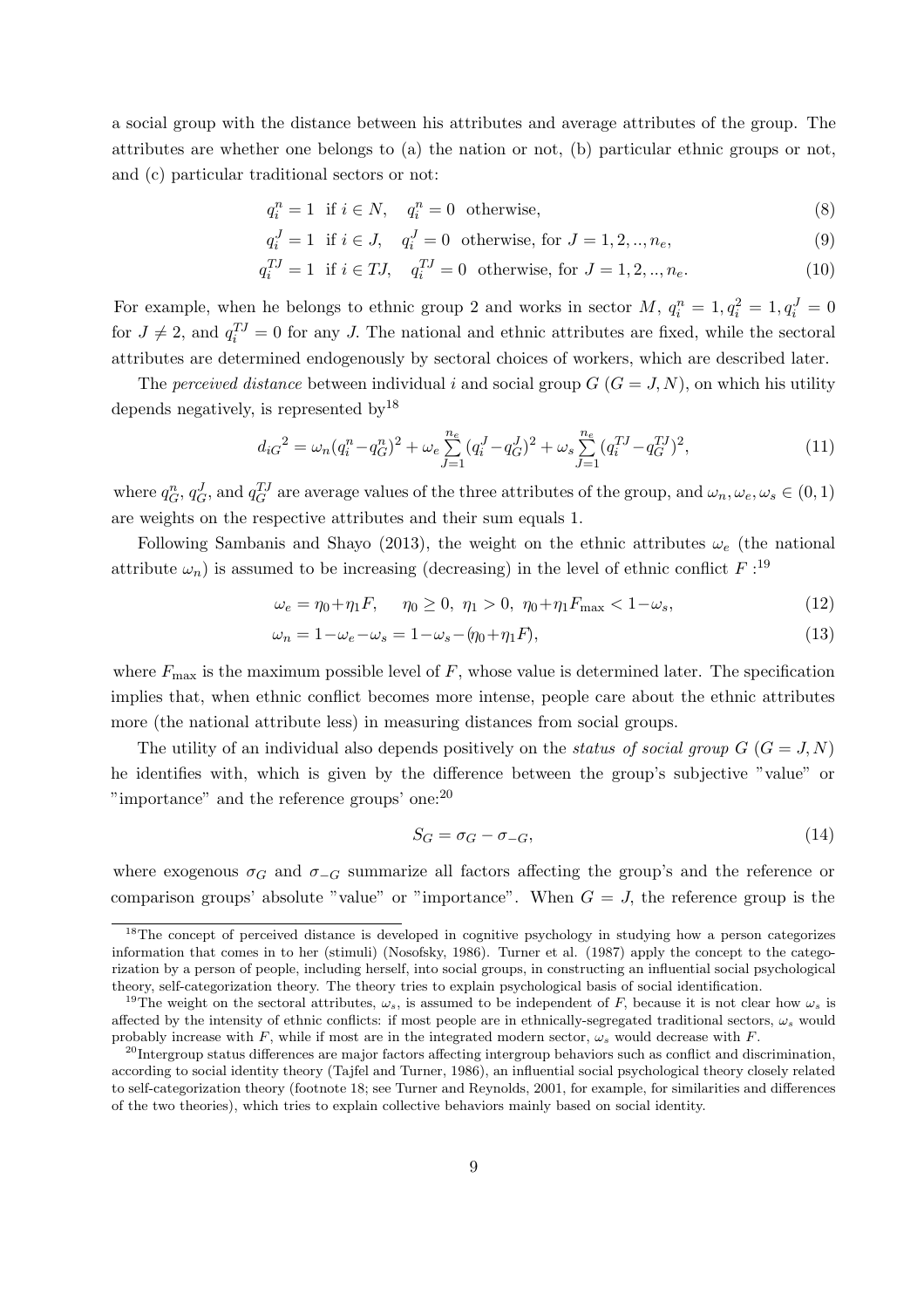other ethnic groups, and when  $G = N$ , it is other nations. Since the ethnic groups are assumed to be symmetric,  $S_J = \sigma_J - \sigma_{-J} = 0$ , while  $S_N = \sigma_N - \sigma_{-N}$  is generally non-zero.<sup>21</sup>

The exogenous national status  $S_N$  represents people's evaluations of the nation's international standing or reputation, particularly compared to neighboring nations, in "soft" dimensions such as culture, history, sports, and widely shared values (for example, human rights and democracy) as well as in "hard" dimensions such as military strength and territory. In order to simplify the analysis greatly, unlike Sambanis and Shayo (2013), the status does not depend on the group's total material payoffs (the sum of  $\pi_i$ ) and thus is exogenous. Results would not be affected by taking into account the economic status, as long as its importance in the utility is not very large.

From these settings, as in Sambanis and Shayo (2013), the utility of individual *i* who identifies with social group *G* is given by

$$
u_{iG} = \pi_i - \beta d_{iG}^2 + \gamma S_G, \quad \beta, \gamma > 0.
$$
\n
$$
(15)
$$

The utility function implies that, given that an individual identifies with a particular social group, his utility increases as the perceived distance from the group decreases. Since the perceived distance depends on differences in the sectoral attributes, others things equal, he has an incentive to choose the same sector as the "average person" of the group. Coordinating the choice among group members has positive externality on each other's utility.

Social identification of an individual, that is, which group he identifies with, is not fixed. He can "choose" a group (his ethnic group or the nation) that brings him higher utility either because of higher material payoff, the shorter perceived distance, or the higher status.<sup>22</sup> His social identity might change if exogenous variables affecting his utility directly or indirectly through choices by others alter. For example, as the level of conflict rises, individuals place a greater weight on the ethnic attributes and a smaller weight on the national attribute in the perceived distance, which could change their social identities.<sup>23</sup> Exact timing of their decisions is as follows.

**Timing:** Individuals play a two-stage game to maximize their utility. First, they decide which sector to work (sector *TJ* or sector *M* for individuals of ethnic group *J*), which in turn determines

 $^{21}$ The assumption on reference groups is made for simplicity. If reference groups of the nation include ethnic groups and vice versa,  $S_N = \sigma_N - [\rho \sigma_{-N} + (1 - \rho) \sigma_{-N}]$  ( $\rho \in [0,1]$ ) and  $S_N = \sigma_N - [\rho \sigma_{-N} + (1 - \rho) \sigma_N] = (1 - \rho)(\sigma_N - \sigma_N)$ . Results in Section 3 remain the same if " $S_N$ " is replaced with " $S_N - S_J$ "  $= (2 - \rho)\sigma_N - \rho\sigma_{-N} - 2(1 - \rho)\sigma_J$ ) in Sections 3.3 and 3.4 (and Appendix A).

 $^{22}$ There is considerable evidence suggesting that perceived distance and status affect social identity. For example, Manning and Roy (2010) find, for Great Britain, that nonwhites, whose perceived distance from the "average" person in the nation seems to be greater, are less likely to think of themselves as British than whites. Further, they find that immigrants from poorer and less democratic (that is, lower status) countries assimilate faster into a British identity.

 $^{23}$ There is evidence suggesting that social identities of individuals are affected by the intensity of conflict. A case analysis of the civil war in Yugoslavia in the 1990s by Sambanis and Shayo (2013) cites evidence showing that the share of people identifying themselves as "Yugoslavs" dropped greatly after the intensification of the conflict and episodes suggesting the lack of strong ethnic identities before the war. Rohner, Thoenig, and Zilibotti (2013), using individual, county-level and district-level data from Uganda, find that the proportion of individuals identifying with their ethnic group over the nation is higher in counties of the higher intensity of armed conflicts, after controlling for individual, ethnic, and spatial characteristics and employing instrumental variable estimation. Further, Eifert, Miguel, and Posner (2010), based on 22 public opinion surveys in 10 African countries, find that being close to a competitive presidential election is positively associated with ethnic identification.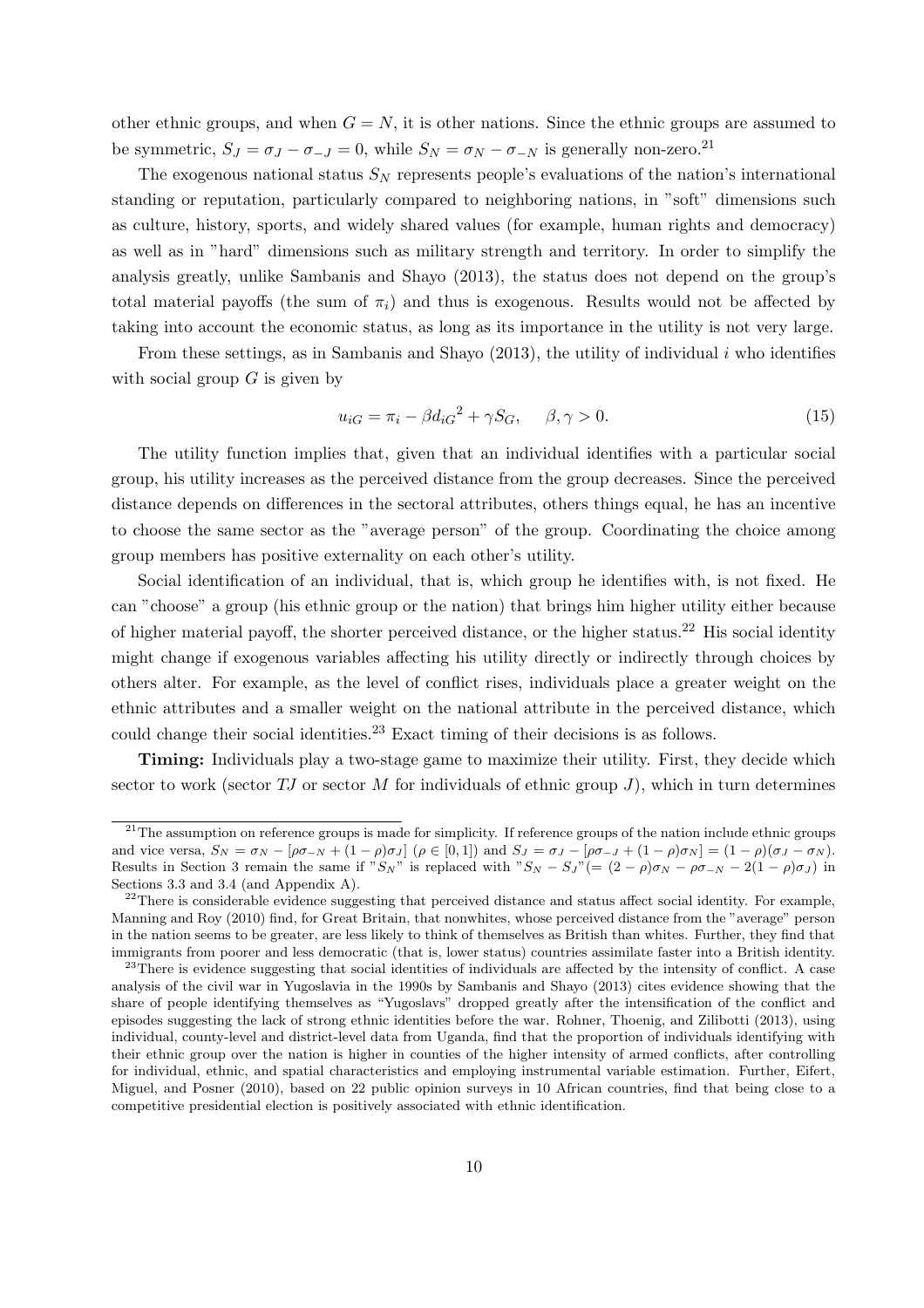labor incomes in traditional sectors  $(y_{TJ})$  and sectoral and aggregate production  $(Y_{TJ}, Y_M,$  and  $Y \equiv Y_{TJ} + Y_M$ ). Then, that is, after  $L_{TJ}$  and  $L_{MJ}$  are determined, they choose a social group to identify with and the contribution to conflict *f<sup>i</sup>* simultaneously, which determines the level of conflict  $F$ , the allocation of the contested resources  $V$  over the groups, and individual utilities.<sup>24</sup> The solution concept applied is the subgame perfect Nash equilibrium, thus the two-stage game can be solved by backward induction.<sup>25</sup>

### **3 Results**

There exist many subgame perfect Nash equilibria for the game, including ones in which different ethnic groups make different choices, which are generally difficult to analyze. Hence, the paper focuses on equilibria in which choices of all ethnic groups are symmetric. These equilibria can be classified into two types, equilibria in which individuals of the same ethnic group share the same identity and those in which they have different identities. For ease of exposition, homogenous identity equilibria are analyzed first (Section 3.1), then heterogenous identity equilibria are analyzed and compared with homogenous identity equilibria (Section 3.2). These sections compare different equilibria for given parameters and exogenous variables, but which equilibrium(a) exists do change with values of exogenous variables. Taking into account this, Section 3.3 analyzes the main focus of the paper, interactions among modernization (the shift from traditional sectors to the modern sector), identity, conflict, and output. And Section 3.4 examines how the abundance of contested resources affects the interactions.

In order to simplify the analysis, the following assumption, which is a sufficient condition for  $f_i > 0$  and thus  $F > 0$  to hold in all equilibria, is imposed.

Assumption 1: 
$$
\delta \frac{V}{N} > (\beta \eta_1)^{\frac{\theta}{\theta - 1}} \left(\frac{n_e - 1}{n_e}\right)^{\frac{1}{\theta - 1}}.
$$
 (16)

### **3.1 Homogenous identity**

There exist two homogenous identity equilibria, the equilibrium in which all individuals identify with their ethnic group and the one in which all individuals identify with the nation. The former is examined first.

 $24$ The timing of events reflects the fact that the choice between the two sectors made earlier in life largely determines the sector to work for most of life (because, in the real economy, the sectors tend to require different levels of education and different types of skills and be located in different places), while social identity is more likely to change over time, usually gradually (see footnote 22 for the evidence on immigrants), but sometimes in a short period of time triggered by events such as armed conflict and electoral competition (see footnote 23 for the evidence).

 $^{25}$ Sambanis and Shayo (2013) apply the concept of the social identity equilibrium to their one-shot game. The equilibrium is similar to the standard Nash equilibrium but the condition on the choice of identities is weaker. In this paper, the concept of the subgame perfect Nash equilibrium is used, because it is familiar and it seems to be easier to apply. Shayo (2009) too employs the standard Nash equilibrium to solve a one-shot game of social identity.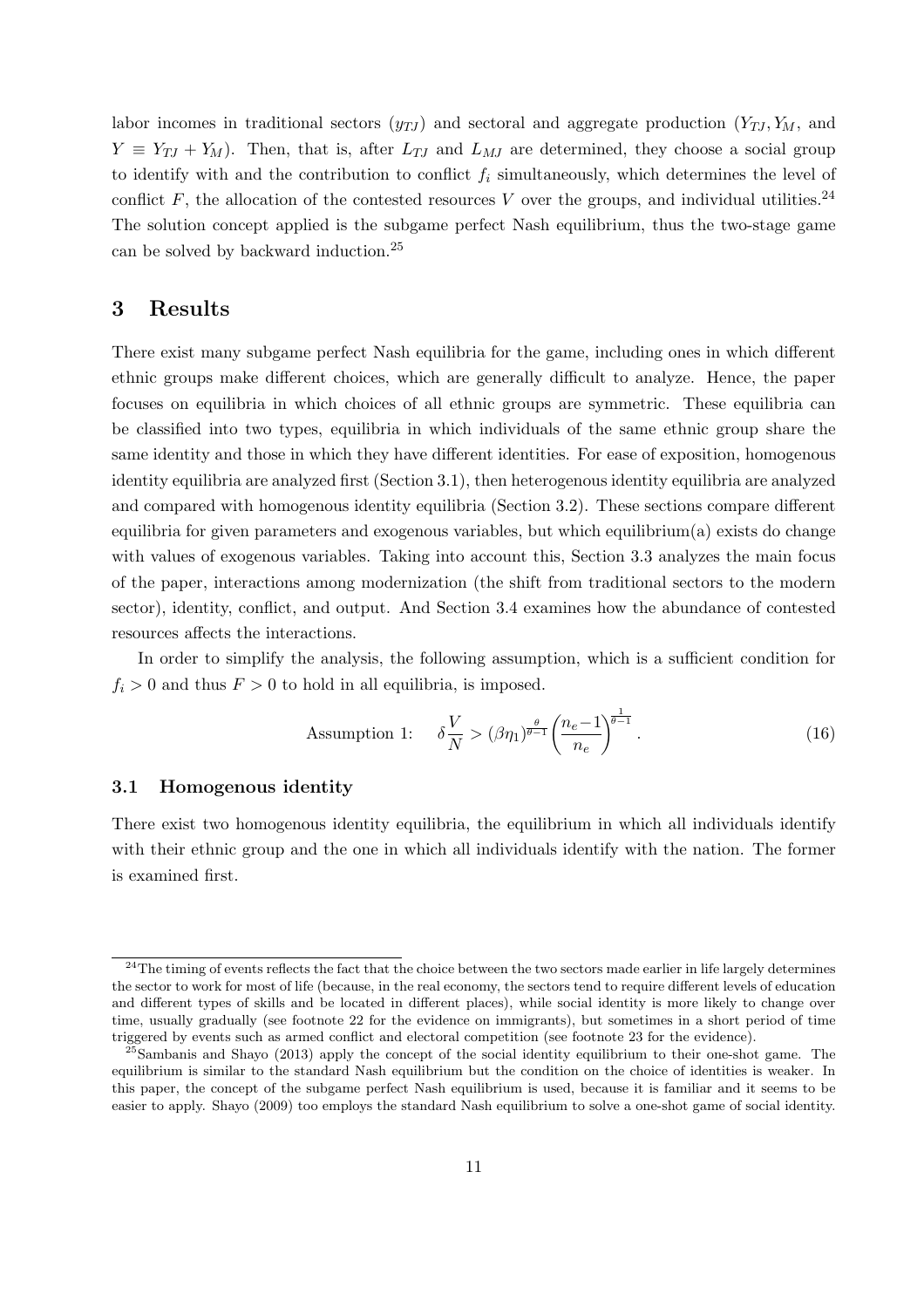### **3.1.1 All individuals identify with their ethnic group**

Consider the second stage of the game in which sectoral allocation of workers (*LTJ* and *LMJ* ) are given. When individual *i* of ethnic group  $J$  ( $J = 1, 2, ..., n_e$ ) in sector  $M$  identifies with his ethnic group, he chooses the contribution to conflict  $f_i$  to maximize the following utility:

$$
A_M - \frac{1}{\theta} (f_i)^{\theta} + \delta \frac{F_J}{F} V - \beta \omega_s \left(\frac{L_{TJ}}{N/n_e}\right)^2.
$$
 (17)

From the first-order condition,

$$
f_i = f_{i,e} \equiv \left(\delta \frac{F_{-J}}{F^2} V\right)^{\frac{1}{\theta - 1}}, \text{ where } F_{-J} \equiv F - F_J.
$$
 (18)

When he is in sector  $TJ$  instead, he chooses  $f_i$  to maximize

$$
A_T(L_{TJ})^{\alpha-1} - \frac{1}{\theta} (f_i)^{\theta} + \delta \frac{F_J}{F} V - \beta \omega_s \left( 1 - \frac{L_{TJ}}{N/n_e} \right)^2.
$$
 (19)

The solution for  $f_i$  is given by  $(18)$  as in the previous case.

Since all individuals identify with their ethnic group and the ethnic groups are symmetric, by substituting  $F_{-J} = \frac{n_e - 1}{n_e} F$  and  $f_i = F/N$  into (18), the equilibrium level of conflict  $F_e^*$  is obtained:

$$
F_e^* = \left(\delta \frac{n_e - 1}{n_e} \frac{V}{N}\right)^{\frac{1}{\theta}} N \text{ from } F_e^* = \left(\delta \frac{n_e - 1}{n_e} \frac{V}{F_e^*}\right)^{\frac{1}{\theta - 1}} N. \tag{20}
$$

In the first stage, individuals choose production sectors taking into account effects of their choices on the second stage. Assume the following condition so that  $L_{TJ} = \frac{N}{n_d}$  $\frac{N}{n_e}$  (all individuals choose sector *TJ*) does not hold in equilibrium.

Assumption 2: 
$$
A_T \left(\frac{N}{n_e}\right)^{\alpha - 1} + \beta \omega_s < A_M.
$$
 (21)

Then, the sectoral allocation of workers is determined so that choosing either sector is indifferent. From (17) and (19), the indifference condition is

$$
A_T(L_{TJ})^{\alpha-1} - \beta \omega_s \left( 1 - 2n_e \frac{L_{TJ}}{N} \right) = A_M,
$$
\n(22)

which gives the unique solution  $(L_{TJ})_e^* \in (0, \frac{N}{n_e})$  $\frac{N}{n_e}$ ) that decreases with  $A_M$  and increases with  $A_T$ .<sup>26</sup>

### **3.1.2 All individuals identify with the nation**

Consider the second stage of the game in which sectoral allocation of workers are given. When individual *i* of ethnic group *J* in sector *M* identifies with the nation, he chooses  $f_i$  to maximize the following utility (note  $\omega_e = \eta_0 + \eta_1 F$ ):

<sup>&</sup>lt;sup>26</sup>The first derivative with respect to  $L_{TJ}$  of the LHS of (22) is  $-(1-\alpha)A_T(L_{TJ})^{\alpha-2}+\beta\omega_s\frac{2n_e}{N}$ , which equals  $-\infty$  at *N*  $L_{TJ} = 0$  and equals 0 at  $L_{TJ} = \left[\frac{(1-\alpha)A_T}{\beta \omega_s \frac{2n_e}{N}}\right]$  $\int_{0}^{\frac{1}{2-\alpha}}$ , and the second derivative equals  $(2-\alpha)(1-\alpha)A_T(L_T)^{\alpha-3} > 0$ . Thus, from (21) and the fact that the LHS of (22) at  $L_{TJ} = 0$  equals  $+\infty$ , there exists unique  $L_{TJ} \in (0, \frac{N}{n_e})$  satisfying (22). The relations of  $(L_T)_e^*$  with  $A_M$  and  $A_T$  are straightforward from the shape of the LHS of (22).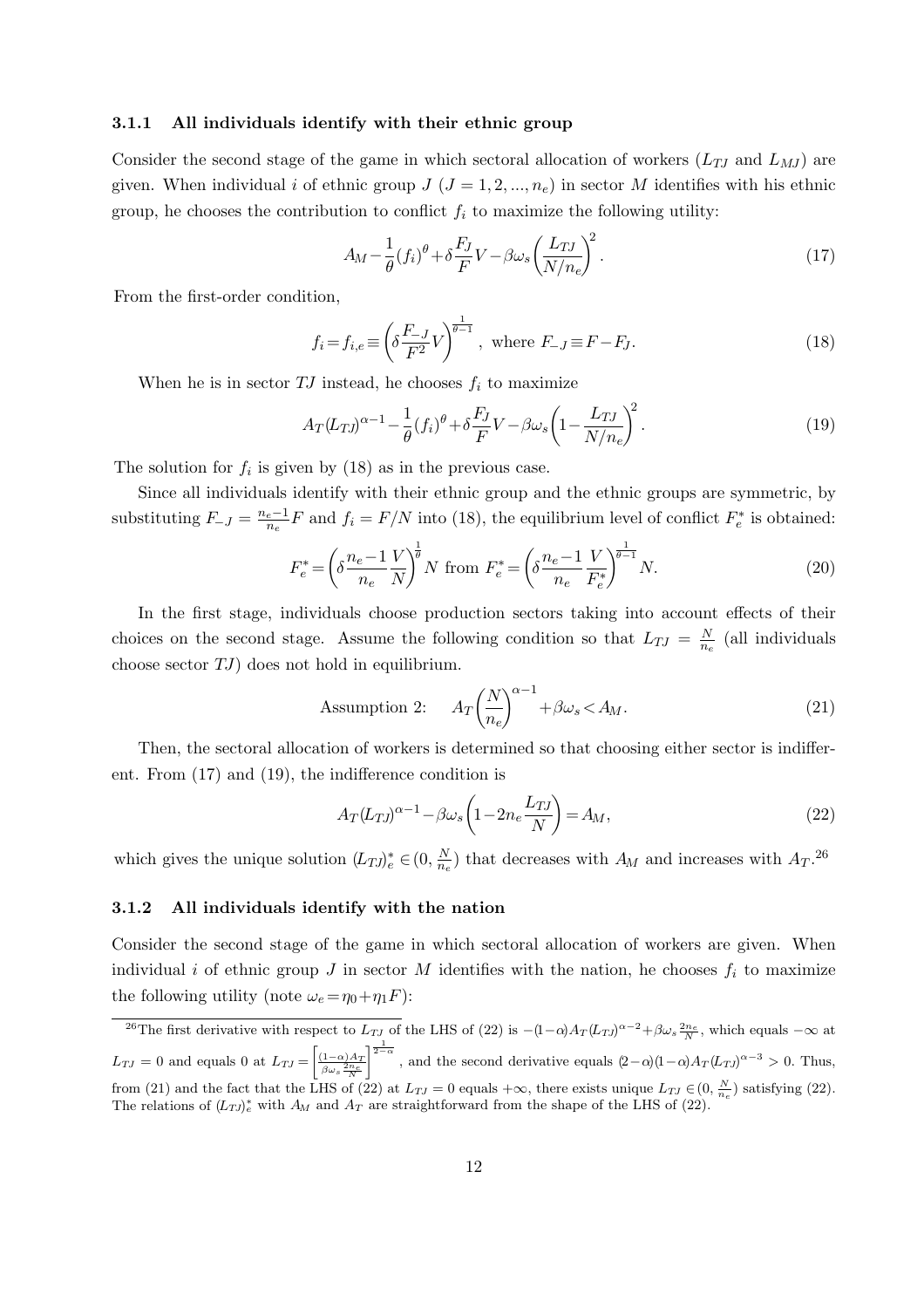$$
A_M - \frac{1}{\theta} (f_i)^{\theta} + \delta \frac{F_J}{F} V - \beta \left\{ (\eta_0 + \eta_1 F) \frac{n_e - 1}{n_e} + \omega_s \left[ \left( \frac{L_{TJ}}{N} \right)^2 + \sum_{K \neq J} \left( \frac{L_{TK}}{N} \right)^2 \right] \right\} + \gamma (\sigma_N - \sigma_{-N}). \tag{23}
$$

From the first-order condition  $(f_i > 0$  from the assumption  $(16)$ ),

$$
f_i = f_{i,n} \equiv \left( \delta \frac{F_{-J}}{F^2} V - \beta \eta_1 \frac{n_e - 1}{n_e} \right)^{\frac{1}{\theta - 1}}, \text{ where } F_{-J} \equiv F - F_J.
$$
 (24)

When he is in sector  $TJ$  instead, he chooses  $f_i$  to maximize

$$
A_T (L_{TJ})^{\alpha - 1} - \frac{1}{\theta} (f_i)^{\theta} + \delta \frac{F_J}{F} V - \beta \left\{ (\eta_0 + \eta_1 F) \frac{n_e - 1}{n_e} + \omega_s \left[ \left( 1 - \frac{L_{TJ}}{N} \right)^2 + \sum_{K \neq J} \left( \frac{L_{TK}}{N} \right)^2 \right] \right\} + \gamma (\sigma_N - \sigma_{-N}), \tag{25}
$$

whose solution is given by (24) as in the previous case.

Since all individuals identify with the nation and the groups are symmetric, by plugging  $F$ <sup>*−*</sup> $J$  =  $\frac{n_e-1}{n_e}F$  and  $f_i = F/N$  into (24), the equilibrium level of conflict  $F_n^*$  is obtained as a solution for

$$
F_n^* = \left[\frac{n_e - 1}{n_e} \left(\delta \frac{V}{F_n^*} - \beta \eta_1\right)\right]^{\frac{1}{\theta - 1}} N. \tag{26}
$$

In the first stage, the indifference condition for sectoral choices equals, from (23) and (25),

$$
A_T(L_{TJ})^{\alpha-1} - \beta \omega_s \left( 1 - 2\frac{L_{TJ}}{N} \right) = A_M,\tag{27}
$$

which gives the unique solution  $(L_{TJ})^*_{n} \in (0, (L_{TJ})^*_{e})$  that decreases with  $A_M$  and increases with  $A_T$ .<sup>27</sup>

#### **3.1.3 Analysis**

The following proposition compares the two homogenous identity equilibria for *given* parameters and exogenous variables in terms of the level of conflict, the sectoral distribution of individuals, and output of the private good. As explained in Section 3.3 and detailed in Appendix A, there do exist combinations of parameters and exogenous variables such that both equilibria exist.

**Proposition 1** *Given parameters and exogenous variables, the following holds for two homogenous identity equilibria.*

- (*i*) The level of conflict is lower when all identify with the nation, i.e.  $F_n^* < F_e^*$ .
- (*ii*) *LTJ and thus the proportion of workers in traditional sectors are lower when all identify with the nation, i.e.*  $(L_{TJ})_n^* < (L_{TJ})_e^*$ .
- (*iii*) *Total output of the private good*  $Y$  *is higher under the national identity if*  $\alpha$  (*the parameter of the traditional sector production function*) *is below a certain level or if A<sup>M</sup> is not very high* (*or*  $A_T$  *is not very low*). The output is higher under the ethnic identity if  $\alpha$  *is above a certain level* (*higher than the previous threshold*) *and A<sup>M</sup> is high* (*or A<sup>T</sup> is low*) *enough.*

<sup>&</sup>lt;sup>27</sup>From the comparison of the LHS of  $(27)$  with that of  $(22)$  and the discussion in footnote 26, it is clear that, when (21) is assumed, the unique solution  $(L_{TJ})^*_{n} \in (0, (L_{TJ})^*_{e})$  that decreases with  $A_M$  and increases with  $A_T$  exists.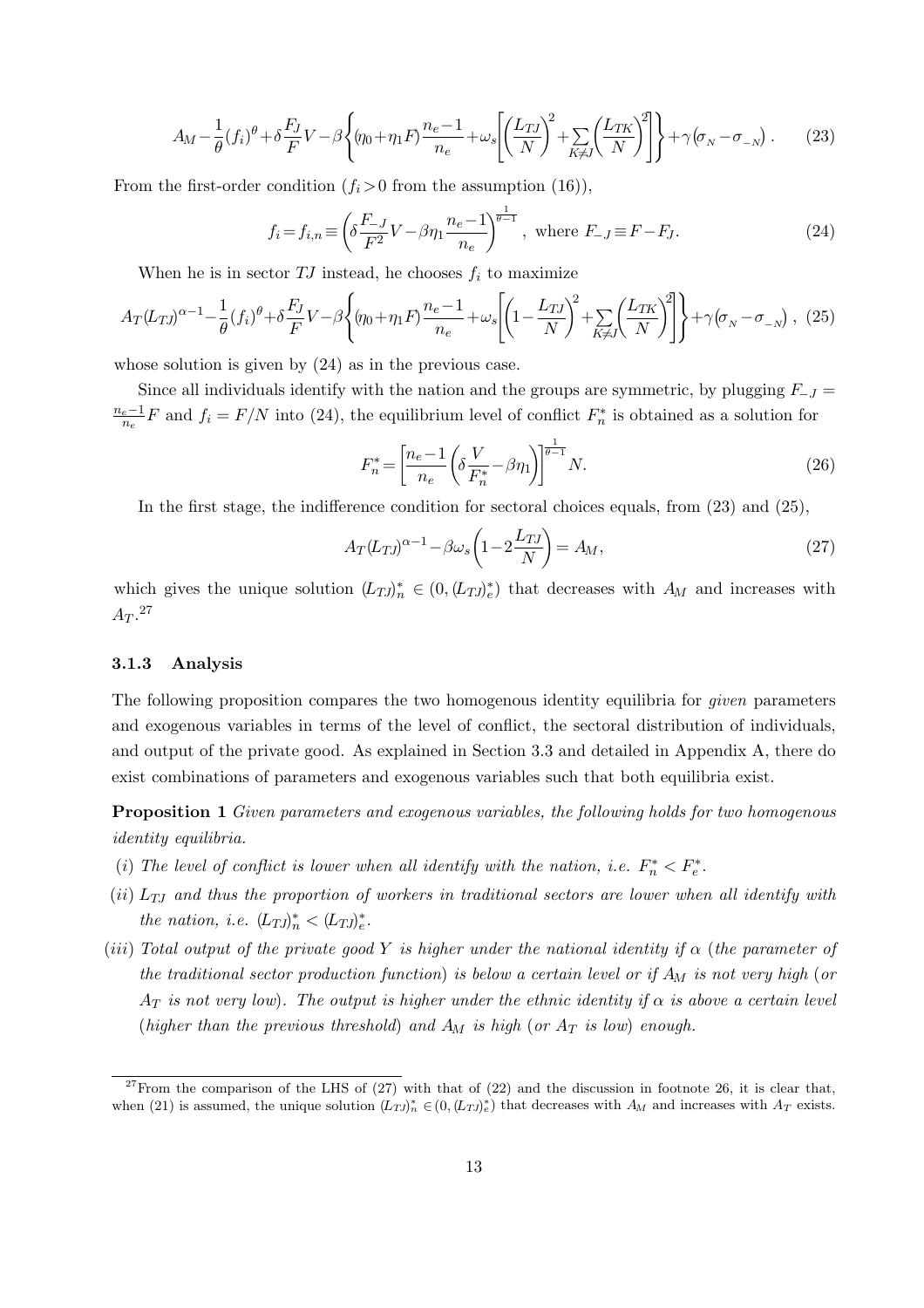Individuals contribute less to conflict and thus the level of conflict *F* is lower when they identify with the nation, because they take into account the undesirable effect of the conflict on the perceived distance from the "average member" of the nation, in choosing  $f_i$ : higher  $F$  raises the weight on ethnicity,  $\omega_e$ , and lowers the weight on nationality,  $\omega_n$ , thereby highlighting differences among members and raising the distance. The same result is shown in Sambanis and Shayo (2013) and is consistent with empirical evidence such as Eifert, Miguel, and Posner (2010) and Rohner, Thoenig, and Zilibotti (2013) (see footnote 23).

What is new is the effect on the sectoral distribution of individuals and total output. Given parameters and exogenous variables, *LTJ* and thus the proportion of workers in traditional sectors are lower when they identify with the nation. Under the national identity, the utility when they choose the traditional sector of their ethnic group is lower for given *LTJ* and thus the smaller proportion of them choose the sector, because the perceived distance from the "average national" rises by choosing the ethnically segregated sector over the integrated modern sector, whereas, under the ethnic identity, the perceived distance from the "average member" of the ethnic group falls (if  $L_{TJ} > \frac{N}{2n}$  $\frac{N}{2n_e}$ , i.e., the majority is in the traditional sector) or rises less (if  $L_{TJ} < \frac{N}{2n_e}$ ).

In this model, the sectoral allocation of workers is generally inefficient, i.e. it does not maximize total output of the private good, because labor income equals the average labor productivity, not the marginal productivity, in traditional sectors (note,  $\alpha < 1$ , decreasing returns to labor in the sectors) and the perceived distance distorts sectoral choices. The former leads to too many workers in traditional sectors, while the latter leads to too few workers in the sectors under the national identity and to too many (few) workers in the sectors under the ethnic identity when  $L_{TJ}$  > (<) $\frac{N}{2n_e}$ .

If  $\alpha$  is below a certain level, the first effect dominates and  $L_{TJ}$  is higher than the efficient level. In this case, total output is higher under the national identity because  $L_{TJ}$  is smaller and thus closer to the efficient level. The condition would be more relevant to developing nations, since low *α* implies strong decreasing returns in traditional sectors.<sup>28</sup> The same result holds for *any α*, if  $A_M$  is not very high (or  $A_T$  is not very low) and thus  $L_{TJ}$  is not very small so that the second effect is positive (leads to too high *LTJ* ) or negative but small under the ethnic identity. As shown in the proof, this is the case if more than a quarter of workers choose traditional sectors under the national identity, but it could be true with a much smaller proportion in the sectors. The condition seems to hold in typical developing countries, considering the fact that a majority work in the sectors (see footnote  $12$ ).<sup>29</sup>

To summarize, national identity is associated with not only the lower level of conflict but also the higher share of modern sector workers and, under conditions that would hold at least for typical

 $^{28}$ Remember that the decreasing returns to labor intends to capture the fact that labor productivity tends to fall with the amount of labor input in the sectors due to limited arable land (traditional agriculture), limited capital available to credit constrained producers (the urban informal sector), or a decreasing degree of task specialization of each family member (household production). These factors are important in developing countries.

<sup>&</sup>lt;sup>29</sup>By contrast, *Y* is lower under the national identity, if  $\alpha$  is above a critical level (higher than the previous one) and  $A_M$  is high (or  $A_T$  is low) enough that  $L_{TJ} < \frac{N}{2n_e}$ , because the negative second effect dominates and thus  $L_{TJ}$ is lower than the efficient level in both equilibria. However, even in this case, unless *Y* is much lower, aggregate material payoff would be *higher* under the national identity because of the lower cost of conflict.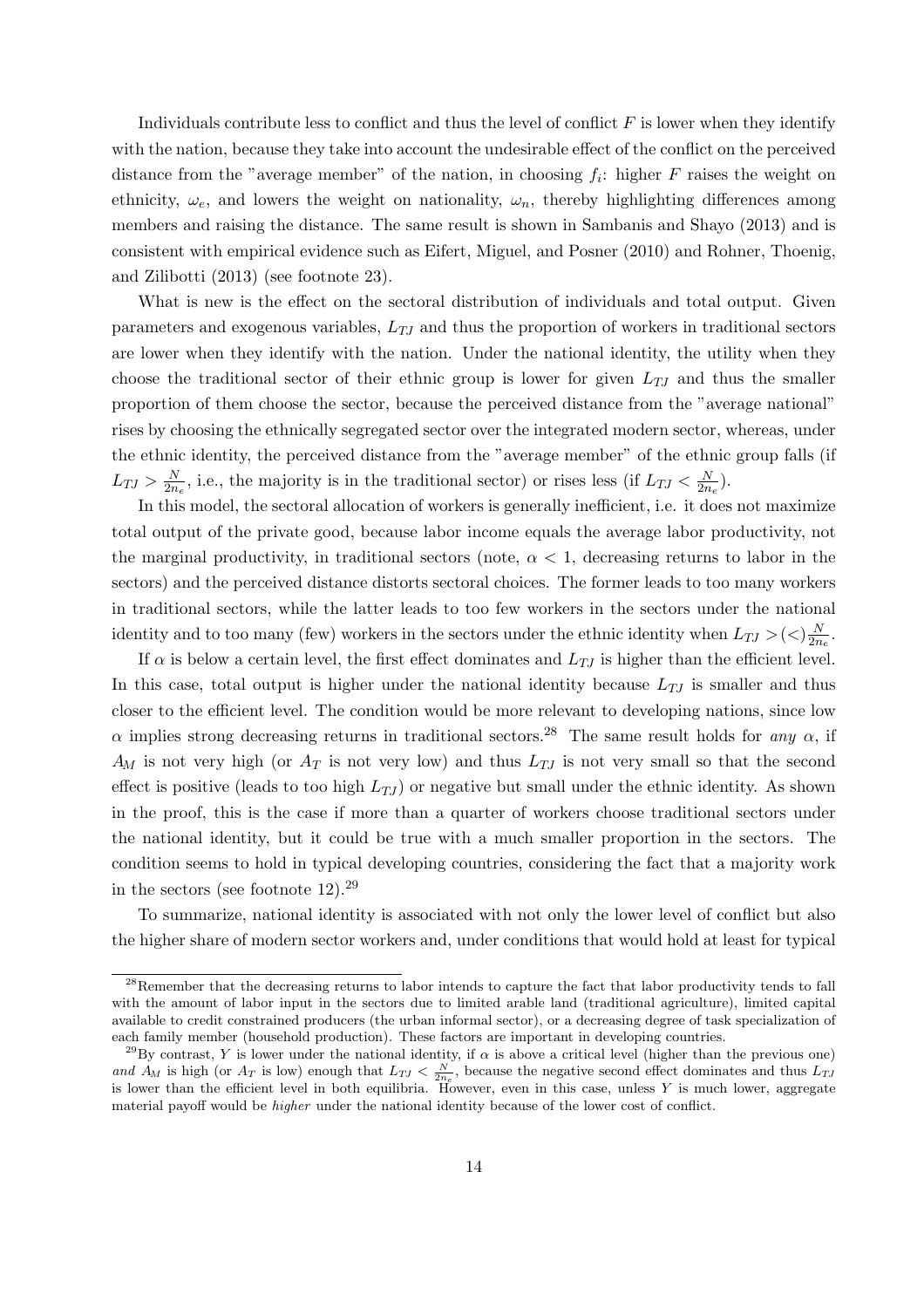developing countries, higher levels of total output of the private good and of aggregate material payoff (the value of private and public good consumption net of the cost of conflict). Note that the result on output and material payoff holds despite the model does not assume the plausible negative effect of conflict on the modern sector productivity. The result would be strengthened if such effect is considered.<sup>30</sup>

### **3.2 Heterogenous identities**

Now, equilibria in which individuals of the same ethnic group have different identities are examined. There exist three heterogenous identity equilibria, the equilibrium in which sector *M* (sector *TJ*) workers identify with the nation (their ethnic group), the one in which those in sector *M* are divided over identities and all in sector *TJ* identify with their ethnic group, and the one in which those in sector *TJ* are divided over identities (and all in sector *M* identify with the nation)*.*

### **3.2.1 Sector** *TJ* **workers identify with their ethnic group and sector** *M* **workers identify with the nation**

In the second stage of the game in which sectoral allocation of workers are given, workers in sector *TJ* identifying with their ethnic group choose  $f_i$  to maximize (19) and the solution is given by (18), while those in sector *M* identifying with the nation choose  $f_i$  to maximize (23) and the solution is given by  $(24)$ .

Because the ethnic groups are symmetric, by substituting  $F_{-J} = \frac{n_e - 1}{n_e} F$  into (18) and (24), and plugging them into  $F = f_{i,e} n_e L_{TJ} + f_{i,n} (N - n_e L_{TJ})$ , the level of conflict *F* given  $L_{TJ}$  is obtained:

$$
F = \left(\frac{n_e - 1}{n_e}\right)^{\frac{1}{\theta - 1}} \left[ \left(\delta \frac{V}{F}\right)^{\frac{1}{\theta - 1}} n_e L_{TJ} + \left(\delta \frac{V}{F} - \beta \eta_1\right)^{\frac{1}{\theta - 1}} (N - n_e L_{TJ}) \right],
$$
\n(28)

which increases with  $L_{TJ}$  and is denoted by  $F_d(L_{TJ})$  (*d* is for "divided identities").

In the first stage, the indifference condition for sectoral choices equals, from (18), (19), (23), (24), and (28),

$$
A_{T}(L_{TJ})^{\alpha-1} - \frac{1}{\theta} \left( \delta \frac{n_{e}-1}{n_{e}} \frac{V}{F_{d}(L_{TJ})} \right)^{\frac{\theta}{\theta-1}} - \beta \omega_{s} \left( 1 - \frac{L_{TJ}}{N/n_{e}} \right)^{2}
$$
  
=  $A_{M} - \frac{1}{\theta} \left( \delta \frac{n_{e}-1}{n_{e}} \frac{V}{F_{d}(L_{TJ})} - \beta \eta_{1} \frac{n_{e}-1}{n_{e}} \right)^{\frac{\theta}{\theta-1}} - \beta \left\{ \left[ \eta_{0} + \eta_{1} F_{d}(L_{TJ}) \right] \frac{n_{e}-1}{n_{e}} + \omega_{s} n_{e} \left( \frac{L_{TJ}}{N} \right)^{2} \right\} + \gamma \left( \sigma_{N} - \sigma_{-N} \right)$   

$$
\Leftrightarrow A_{T}(L_{TJ})^{\alpha-1} + \beta \left\{ \left[ \eta_{0} + \eta_{1} F_{d}(L_{TJ}) \right] \frac{n_{e}-1}{n_{e}} + \omega_{s} \left[ n_{e} \left( \frac{L_{TJ}}{N} \right)^{2} - \left( 1 - n_{e} \frac{L_{TJ}}{N} \right)^{2} \right] \right\}
$$
  

$$
- \frac{1}{\theta} \left( \frac{n_{e}-1}{n_{e}} \right)^{\frac{\theta}{\theta-1}} \left[ \left( \delta \frac{V}{F_{d}(L_{TJ})} \right)^{\frac{\theta}{\theta-1}} - \left( \delta \frac{V}{F_{d}(L_{TJ})} - \beta \eta_{1} \right)^{\frac{\theta}{\theta-1}} \right] - \gamma \left( \sigma_{N} - \sigma_{-N} \right) = A_{M}, \tag{29}
$$

which gives the unique solution  $(L_{TJ})^*_{d} \in (0, \frac{N}{n_e})$  $\frac{N}{n_e}$ ), as proved in Appendix B. The equilibrium level of conflict,  $F_d^*$ , is obtained from the substitution of  $(L_T)_d^*$  into (28).

<sup>&</sup>lt;sup>30</sup>The easiest way to include this effect is to assume that  $A_M(F)$ ,  $A'_M(F) < 0$ , and individuals do not consider effects of their actions on  $A_M(F)$  in making decisions. Then, only the indifference conditions for sectoral choices change.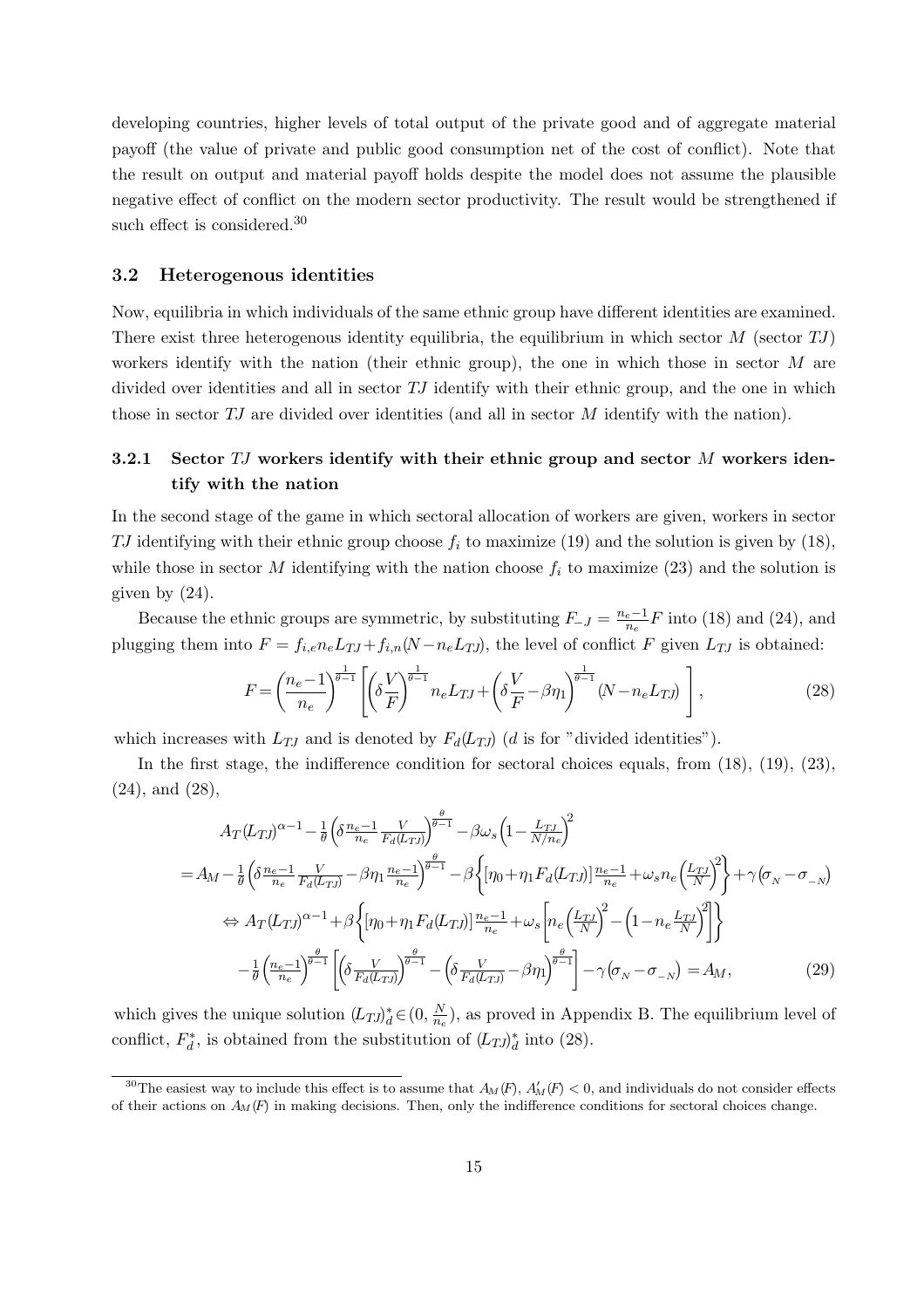### **3.2.2 Those in sector** *M* **are divided over identities and all in sectors** *TJ* **identify with their ethnic group**

In the second stage of the game, workers in sector  $TJ$  identifying with their ethnic group choose  $f_i$ to maximize (19) and the solution is given by (18), while those in sector *M* are indifferent between identifying with the nation, in which case *f<sup>i</sup>* is chosen to maximize (23) and the solution is given by  $(24)$ , and identifying with their ethnic group, in which case  $f_i$  is chosen to maximize  $(17)$  and the solution is given by (18).

Thus, the indifference condition for identity choices when ethnic groups are symmetric is

$$
A_M - \frac{1}{\theta} (f_{i,e})^{\theta} + \delta \frac{F_J}{F} V - \beta \omega_s \left(\frac{L_{TJ}}{N/n_e}\right)^2
$$
  
= 
$$
A_M - \frac{1}{\theta} (f_{i,n})^{\theta} + \delta \frac{F_J}{F} V - \beta \left[ (\eta_0 + \eta_1 F) \frac{n_e - 1}{n_e} + \omega_s n_e \left(\frac{L_{TJ}}{N}\right)^2 \right] + \gamma (\sigma_N - \sigma_{-N})
$$
 (30)

$$
\Leftrightarrow \beta \left[ (\eta_0 + \eta_1 F)^{\frac{n_e - 1}{n_e}} - \omega_s n_e (n_e - 1) \left( \frac{L_{TI}}{N} \right)^2 \right] - \frac{1}{\theta} \left( \frac{n_e - 1}{n_e} \right)^{\frac{\theta}{\theta - 1}} \left[ \left( \delta \frac{V}{F} \right)^{\frac{\theta}{\theta - 1}} - \left( \delta \frac{V}{F} - \beta \eta_1 \right)^{\frac{\theta}{\theta - 1}} \right] = \gamma \left( \sigma_N - \sigma_{-N} \right), \tag{31}
$$

where *F* satisfies

$$
F = f_{i,n} P_{M,n} (N - n_e L_{TJ}) + f_{i,e} [n_e L_{TJ} + (1 - P_{M,n})(N - n_e L_{TJ})]
$$
  
=  $\left(\frac{n_e - 1}{n_e}\right)^{\frac{1}{\theta - 1}} \left\{ (\delta \frac{V}{F} - \beta \eta_1)^{\frac{1}{\theta - 1}} P_{M,n} (N - n_e L_{TJ}) + (\delta \frac{V}{F})^{\frac{1}{\theta - 1}} [n_e L_{TJ} + (1 - P_{M,n})(N - n_e L_{TJ})] \right\},$  (32)

where  $P_{M,n}$  is the proportion of sector M workers identifying with the nation. Since the LHS of (31) decreases with  $L_{TJ}$  and increases with *F*, *F* satisfying (31) increases with  $L_{TJ}$ .

The indifference condition for sectoral choices in the first stage is given by (22) and thus the same as the equilibrium in which all identify with their ethnic group from (19) and (30). Thus, the equilibrium level of  $L_{TJ}$ ,  $(L_{TJ})^*_{Md}$ , equals  $(L_{TJ})^*_{e}$ , and the equilibrium level of conflict  $F^*_{Md}$  is obtained by substituting  $(L_{TJ})_e^*$  into (31) and solving it for *F*.

# **3.2.3 Those in sector** *TJ* **are divided over identities and all in sectors** *M* **identify with the nation**

In the second stage, those in sector  $M$  identifying with the nation choose  $f_i$  to maximize (23) and the solution is (24), while those in sector *TJ* are indifferent between identifying with the nation, in which case  $f_i$  is chosen to maximize (25) and the solution is given by (24), and identifying with their ethnic group, in which case  $f_i$  is chosen to maximize  $(19)$  and the solution is given by  $(18)$ .

Thus, the indifference condition for identity choices when ethnic groups are symmetric is

$$
A_T(L_{TJ})^{\alpha-1} - \frac{1}{\theta} (f_{i,e})^{\theta} + \delta \frac{F_I}{F} V - \beta \omega_s \left(1 - \frac{L_{TJ}}{N/n_e}\right)^2
$$
  
=  $A_T(L_{TJ})^{\alpha-1} - \frac{1}{\theta} (f_{i,n})^{\theta} + \delta \frac{F_I}{F} V - \beta \left\{ \omega_e \frac{n_e - 1}{n_e} + \omega_s \left[ \left(1 - \frac{L_{TJ}}{N}\right)^2 + (n_e - 1) \left(\frac{L_{TK}}{N}\right)^2 \right] \right\} + \gamma \left(\sigma_N - \sigma_{-N}\right)$  (33)  

$$
\Leftrightarrow \beta \left[ (\eta_0 + \eta_1 F) \frac{n_e - 1}{n_e} + \omega_s (n_e - 1) \frac{L_{TJ}}{N} \left( 2 - n_e \frac{L_{TJ}}{N} \right) \right] - \frac{1}{\theta} \left( \frac{n_e - 1}{n_e} \right)^{\frac{\theta}{\theta - 1}} \left[ \left(\delta \frac{V}{F}\right)^{\frac{\theta}{\theta - 1}} - \left(\delta \frac{V}{F} - \beta \eta_1 \right)^{\frac{\theta}{\theta - 1}} \right] = \gamma \left(\sigma_N - \sigma_{-N}\right)
$$

$$
(\beta + \eta_1 F)^{\frac{n_e - 1}{n_e}} + \omega_s (n_e - 1)^{\frac{LTJ}{N}} \left(2 - n_e \frac{LTJ}{N}\right) - \frac{1}{\theta} \left(\frac{n_e - 1}{n_e}\right)^{\sigma - 1} \left[ \left(\delta \frac{V}{F}\right)^{\theta - 1} - \left(\delta \frac{V}{F} - \beta \eta_1\right)^{\theta - 1} \right] = \gamma \left(\sigma_N - \sigma_{-N}\right),\tag{34}
$$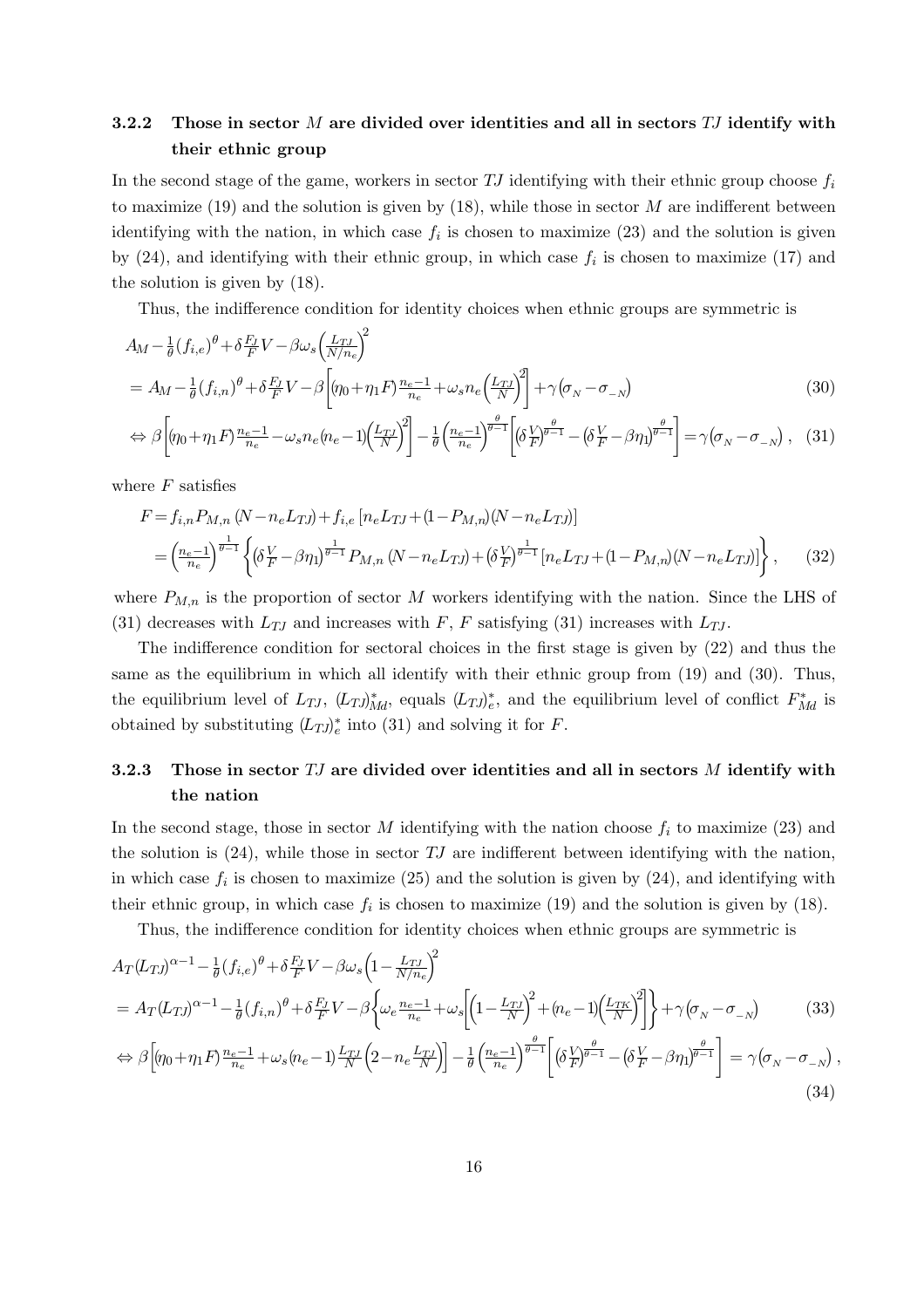where *F* satisfies

$$
F = f_{i,n} \left[ P_{TJ,n} n_e L_{TJ} + (N - n_e L_{TJ}) \right] + f_{i,e} \left( 1 - P_{TJ,n} \right) n_e L_{TJ}
$$
  
=  $\left( \frac{n_e - 1}{n_e} \right)^{\frac{1}{\theta - 1}} \left[ \left( \delta \frac{V}{F} - \beta \eta_1 \right)^{\frac{1}{\theta - 1}} \left[ P_{TJ,n} n_e L_{TJ} + (N - n_e L_{TJ}) \right] + \left( \delta \frac{V}{F} \right)^{\frac{1}{\theta - 1}} (1 - P_{TJ,n}) n_e L_{TJ} \right],$  (35)

where  $P_{TJ,n}$  is the proportion of sector TJ workers identifying with the nation. F satisfying (34) decreases with  $L_{TJ}$  because the LHS of (34) increases with  $L_{TJ}$  and *F*. After the negative dependence of *F* on  $L_{TJ}$  is taken into account,  $P_{TJ,n}$  increases with  $L_{TJ}$  from (35).

The indifference condition for sectoral choices in the first stage is given by (27) and thus the same as the equilibrium in which all identify with the nation from (23) and (33). The equilibrium level of  $L_{TJ}$ ,  $(L_{TJ})_{Td}^*$ , equals  $(L_{TJ})_n^*$ , and the equilibrium level of conflict  $F_{Td}^*$  is obtained by substituting  $(L_{TJ})_n^*$  into (34) and solving it for *F*.

#### **3.2.4 Analysis**

In all the heterogenous identity equilibria, modern sector workers are more (less) likely to identify with the nation (their ethnic group) than traditional sector workers: when some workers in traditional sectors identify with the nation, all in the modern sector do (and when some in the modern sector identify with their ethnic group, all in traditional sectors do).<sup>31</sup> This is because the modern sector is ethnically integrated (and traditional sectors are ethnically segregated) and thus, if only sectoral attributes are considered, the perceived distance of modern sector workers from the "average national" is smaller than the distance from the "average member" of their group and the opposite holds for traditional sector workers.<sup>32</sup> The result is consistent with Robinson  $(2014)$ , who, using individual-level survey data of sixteen African countries, finds that being employed in the modern sector is significantly and robustly associated with identifying with the nation above their ethnic group, after controlling for education, urban residence, gender, and group-level and country-level variables.33*,*<sup>34</sup>

The following proposition compares the heterogenous identity equilibria, together with the homogenous identity equilibria, in terms of the level of conflict, the sectoral distribution of workers, and output of the private good, for given parameters and exogenous variables. There do exist

<sup>&</sup>lt;sup>31</sup>That there do not exist equilibria in which individuals in the modern sector are less likely to identify with the nation than those in traditional sectors is formally shown in the proof of Proposition A2 of Appendix A.

<sup>32</sup>The *total* perceived distance of modern sector workers from the "average national" could be *greater* than from the "average member" of their ethnic group, because ethnic attributes increase the distance from the "average national". By contrast, the total perceived distance of traditional sector workers from the "average national" is *always* greater than from the "average member" of their ethnic group.

<sup>&</sup>lt;sup>33</sup>Robinson (2014) classify workers into the formal and informal sectors based on their occupation: formal sector occupations are military/police, clerical worker, business person, professional worker, civil servant, teacher, etc., and informal sector occupations are subsistence farmer, informal manual labor, herder, housewife, etc.

 $34\text{By contrast, Eifert, Miguel, and Posner (2010), based on 22 public opinion surveys in 10 African countries, find}$ that being a farmer or fisherman, whom they classify as traditional sector workers, is negatively correlated with the ethnic identity. However, there is no option for the national identity in the surveys (other options are religious and class/occupational identities) and, unlike this paper and Robinson (2014), they classify those in the urban informal sector as formal sector workers.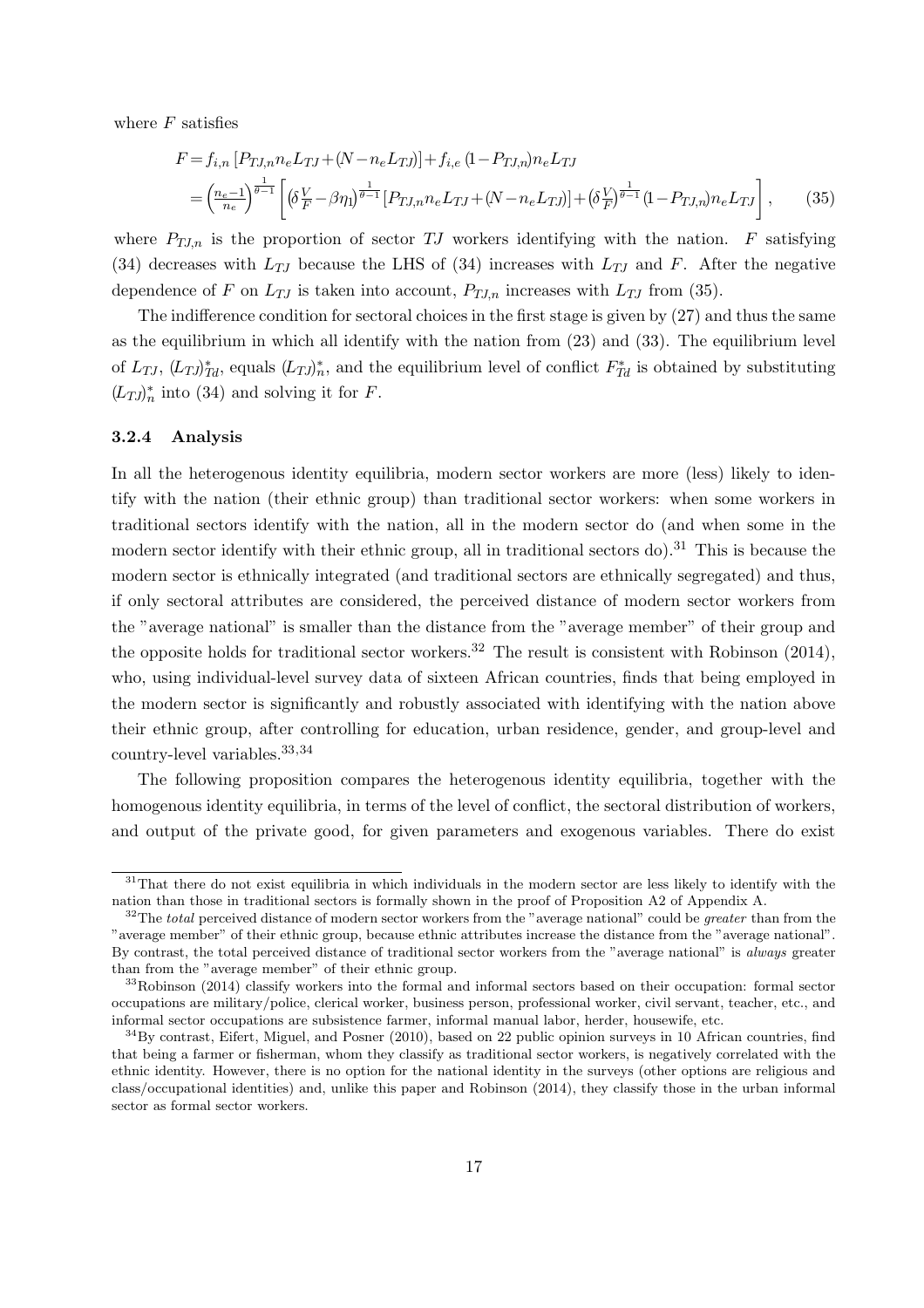combinations of parameters and exogenous variables such that multiple or even all equilibria exist, as explained in Section 3.3 and detailed in Appendix A.

**Proposition 2** *Given parameters and exogenous variables, the following holds when three heterogenous identity equilibria, together with two homogenous identity equilibria, are compared.*

- (*i*) *The level of conflict is lower when the proportion of individuals identifying with the nation is higher, i.e.*  $F_n^* < F_{Td}^* < F_d^* < F_{Md}^* < F_e^*$ .
- (*ii*)  $(L_{TJ})_{Td}^* = (L_{TJ})_n^* < (L_{TJ})_d^* < (L_{TJ})_{Md}^* = (L_{TJ})_e^*$ .
- (iii)  $Y_{Td}^* = Y_n^* > Y_d^* > Y_{Md}^* = Y_e^*$  if  $\alpha$  is below a certain level or if  $A_M$  is not very high (or  $A_T$  is *not very low*)*. The relation is opposite if α is above a certain level* (*larger than the previous threshold*) *and*  $A_M$  *is high* (*or*  $A_T$  *is low*) *enough.*

The level of conflict is lower when the proportion of individuals identifying with the nation is higher. That is, among the heterogenous identity equilibria, the equilibrium in which sector *TJ* workers are divided over identities and all in sector *M* identify with the nation has the lowest conflict level, the one in which sector *M* workers are divided over identities and all in sector *TJ* identify with their ethnic group has the highest level, and the one in which sector *M* (sector *TJ*) workers identify with the nation (their ethnic group) has the intermediate level. Among all the equilibria, the two homogenous identity equilibria have the highest and the lowest conflict levels.

A rough explanation for the result is that individuals identifying with the national contribute less to conflict because, as explained after Proposition 1, in choosing *f<sup>i</sup>* , they take into account that higher *F* raises the perceived distance from the "average national" by highlighting differences among ethnic groups.

The preceding explanation of the result on the conflict level presumes that, among the heterogenous identity equilibria, the proportion of individuals identifying with the nation is highest when those in sector *TJ* are divided over identities (and all in sector *M* identify with the nation) and lowest when those in sector *M* are divided over identities (and all in sector *TJ* identify with their ethnic group). The result on the fraction of workers in traditional sectors,  $(L_{TJ})_{Td}^* = (L_{TJ})_n^* <$  $(L_{TJ})^*_{d} < (L_{TJ})^*_{Md} = (L_{TJ})^*_{e}$ , confirms that this is the case.  $(L_{TJ})^*_{n} < (L_{TJ})^*_{d} < (L_{TJ})^*_{e}$  holds because, in the heterogenous identity equilibrium, the proportion of those identifying with the nation, who gain less from choosing the traditional sector of their ethnic group, is higher (lower) than in the equilibrium where all share the ethnic (national) identity.  $(L_{TJ})_{Td}^* = (L_{TJ})_{nd}^* = (L_{TJ})_{Md}^* = (L_{TJ})_{e}^*$ hold, because individuals who share the same identity (the national identity for the former case and the ethnic identity for the latter) are in both sectors and thus they must be indifferent between the sectors as in homogenous identity equilibria.

Finally, the result on total output of the final good is similar to Proposition 1 and can be explained as before. The discussion on the result after Proposition 1 suggests that, for typical developing economies, total output is generally higher as the proportion of individuals having the national identity is higher, although  $Y_{Td}^* = Y_n^*$  and  $Y_{Md}^* = Y_e^*$  are true. Further, the aggregate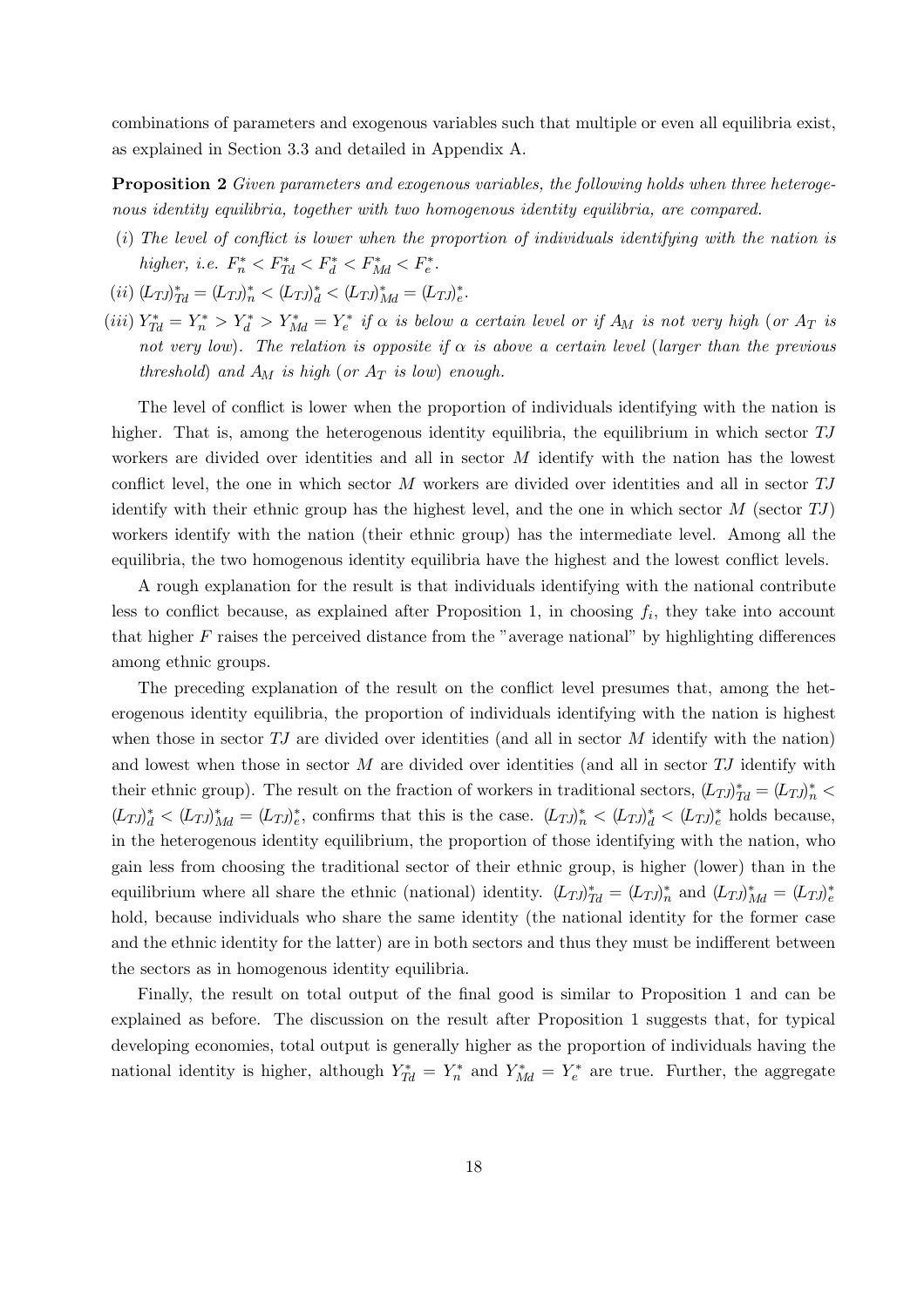material payoff is *strictly* higher when the proportion of those identifying with the nation is higher because of the lower cost of conflict.<sup>35</sup>

To summarize, the results for homogenous identity equilibria in Proposition 1 continue to hold when heterogenous identity equilibria too are considered: national identity is associated with not only the lower level of conflict but also the higher share of modern sector workers and, under conditions that would hold at least for typical developing countries, higher levels of total output of the private good and of aggregate material payoff (the value of private and public good consumption net of the cost of conflict). The results are consistent with the often-made argument (for example, Collier, 2009) that the lack of shared social identity, that is, the dominance of subnational (particularly, ethnic) identities over national identity, lies behind poor performance in various dimensions, including conflict and economic development, in ethnically heterogenous societies.

### **3.3 Interactions among modernization, identity, conflict and output**

The previous sections compared different equilibria for given parameters and exogenous variables, but which equilibrium(a) exists changes with values of exogenous variables, as examined in detail in Appendix A. Taking into account this result, this section analyzes the main focus of the paper, interactions among modernization, identity, conflict and output.

A simple dynamics is introduced into the model by supposing that the TFP of sector *M*, *AM,* increases over time. The productivity growth raises the modern sector income, induces the higher proportion of workers to choose the sector, i.e. lowers  $L_{TJ}$ , and raises the sector's share in production. How does modernization driven by the productivity growth affect social identity, conflict, and aggregate output?<sup>36</sup> The next proposition, based on the propositions in Appendix A, shows that the effect differs depending on the status of the nation  $S_N$ .<sup>37</sup> Note that changes in other exogenous variables including a decrease in contested resources *V* have similar effects to an increase in *S<sup>N</sup> ,* as shown in Propositions 4 and 5*.*

**Proposition 3** *Suppose that the TFP of sector M, AM, increases over time. Then,*

- (*i*) *If the status of the nation S<sup>N</sup> is very high* (*very low*)*, all individuals always identify with the nation* (*their ethnic group*) *and the level of conflict F is consistently low* (*high*)*.*
- (*ii*) *Otherwise, when S<sup>N</sup> is relatively high* (*low*)*, the society tends to shift from heterogenous identity equilibria to the equilibrium in which all individuals identify with the nation* (*their ethnic group*)*.*

<sup>&</sup>lt;sup>35</sup>The total cost of conflict is  $(N_n$  and  $N_e$  are respectively numbers of those identifying with the nation and their ethnic group)  $\frac{1}{\theta} [(f_{i,n})^{\theta} N_n + (f_{i,e})^{\theta} N_e] = \frac{1}{\theta} [(f_{i,n})^{\theta-1} \hat{f}_{i,n} N_n + (f_{i,e})^{\theta-1} f_{i,e} N_e] = \frac{1}{\theta} \frac{n_e - 1}{n_e} [(\delta \frac{V}{F} - \beta \eta_1) \hat{f}_{i,n} N_n + \delta \frac{V}{F} f_{i,e} N_e] =$  $\frac{1}{\theta} \frac{n_e-1}{n_e} \left[ \delta V - \beta \eta_1 f_{i,n} N_n \right]$ , where the second equality is from the first order conditions of utility maximization and  $F_{-J} = \frac{n_e - 1}{n_e} F$ . The total cost decreases with  $N_n$  since  $f_{i,n}$  increases with  $N_n$  from (24) and Proposition 2.

<sup>&</sup>lt;sup>36</sup>Note that modernization is *not* the same as urbanization: traditional sectors correspond to the urban informal sector as well as traditional agriculture and household production in the real economy. Many developing countries experienced rapid urbanization without significant modernization.

 $37$ As mentioned in footnote 21, when reference groups of the nation (an ethnic group) include ethnic groups (the nation) as well as other nations (ethnic groups) in the measure of the national status  $S_N$  (the status of ethnic group *J*, *S*<sub>J</sub>), results in Sections 3.3 and 3.4 (and Appendix A) remain the same if " $S_N$ " is replaced with " $S_N - S_J$ ".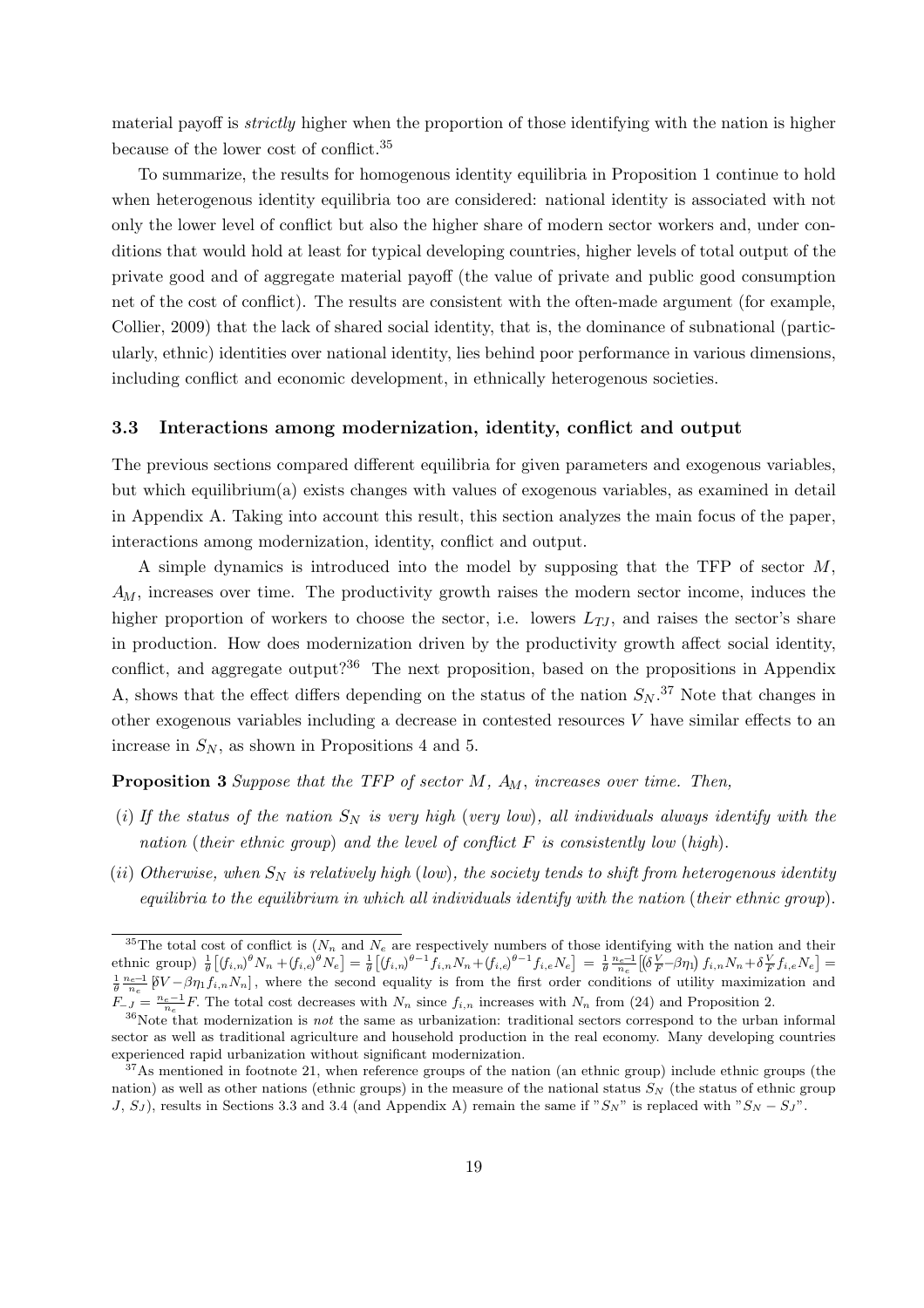*Given parameters and exogenous variables including S<sup>N</sup> , multiple equilibria tend to exist and thus social identity, conflict, and output differ depending on which equilibrium is realized.*

(*iii*) *For given AM, when S<sup>N</sup> is relatively high* (*low*)*, the society tends to be in an equilibrium with low* (*high*) *F and LTJ and, under conditions that would hold for typical developing countries, a high* (*low*) *level of aggregate output of the final good Y* (*and aggregate material payoff*)*.*

If the status of the nation  $S_N$  is at extremes, the society stays in the same equilibrium: when the status is very high (very low), all individuals always identify with the nation (their ethnic group) and the level of conflict *F* is consistently low (high)*.*

Otherwise, when *S<sup>N</sup>* is relatively high (low), the society tends to shift from heterogenous identity equilibria, in which traditional sector workers are more likely to identify with their ethnic group than modern sector workers, to the equilibrium in which all individuals identify with the nation (their ethnic group) and the level of conflict is low (high). The sectoral shift of workers associated with modernization shakes social identities in both sectors: modern sector workers become *less* attached to the national identity and traditional sector workers become less attached to the ethnic identity. When  $S_N$  is relatively high (low), it is usually the case that the effect on traditional (modern) sector workers determines the equilibrium shift and all become identified with the nation (their group). Although the increase of *A<sup>M</sup>* always lowers *LTJ* and raises the modern sector's share in production, for *given AM*, the society tends to be in an equilibrium characterized by large (small) modern sector shares in employment and production and, under conditions that would hold for typical developing nations, high (low) aggregate output of the final good *Y* (and aggregate material payoff), when  $S_N$  is high (low). That is, having sufficiently high national status is crucial in achieving universal national identity, a low level of conflict, high modern sector shares (a high degree of modernization), and high aggregate output in the long run.

However, history or "luck" too is important, as long as the status is not at extremes. Given parameters and exogenous variables including *S<sup>N</sup> ,* multiple equilibria tend to exist and thus social identity, conflict, and output differ depending on which equilibrium is realized.<sup>38</sup> (This is the reason for "tends to" in the statements of (*ii*) and (*iii*) of the proposition.) Suppose that an equilibrium realized initially is maintained in subsequent periods, if the equilibrium continues to exist. Then, if the initial equilibrium *happens to* be such that a relatively high proportion of individuals identify with the nation, the society tends to be in an equilibrium with relatively strong national identity and relatively good conditions in terms of the level of conflict, modern sector shares, and aggregate output subsequently. This is particularly so when the status is at intermediate level, in which case multiple equilibria exist even in the long run (i.e., when *A<sup>M</sup>* is high).

The result would be understood more easily, first by looking at the result when  $\eta_1 = 0$ , that is, when weights on ethnic attributes  $\omega_e$  and on the national attribute  $\omega_n$  of the perceived distance do not depend on the level of conflict *F*. In this case, *F* is the same in all equilibria and equilibrium is unique given parameters and exogenous variables. Figure 1 illustrates how the realized equilib-

<sup>&</sup>lt;sup>38</sup>In the model of Sambanis and Shyao (2013) too, multiple equilibria exist when the status is not at extremes.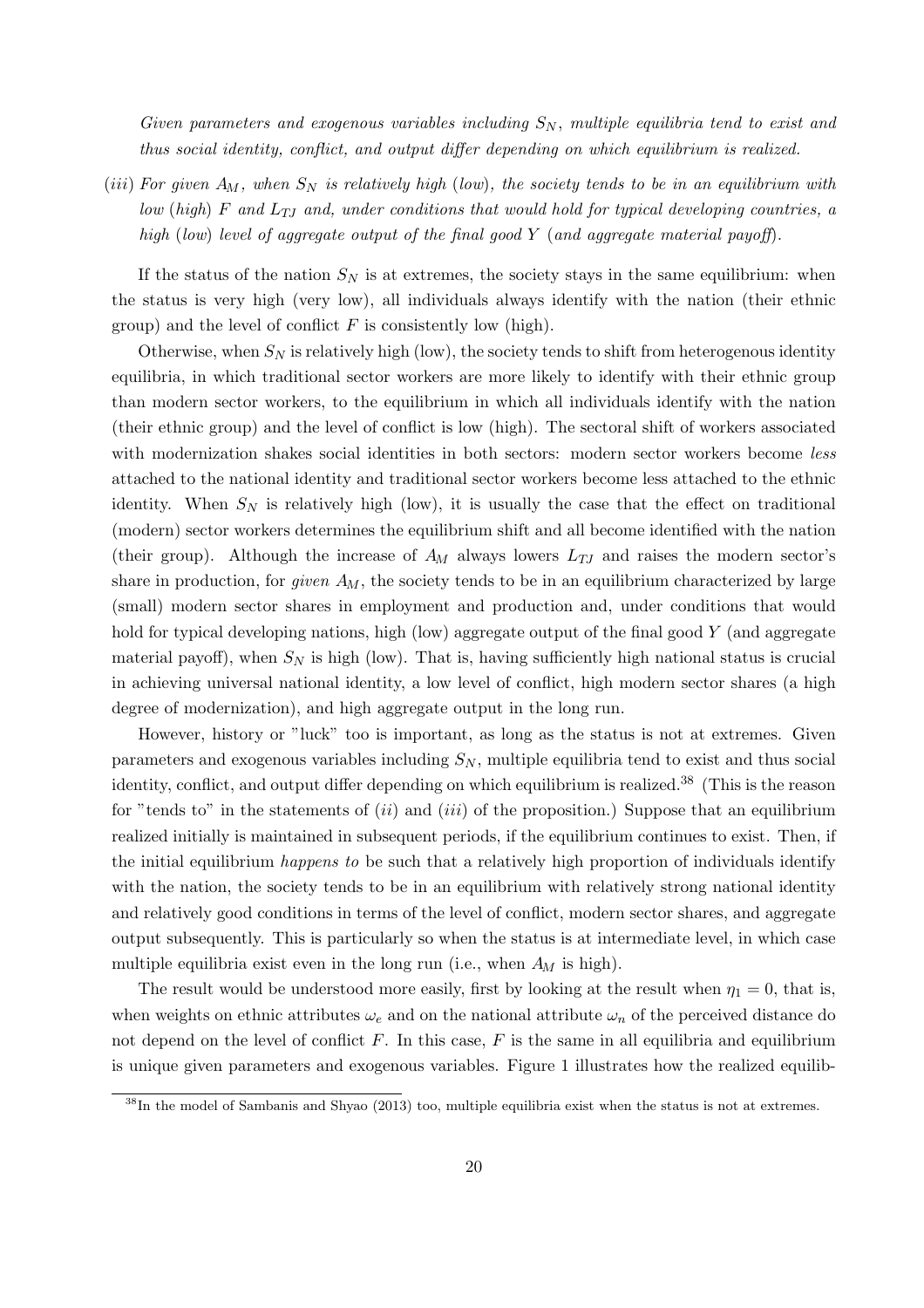

Figure 1: Equilibrium when  $\eta_1 = 0$ 

rium differs depending on  $S_N$  and  $L_{TJ}$ , when  $\eta_1 = 0$ . As  $A_M$  increases over time,  $L_{TJ}$  decreases, whose value is determined by the indifference condition for the sectoral choice of the corresponding equilibrium. Thus, the society moves leftward with the productivity growth in the figure.

When the status of the nation is very high (very low), all individuals always identify with the nation (their ethnic group). By contrast, when the status is neither very high nor very low, the realized equilibrium changes with the productivity growth. When the status is relatively high (low), the society shifts from the equilibrium in which sector *M* workers identify with the nation and sector *TJ* workers identify with their ethnic group to the equilibrium in which all identify with the nation (their ethnic group). That is, the social identity initially associated with modern (traditional) sector workers becomes the shared identity eventually, when the status is high (low). The growth of *A<sup>M</sup>* raises the modern sector income and induces the higher proportion of workers to choose the sector. As a result, modern sector workers become *less* attached to the national identity (the difference in their utilities under the national identity and under the ethnic identity falls), because the greater proportion of their ethnic group are in the sector and thus the perceived distance under the ethnic identity falls more than under the national identity,<sup>39</sup> while traditional sector workers become less attached to the ethnic identity, because the smaller proportion of their group are in the sector. That is, the sectoral shift of labor associated with modernization shakes long-standing identities in both sectors. When the national status is high, the latter effect on traditional sector workers determines the equilibrium shift (because utilities under the national identity are relatively high and thus the "identity shock" of modern sector workers are less severe) and all become identified with the nation, while when the status is low, the former effect on modern sector workers determines the shift and all become identified with their ethnic group.

When  $\eta_1 > 0$ , that is, when the weight on  $\omega_e$  increases and the one on  $\omega_n$  decreases with *F*,

<sup>&</sup>lt;sup>39</sup>The perceived distance of modern sector workers falls under either identity but the fall under the ethnic identity is greater, because changes in the average sectoral attributes due to decreasing *LTJ* are greater.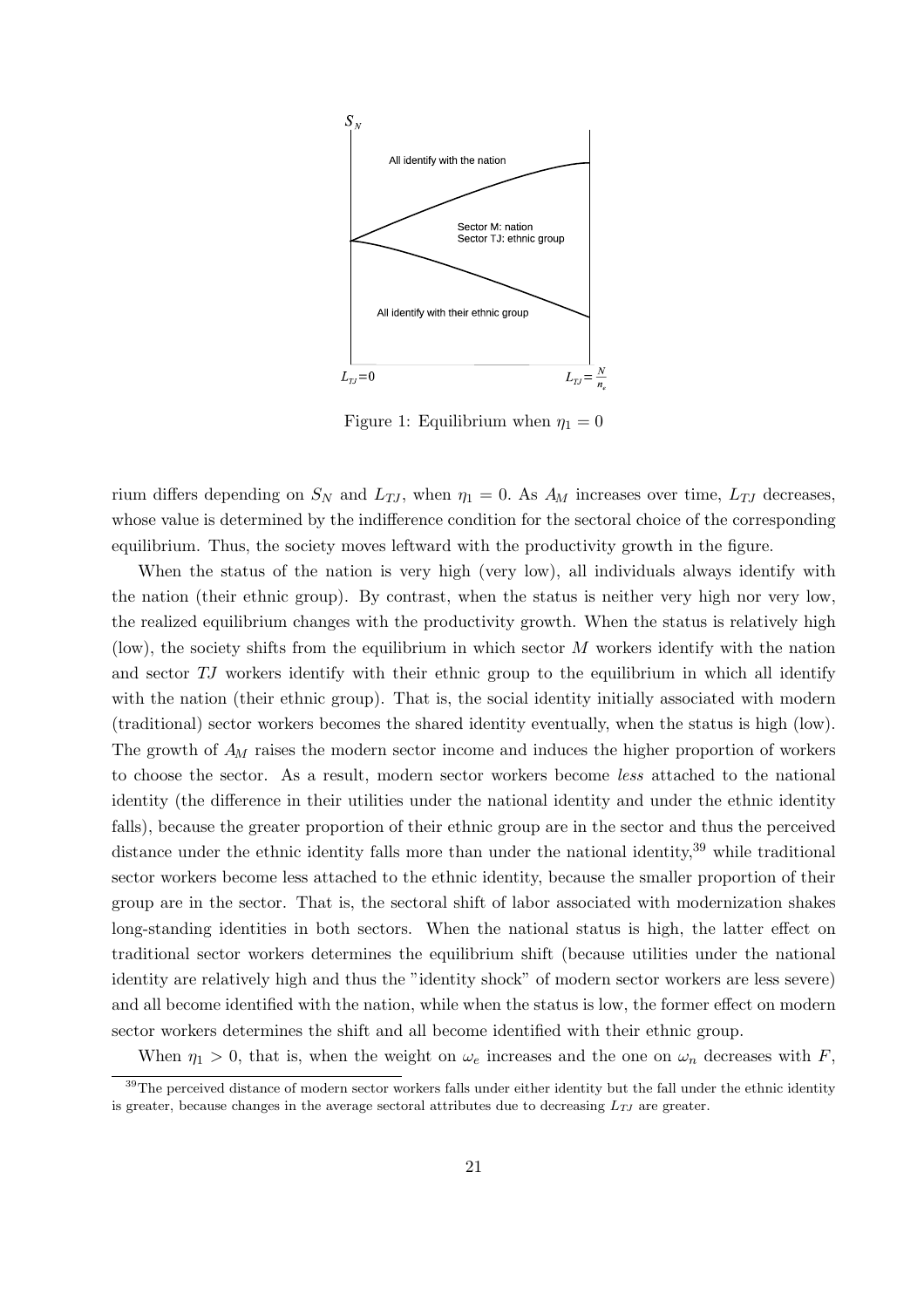

Figure 2: Equilibrium when  $\eta_1 > 0$ 

*F* is lower in an equilibrium with the higher proportion of individuals identifying with the nation (Propositions 1 and 2). Further, multiple equilibria could exist given parameters and exogenous variables and the two equilibria in which workers in one of the sectors are divided over identities could exist. Multiple equilibria could arise because of two-way positive causations between conflict and ethnic identity: when the level of conflict is high (low), people care about ethnicity more (less) in measuring the distance from social groups and thus they are more (less) likely to identify with their ethnic group, whereas when the proportion of those identifying with their ethnic group is high (low), the level of conflict is high (low). The two heterogenous identity equilibria could exist because conflict depends on social identity when  $\eta_1 > 0$ : workers in one of the sectors can be indifferent between the identities in equilibrium, only if their identity choice affects *F* and thus utilities under the identities (note that (31) and (34) do not hold when  $\eta_1 = 0$ ).

Figure 2 illustrates how the realized equilibrium(a) differs depending on  $S_N$  and  $L_{TJ}$  when  $\eta_1 > 0$ , based on Propositions A1 and A2 in Appendix A.<sup>40</sup> The equilibrium in which all identify with the nation (their ethnic group) exists in the region above the upward-sloping solid curve (on or below the downward-sloping solid curve). The equilibrium in which sector *TJ* workers identify with their ethnic group and sector M workers identify with the nation exists in the region with triple-dashed double-dotted lines (the lower borderline is not included), the one in which those in sector *M* are divided over identities and all in sectors *TJ* identify with their ethnic group exists in the region with negatively-sloped lines (both borderlines are not included), and the one in which those in sectors *TJ* are divided over identities and all in sector *M* identify with the nation exists

<sup>&</sup>lt;sup>40</sup>The figure is for the case when  $\omega_s$  is relatively high and  $\eta_1$  is relatively low. Appendix A presents a figure when  $\omega_s$  is relatively low and  $\eta_1$  is relatively high (Figure 5). Although relative positions of several curves are different, basic features of the figure are similar to this one.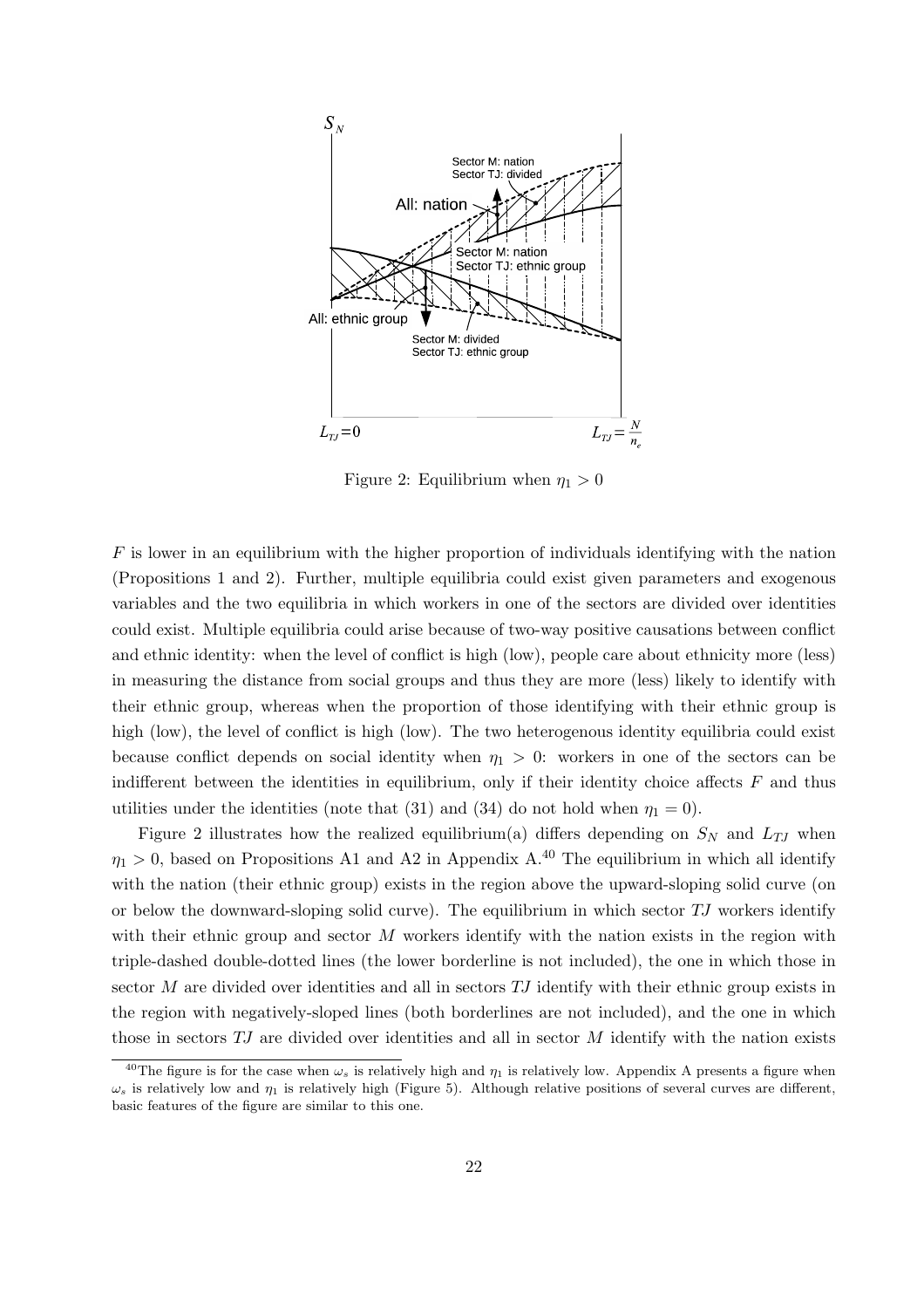in the region with positively-sloped lines (both borderlines are not included).

Suppose, for example, that the society starts with the equilibrium in which sector *TJ* workers identify with their ethnic group and sector *M* workers identify with the nation. As long as it stays in this equilibrium, with the growth of *AM*, *LTJ* and thus the proportion of individuals identifying with their ethnic group decrease, which results in a fall in the level of conflict, the increased share of the modern sector, and higher aggregate output and material payoff.41*,*<sup>42</sup> However, this equilibrium ceases to exist and thus the society shifts to another equilibrium eventually. As the figure shows, if  $S_N$  is relatively, but not very, high (low), it shifts to the equilibrium in which all individuals identify with the nation (their ethnic group) and the level of conflict falls (rises).<sup>43</sup> The sectoral shift and output growth continue, but *given AM*, *LTJ* is lower, and the share of the modern sector, output, and material payoff are higher in the equilibrium of universal national identity.

The figure shows that there are several regions in which multiple equilibria exist. The two equilibria in which workers in one of the sectors are divided over identities exist only in such regions. Suppose, for example, that the society starts with the region in which the following three equilibria *−* the equilibrium in which sector *TJ* workers identify with their ethnic group and sector *M* workers identify with the nation, the one in which all identify with their ethnic group, and the one in which sector *M* workers are divided over identities (and all in sectors *TJ* identify with their group) *−* exist. Depending on which equilibrium *happens to* be realized initially, social identity, the level of conflict, sectoral composition, and aggregate output in subsequent periods differ; clearly the outcome is worst when the society starts with the equilibrium in which all identify with their ethnic group. Further, when  $S_N$  is such that multiple equilibria exist even when  $L_{TJ}$  is low, the long-run outcome of the society starting with the equilibrium in which identity differs by sectors varies greatly depending on to which equilibrium the society *happens to shift*: the best (worst) is the shift to the one in which all identify with the nation (their ethnic group).

#### **3.3.1 Discussion**

As mentioned in Introduction, there exist competing theses on effects of modernization on social identity in political science. The traditional thesis, which is based on the past experience of Europe, argues that modernization leads to widespread national identity at the expense of ethnic and other subnational identities (Deutsch, 1953; Weber, 1979; Gellner, 1983), while another influential thesis mainly focusing on Africa argues that modernization rather breeds ethnic identification (Melson and Wolpe, 1970; Bates, 1983).

The proposition shows that, when the status of the nation is relatively high (low), eventually,

 $41$ As mentioned above, it is supposed that an equilibrium realized initially is maintained in subsequent periods if the equilibrium continues to exist.

 $42$ Actually, it is also possible that the proportion of individuals identifying with their ethnic group and the conflict level *increase* over time while  $L_{TI}$  is relatively high. This is the case when the society is in the equilibrium in which those in sector *TJ* are divided over identities and all in sectors *M* identify with the nation. As mentioned just after (35), the proportion of those in sector *TJ* identifying with their ethnic group *increases* with a decrease in  $L_{TJ}$ .

<sup>&</sup>lt;sup>43</sup>The equilibrium shift changes *F* discontinuously, while it changes  $L_{TJ}$  continuously. The rise of *F* when  $S_N$  is low may be interpreted as a rise in non-violent conflict such as rent-seeking activities, if it occurs at low  $L_{TJ}$ .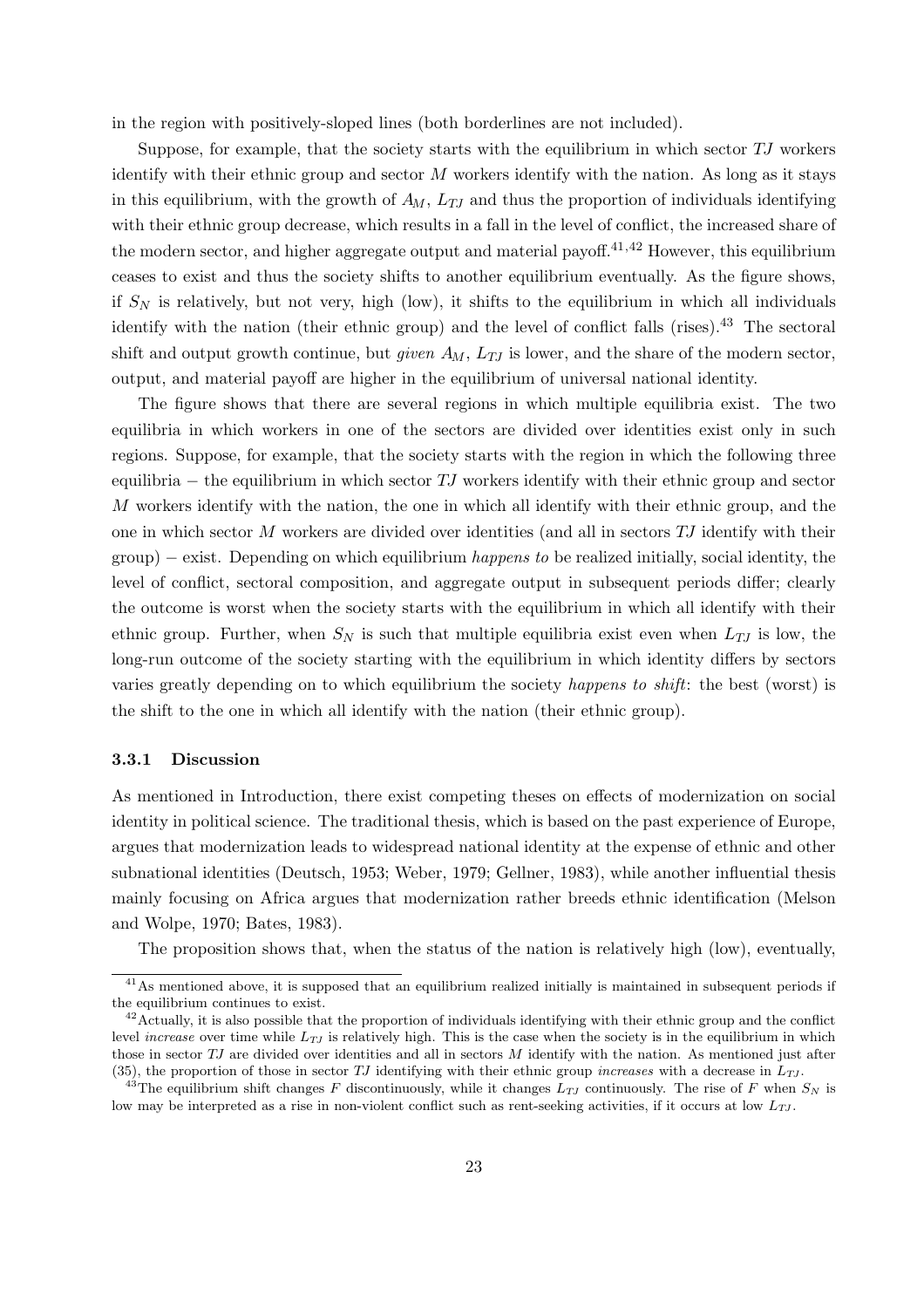the society tends to shift from heterogenous identity equilibria to the equilibrium in which all individuals identify with the nation (their ethnic group) characterized by a low (high) level of conflict. Thus, as far as the *relatively long term effect* of modernization (the effect involving the equilibrium shift) is concerned, the result is consistent with the traditional view when the status is relatively high, while it is consistent with the competing view when it is relatively low.

Robinson (2014), using cross-sectional individual-level survey data of sixteen African nations, finds that, when Tanzania is excluded from the sample, GDP per capita is significantly and positively related to identifying with the nation above their ethnic group, after controlling for various individual-level (such as formal sector employment), group-level and country-level variables. She interprets the evidence as suggesting that modernization (higher GDP per capita) leads to national identity. The evidence may be considered as capturing the *relatively short term effect* in an economy with a low degree of modernization, considering the fact that it is based on cross-sectional data of mostly poor African nations. Indeed, the effect of the productivity growth under a *given* equilibrium is consistent with her interpretation, when  $S_N$  is not at extremes and  $L_{TJ}$  is sufficiently high that the society is in a heterogenous identity equilibrium, except the one where sector *TJ* workers are divided over identities, in which case the effect is negative (see Figure 2).<sup>44</sup>

However, both social identity and the degree of modernization for given modern sector productivity are *endogenously* determined in the model, thus her evidence can also partially be explained by the story that national identity and modernization are positively related through positive effects of the national status on them. Further, the evidence can partly be explained by multiple equilibria too, because national identity and modernization are positively related among different equilibria (for given parameters and exogenous variables). In order to distinguish the different stories empirically, it is important to estimate regression models with enough control variables using longitudinal data, although such data is not available at this point. Analysis using longitudinal data is also called for examining the relatively long term effect of modernization empirically.

The proposition also shows that multiple equilibria exist and the outcome depends on history or "luck" when the national status is not at extremes. As Sambanis and Shayo (2013) stress, this is consistent with the empirical finding that countries similar in ethnic diversity, geography, economic conditions, and political institutions have diverse histories regarding levels of ethnic conflict.

What are policy implications of the result that having sufficiently high national status is crucial in achieving the good outcome? The national status represents people's evaluations of its international standing or reputation, particularly compared to neighboring nations, in "soft" dimensions such as culture, history, sports, and widely shared values (for example, human rights and democracy) as well as in "hard" dimensions such as military strength and territory. Clearly, policies can affect some of the dimensions. Miguel (2004) and Collier (2009), based on case study and statistical analysis, argue that "nation-building" policies, including the promotion of a national language and

 $^{44}$ In the equilibrium in which sector *TJ* workers are divided over identities, *F* increases with a decrease in  $L_{TJ}$ from (34). Then, the number of those identifying with their ethnic group, (1*−PTJ,n*)*neLTJ ,* increases with a decrease in  $L_{TJ}$  from (35).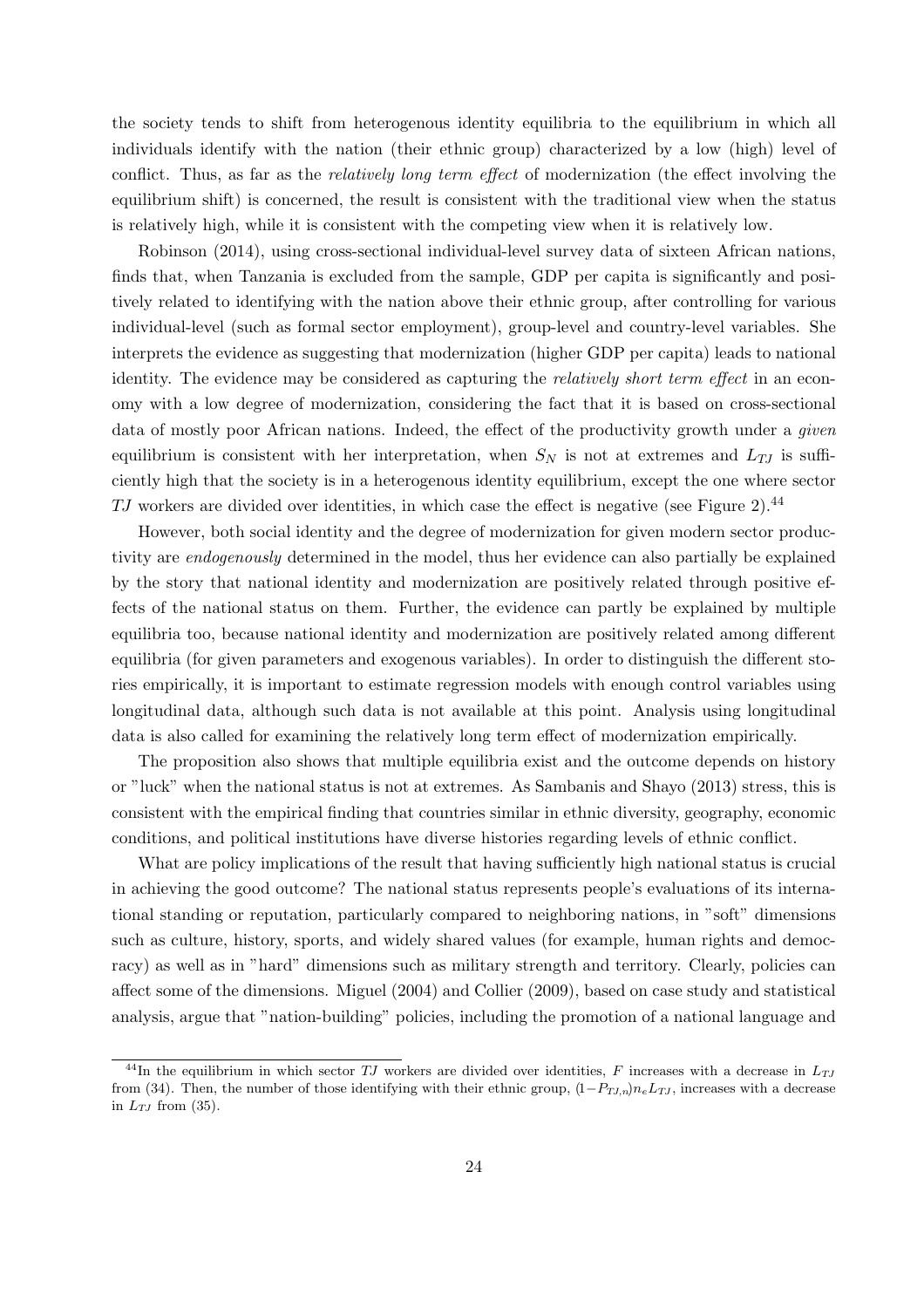school education emphasizing common history, culture, and values, are effective in strengthening national identity. The result shows how these policies can reinforce national identity through raising the national status and suggests that they are critical for the good outcome in countries where the status is low because of lack of shared culture and history, such as many African nations.

Alternatively, these "nation-building" policies may be interpreted as policies making shared nationality more salient, i.e. raising  $\omega_n$ , and ethnicity less salient, i.e. reducing  $\omega_n$ , in the perceived distance. Indeed, the following proposition shows that a decrease in  $\eta_0$  that raises  $\omega_n$  and lowers  $\omega_n$  has similar effects to an increase in  $S_N$ . (Note that  $\omega_e = \eta_0 + \eta_1 F$  and  $\omega_n = 1 - \omega_s - (\eta_0 + \eta_1 F)$ .)

**Proposition 4** *Suppose that A<sup>M</sup> increases over time. Then, similar results to Proposition 3 hold for η*<sup>0</sup> *when "high* (*low*) *S<sup>N</sup> " is replaced with "low* (*high*) *η*0*". Specifically, when η*<sup>0</sup> *is low* (*high*)*, the society tends to shift from heterogenous identity equilibria to the equilibrium in which all individuals identify with the nation* (*their ethnic group*)*, given other things equal.*

Graphically, this result holds because all the dividing lines of Figure 2 shift downward when  $\eta_0$ decreases.

Empirical importance of "nation-building" policies on social identity seems to be supported. Miguel (2004) bases his argument on findings from comparison of Tanzania and Kenya, which largely shared geography, history, and colonial institutional legacy, but conducted sharply different ethnic policies after independence in areas such as national language and public school education and exhibits large differences in the strength of national identity. Robinson (2014) finds that the relation between modernization and national identity becomes insignificant once Tanzania is included into the sample because the national identity of Tanzania is "too strong" for given levels of control variables. More direct evidence is obtained for a developed country: Clots-Figueras and Masella (2013) examine effects of the introduction of a bilingual (Catalan and Spanish) education system in Catalonia using survey data and find that the number of years exposed to the bilingual system is positively related to the strength of Catalan identity and the propensity to vote for a party with a Catalanist platform.

#### **3.4 Effects of contested resources**

Finally, effects of the amount of contested resources *V* are examined. Specifically, how does it affect the level of conflict F and how does it influence the effects of the productivity growth on identity, conflict, and development? The following proposition summarizes the results.

**Proposition 5** (*i*) *The level of conflict F increases with resources V in all equilibria.*

(*ii*) *Suppose that the TFP of sector M, AM, increases over time. Then, similar results to Proposition 3 hold for V when "low* (*high*) *S<sup>N</sup> " is replaced with "large* (*small*) *V ". Specifically, when V is large* (*small*)*, the society tends to shift from heterogenous identity equilibria to the equilibrium in which all individuals identify with their ethnic group* (*the nation*)*.*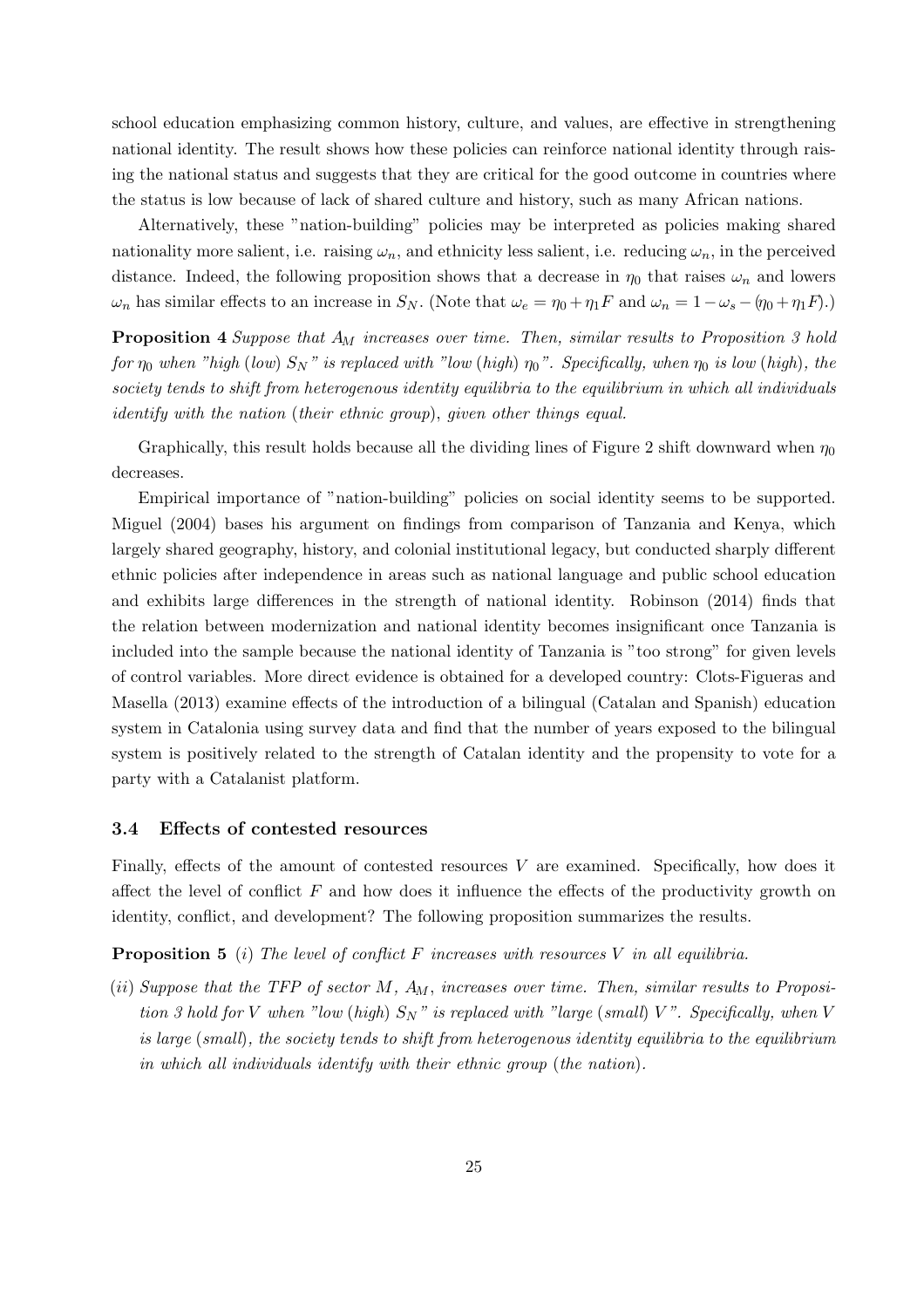The first result, which is consistent with many empirical studies on armed internal conflict such as Collier and Hoeffler (2004) and Ross (2006), is standard and intuitive: as the amount of contested resources increases, people contribute more to conflict and thus the conflict level increases.

The second result states that similar results to Proposition 3 hold for resources *V* , when "low (high)  $S_N$ " of the proposition is replaced with "large (small) *V*". Specifically, *given* the national status, when the amount of resources is large (small), the society tends to shift from heterogenous identity equilibria to the equilibrium in which all individuals identify with their ethnic group (the nation) with the productivity growth of the modern sector. That is, the abundance of resources is an impediment for the society to achieve universal national identity, a low level of conflict, a high share of the modern sector, and high aggregate output. Remember that the contested resources represent both material resources (such as natural resources) and a part of the governmental budget for group-specific club goods whose allocation over the groups is determined by the consequences of violent or non-violent conflict. Hence, the result shows that weak political and economic institutions as well as the abundance of material resources is a hindrance to the desirable outcome. The result is consistent with the traditional thesis on effects of modernization on social identity if contested resources are not abundant or institutions are good in quality, otherwise it is consistent with the competing thesis, as far as the relatively long term effect of modernization is concerned.

Graphically, the result holds because all the dividing lines of Figure 2 shift upward when *V* increases. When the amount of contested resources increases, the level of conflict rises in all equilibria and thus people care about ethnicity more, i.e.  $\omega_e$  increases, (nationality less, i.e.  $\omega_n$ decreases) in measuring perceived distances from social groups. Given the national status, this makes identifying with their ethnic group relatively more attractive compared to identifying with the nation.

Consistent with the result, Mehlum, Moene, and Torvik (2006) find negative effects of natural resources on economic development when institutions are weak. Empirical works also suggest that political and economic institutions have important effects on civil conflict (Renyal-Querol, 2002), rent-seeking activities (Easterly, 2001), and development (Rodrik, Subramanian, and Trebbi, 2004). The above result reveals a novel mechanism interacting with social identity that resources and institutions affect ethnic conflict and development.

### **4 Conclusion**

Empirical evidence suggests that ethnic divisions or diversity in a society leads to negative outcomes in various dimensions, including civil conflict and economic development. It is often argued that the lack of shared social identity, that is, the dominance of subnational (particularly, ethnic) identities over national identity, lies behind the negative outcomes in ethnically heterogenous societies. If shared national identity is important, how can it be realized? In political science, there exist conflicting theses emphasizing effects of modernization on national identity, the traditional thesis claiming the positive effect and the competing one claiming the negative effect. Which thesis is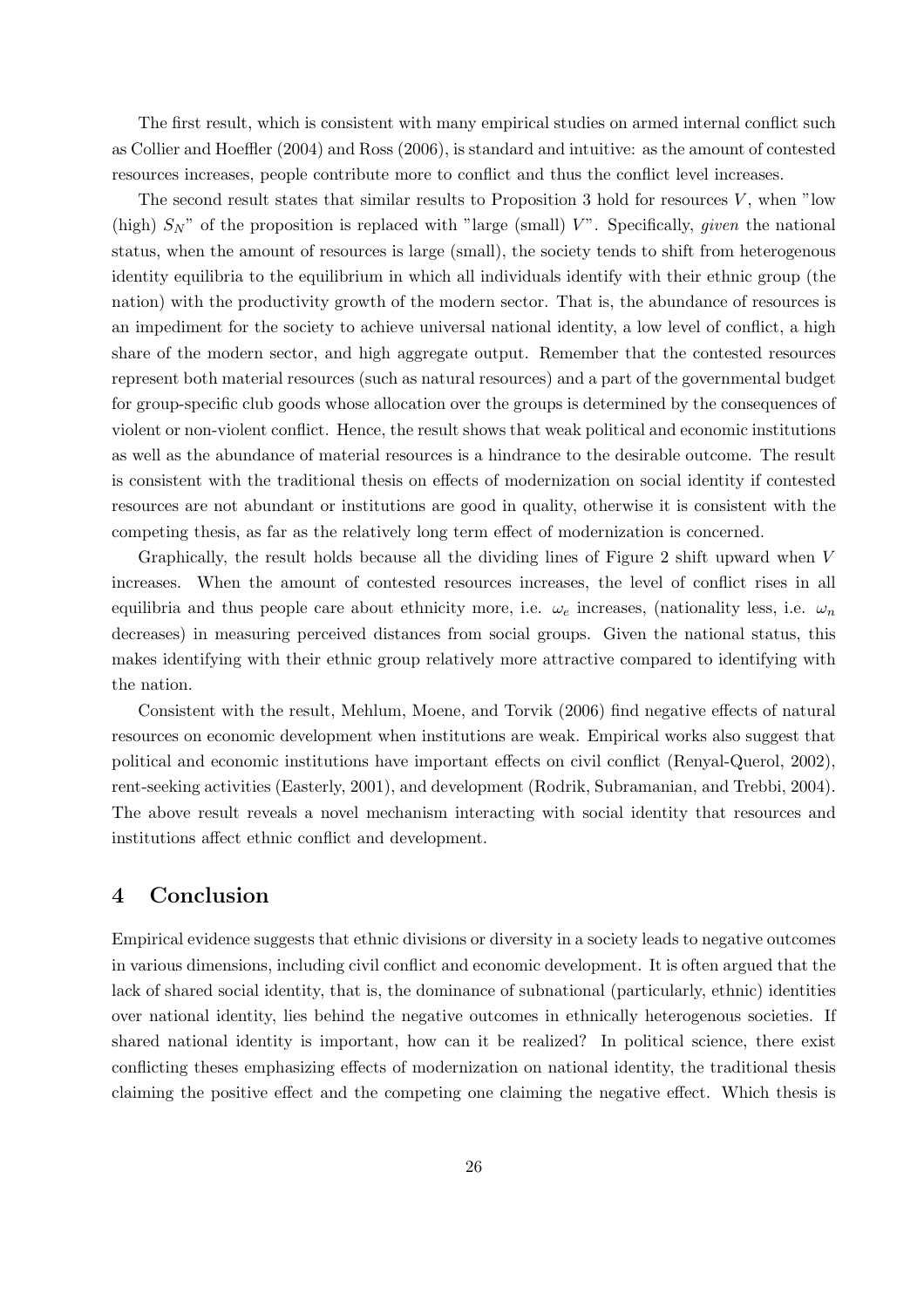more relevant under what conditions? How are conflict and output affected by modernization through identity? How do policies such as "nation-building" policies affect the outcome?

In order to examine these questions theoretically, this paper has developed a model of social identity, ethnic conflict, and development. In the model, individuals choose a sector to work (between the modern sector and a traditional sector), social identity (between ethnic identity and national identity), and contributions to ethnic conflict. Thus, modernization (and output), identity, and conflict interact with each other.

It has been found that, given other things equal, a society with higher national status, less contested resources, better institutions, or ethnic differences less salient in people's minds tends to be in an equilibrium with the higher proportion of individuals with the national identity, the lower level of conflict, the higher share of modern sector workers (higher degree of modernization), and higher output. Simple dynamic analysis has shown that, as modernization proceeds, a society tends to shift to an equilibrium with uniformly national identity and the good outcome in other dimensions, if the status is high, the resources are not abundant, institutions are good in quality, or ethnic differences are not salient in people's minds; otherwise, it tends to shift to an equilibrium with uniformly ethnic identity and the worse outcome in other dimensions. Hence, the model is consistent with the traditional (competing) thesis on effects of modernization on identity under the former (latter) situation, as far as the relatively long term effect is concerned. Under the latter situation, "nation-building" policies, such as the promotion of a national language and school education emphasizing common history, culture, and values, are crucial for the good outcome. The model has shown how they can reinforce national identity through raising the national status or making shared nationality more salient. The model has also revealed a novel mechanism interacting with social identity that resources and institutions affect ethnic conflict and development.

# **References**

- [1] Akerlof, G. A. and R. E. Kranton (2000), "Economics and Identity, " *Quarterly Journal of Economics* 115 (3): 715-53.
- [2] Akerlof, G. A. and R. E. Kranton (2010), *Identity Economics: How Our Identities Shape Our Work, Wages, and Well-Being*, Princeton, New Jersey: Princeton University Press.
- [3] Banerjee, A. and A. Newman (1998), "Information, the dual economy, and development," *Review of Economic Studies* 65, 631–53.
- [4] Bates, R. (1983), "Modernization, Ethnic Competition, and the Rationality of Politics in Contemporary Africa." In *State Versus Ethnic Claims: African Policy Dilemmas*, ed. D. Rothchild and V. A. Olorunsola. London, UK: Westview Press, 152*−*171.
- [5] Benabou, R. and J. Tirole (2011), "Identity, morals, and taboos: Beliefs as assets," *Quarterly Journal of Economics* 126 (2): 805*−*855.
- [6] Besley, T. and T. Persson (2010), "State Capacity, Conflict, and Development," *Econometrica* 78 (1): 1–34.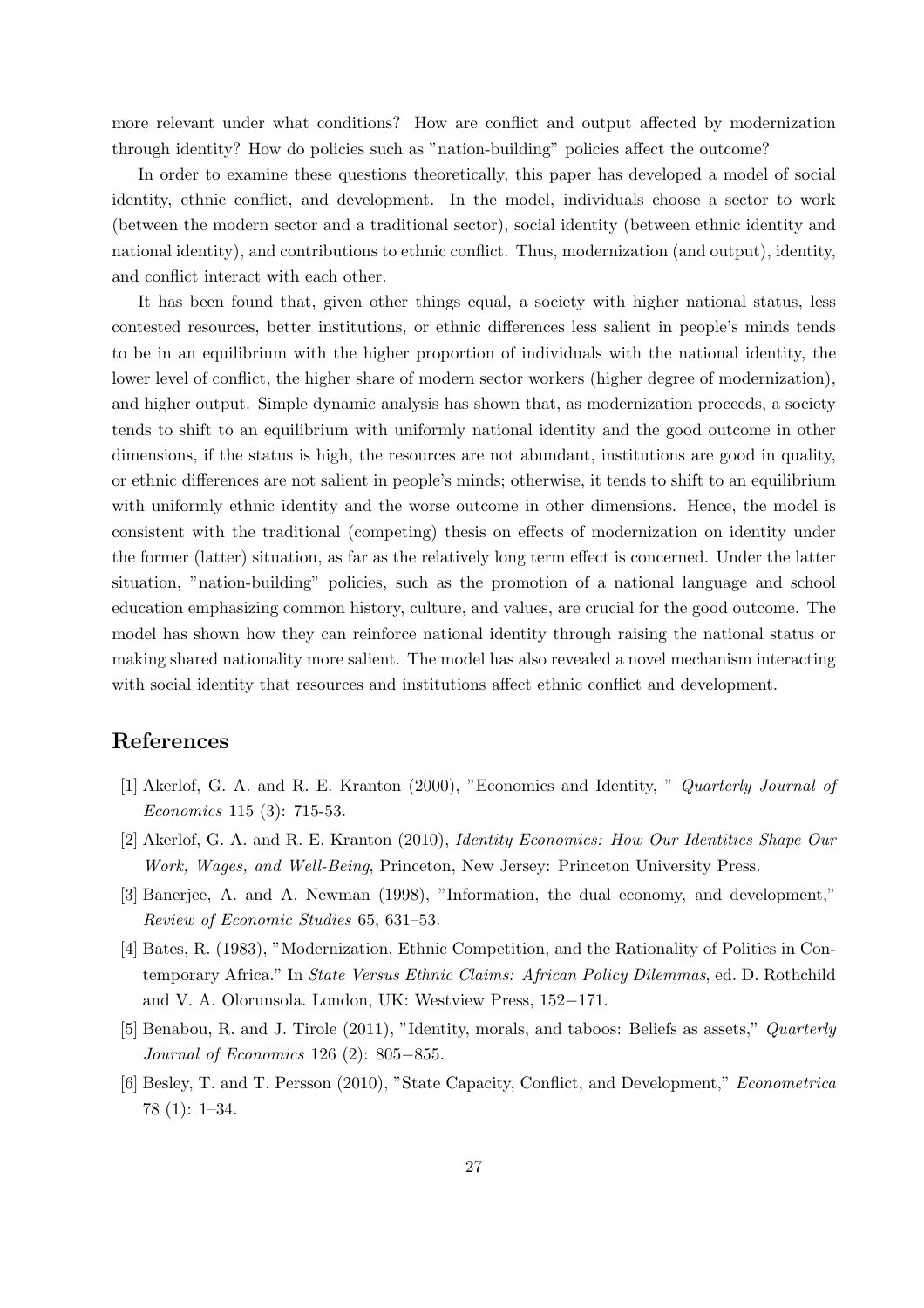- [7] Besley, T. and T. Persson (2011), "The Logic of Political Violence," *Quarterly Journal of Economics* 126 (3), 1411–1446.
- [8] Bisin, A., E. Patacchini, T. Verdier, and Y. Zenou (2011), "Formation and persistence of oppositional identities," *European Economic Review* 55(8), 1046–1071.
- [9] Blattman, C. and E. Miguel (2010), "Civil War", *Journal of Economic Literature* 48 (1), 3–57.
- [10] Caselli, F. and W. J. Coleman II (2013),"On the Theory of Ethnic Conflict," *Journal of the European Economic Association* 11(S1): 161–192.
- [11] Clots-Figueras, I. and P. Masella (2013), "Education, Language and Identity," *Economic Journal* 123, F332–F357.
- [12] Collier, P. (2009), *Wars, Guns, and Votes*. New York, NY: Harper Perennial.
- [13] Collier, P. and A. Hoeffler (2004), "Greed and Grievance in Civil War," *Oxford Economic Papers* 56, 563–595.
- [14] Davidson, B. (1992), *The Black Man's Burden: Africa and the Curse of the Nation-State*. Oxford, UK: James Currey Publishers.
- [15] Deutsch, K. W. (1953), *Nationalism and Social Communication: An Inquiry into the Foundations of Nationality*. Cambridge, MA: MIT Press.
- [16] Easterly, W. (2001) "Can Institutions Resolve Ethnic Conflict?" *Economic Development and Cultural Change* 49(4), 687*−*706.
- [17] Eifert, B., E. Miguel, and D. N. Posner (2010), "Political Competition and Ethnic Identification in Africa," *American Journal of Political Science* 54(2): 494–510.
- [18] Esteban, J. and D. Ray (2008), "On the Salience of Ethnic Conflict." *American Economic Review* 98 (5): 2185–202.
- [19] Esteban, J. and D. Ray (2011), "Linking Conflict to Inequality and Polarization," *American Economic Review* 101 (4): 1345–1374.
- [20] Esteban, J., L. Mayoral, and D. Ray (2012), "Ethnicity and Conflict: An Empirical Study," *American Economic Review* 102(4): 1310*−*42.
- [21] Garfinkel, M. R. (1990), "Arming as a Strategic Investment in a Cooperative Equilibrium," *American Economic Review* 80(1): 50–68.
- [22] Gellner, E. (1983), *Nations and Nationalism*. Ithaca, NY: Cornell University Press.
- [23] Hirshleifer, J. (1989), "Conflict and Rent-Seeking Success Functions: Ratio vs. Difference Models of Relative Success," *Public Choice* 63(2): 101–12.
- [24] Kedourie, Elie, ed. (1970), *Nationalism in Asia and Africa*. New York, NY: New American Library.
- [25] Lewis, A. W. (1954), "Economic development with unlimited supplies of labour," *Manchester School of Economic and Social Studies* 22 (2), 139–191.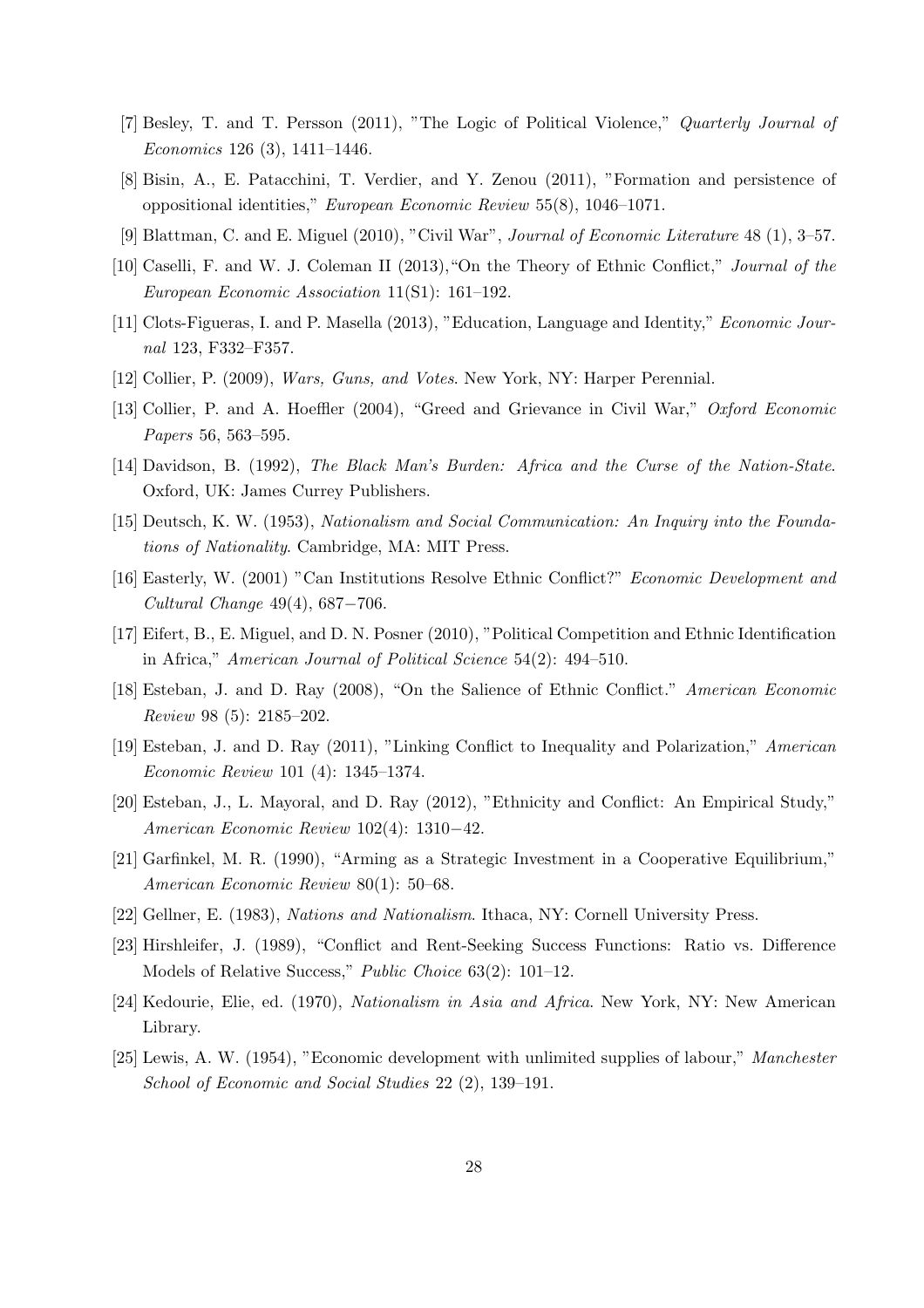- [26] Manning, A., and S. Roy (2010), "Culture Clash or Culture Club? National Identity in Britain," *Economic Journal* 120: F72–F100.
- [27] Mehlum, H., K. Moene, and R. Torvik (2006) "Institutions and the Resource Curse," *Economic Journal*, 116(508): 1*−*20.
- [28] Melson, R. and H. Wolpe (1970), "Modernization and the Politics of Communalism: A Theoretical Perspective," *American Political Science Review* 64(4): 1112*−*1130.
- [29] Miguel, E. (2004), "Tribe or Nation? Nation Building and Public Goods in Kenya Versus Tanzania," *World Politics* 56: 327–62.
- [30] Miguel, E. and M. K. Gugerty (2005), "Ethnic Diversity, Social Sanctions, and Public Goods in Kenya," *Journal of Public Economics* 89 (11-12): 2325*−*68.
- [31] Montalvo, J. G. and M. Reynal-Quero (2005), "Ethnic diversity and economic development," *Journal of Development Economics* 76 (2): 293*−*323.
- [32] Nosofsky, R. M. (1986), "Attention, Similarity and the Identification-Categorization Relationship," *Journal of Experimental Psychology: General* 115 (1): 39–57.
- [33] OECD (2009), *Is Informal Normal? Towards More and Better Jobs*, OECD, Paris.
- [34] Proto, E. (2007), "Land and the transition from a dual to a modern economy," *Journal of Development Economics* 83, 88*−*108.
- [35] Renyal-Querol, M. (2002) "Ethnicity, Political Systems, and Civil Wars," *Journal of Conflict Resolution* 46 (1), 29*−*54.
- [36] Robinson, A. L. (2014), "National Versus Ethnic Identification in Africa: Modernization, Colonial Legacy, and the Origins of territorial Nationalism," *World Politics* 66, 709–746.
- [37] Rodrik, D., A. Subramanian, and F. Trebbi (2004) "Institutions Rule: The Primacy of Institutions Over Geography and Integration in Economic Development," *Journal of Economic Growth* 9 (2), 131*−*165.
- [38] Rohner, D., M. Thoenig, and F. Zilibotti (2013), "Seeds of distrust: conflict in Uganda", *Journal of Economic Growth* 18: 217–252.
- [39] Ross, M. L. (2006) "A Closer Look at Oil, Diamonds, and Civil War," *Annual Review of Political Science*, 9: 265*−*300.
- [40] Sambanis, N. and M. Shayo (2013), "Social Identification and Ethnic Conflict," *American Political Science Review* 107 (2): 294–325.
- [41] Shayo, M. (2009), "A Model of Social Identity with an Application to Political Economy: Nation, Class and Redistribution," *American Political Science Review* 103 (2): 147–74.
- [42] Skaperdas, S. (1992), "Cooperation, Conflict, and Power in the Absence of Property Rights," *American Economic Review* 82(4): 720–39.
- [43] Tajfel, H. and J. C. Turner (1986), "The Social Identity Theory of Intergroup Behavior." In S. Worchel and W. Austin eds., *Psychology of Intergroup Relations*, Chicago: Nelson Hall, 7–24.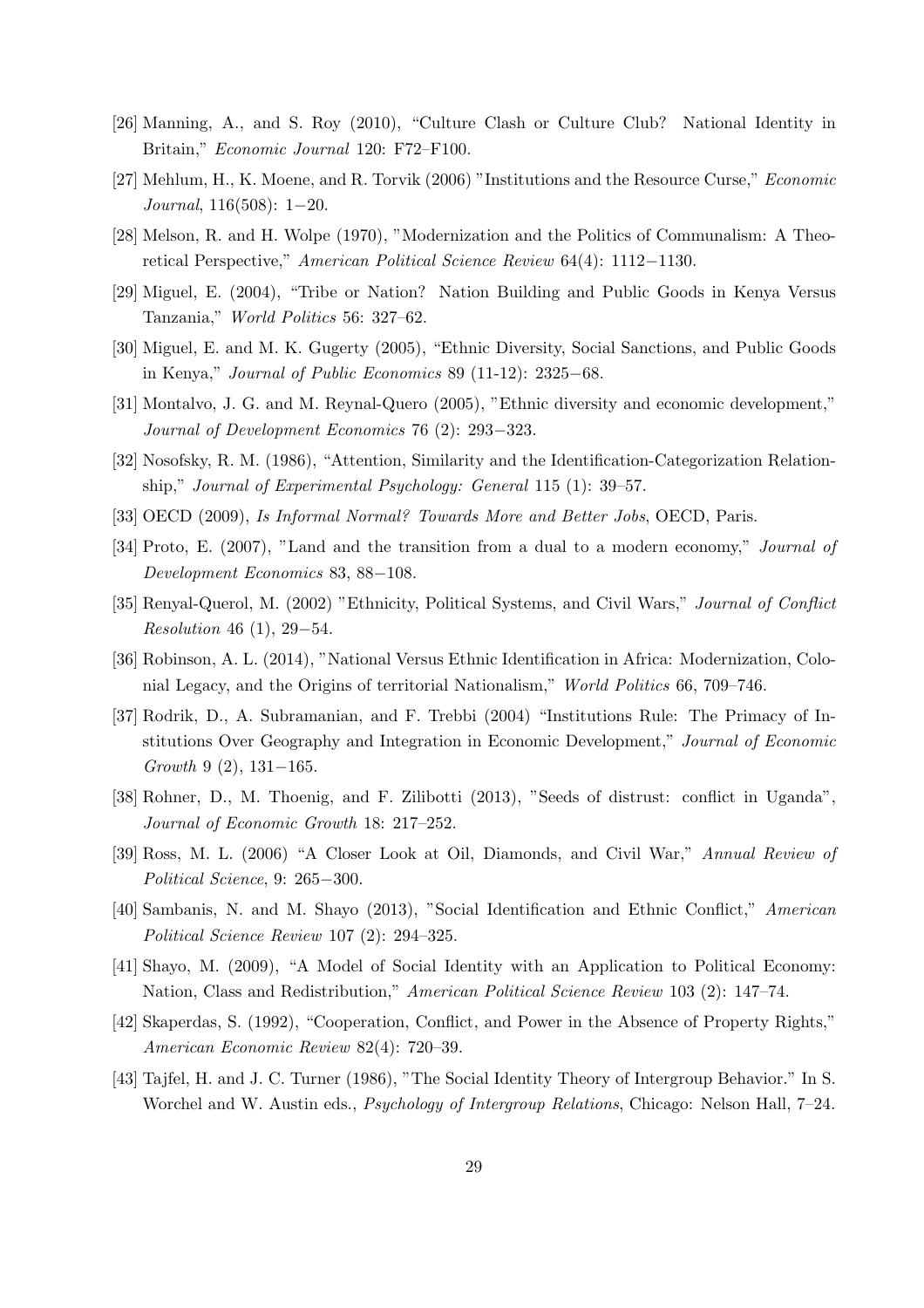- [44] Turner, J. C., M. Hogg, P. Oakes, S. Reicher, and M. Wetherell (1987), *Rediscovering the Social Group: A Self-Categorization Theory*. Oxford: Blackwell.
- [45] Turner, J. C. and K. H. Reynolds (2001), "The Social Identity Perspective in Intergroup Relations: Theories, Themes, and Controversies." In Brown, R. and S. L. Gaertner, eds., *Blackwell Handbook of Social Psychology: Intergroup processes* 3 (1): 133–152.
- [46] Vollrath, D. (2009), "The dual economy in long-run development," *Journal of Economic Growth* 14, 287-312.
- [47] Weber, E. (1979), *Peasants into Frenchmen : The Modernization of Rural France, 1870-1914.* Stanford, CA: Stanford University Press.
- [48] Yuki, K. (2007), "Urbanization, informal sector, and development," *Journal of Development Economics* 84, 76–103.
- [49] Yuki, K. (2008), "Sectoral shift, wealth distribution, and development," *Macroeconomic Dynamics* 12, 527–559.
- [50] Yuki, K. (2014), "Education, Inequality, and Development in a Dual Economy," *Macroeconomic Dynamics*, forthcoming.

# **Appendix A Existence conditions of equilibria**

This Appendix presents precise conditions (combinations of parameters and exogenous variables) under which each equilibrium exists. The propositions in this Appendix are the basis for Propositions 3*−*5 and Figures 1 and 2 in Section 3.

### **A.1 Homogenous identity equilibria**

The next proposition presents the existence conditions for the two homogenous identity equilibria. In the proposition,  $\beta \Delta d^2[F,c_s] \equiv \beta \left[ (\eta_0 + \eta_1 F) \frac{n_e - 1}{n_e} + c_s \omega_s \right]$  (*c<sub>s</sub>* is a coefficient on  $\omega_s$ ),  $\Delta c(F) \equiv$ 1  $\frac{1}{\theta}\left(\frac{n_{e}-1}{n_{e}}\right)^{\frac{\theta}{\theta}-1}\left[\left(\delta\frac{V}{F}\right)\right]$  $\left[\frac{V}{F}\right]^{\frac{\theta}{\theta-1}} - \left(\delta \frac{V}{F} - \beta \eta_1\right]^{\frac{\theta}{\theta-1}}\right]$ , and  $S_N \equiv \sigma_N - \sigma_{-N}$ .

- **Proposition A1** (*i*) *The equilibrium in which all individuals identify with their ethnic group exists* for any  $L_{TJ}$  when  $\gamma S_N \leq \beta \Delta d^2 \left[ F_e^*, -\frac{n_e-1}{n_e} \right] - \Delta c(F_e^*),$  and for  $L_{TJ} \in [0, (L_{TJ})^{\dagger \dagger}]$  when  $\gamma S_N \in$  $\left(\beta\Delta d^2\Big[F_e^*,-\frac{n_e-1}{n_e}\Big]-\Delta c(F_e^*),\beta\Delta d^2[F_e^*,0]-\Delta c(F_e^*)\right]$ , where  $L_{TJ}=(L_{TJ})_e^*$  is the solution for (22) *and*  $(L_{TJ})^{\dagger\dagger}$  *is the one for*  $\beta \Delta d^2 \left[ F_e^* , -n_e (n_e-1) \left( \frac{(L_{TJ})^{\dagger\dagger}}{N} \right) \right]$  $\left[\frac{L}{N}\right]^{\dagger\dagger}\right)^{2}$  $-\Delta c(F_{e}^{*}) = \gamma S_{N}$ .
- (ii) The equilibrium in which all identify with the nation exists for any  $L_{TJ}$  when  $\gamma S_N > \beta \Delta d^2 \left[ F_n^*, \frac{n_e-1}{n_e} \right]$  $\Delta c(F_n^*)$ , and for  $L_{TJ} \in [0,(L_{TJ})^{\sharp\sharp})$  when  $\gamma S_N \in (\beta \Delta d^2[F_n^*,0]-\Delta c(F_n^*),\beta \Delta d^2\left[F_n^*,\frac{n_e-1}{n_e}\right]-\Delta c(F_n^*)$ , where  $L_{TJ} = (L_{TJ})_n^*$  is the solution for (27) and  $(L_{TJ})^{\sharp\sharp}$  is the one for  $\beta \Delta d^2 \Big[ F_n^*, (n_e - 1) \frac{(L_{TJ})^{\sharp\sharp}}{N}$ *N* ( 2*−n<sup>e</sup>* (*LTJ*) *♯♯*  $\binom{L}{N}^{\sharp\sharp}$  ) –  $\Delta c(F_n^*) = \gamma S_N$ .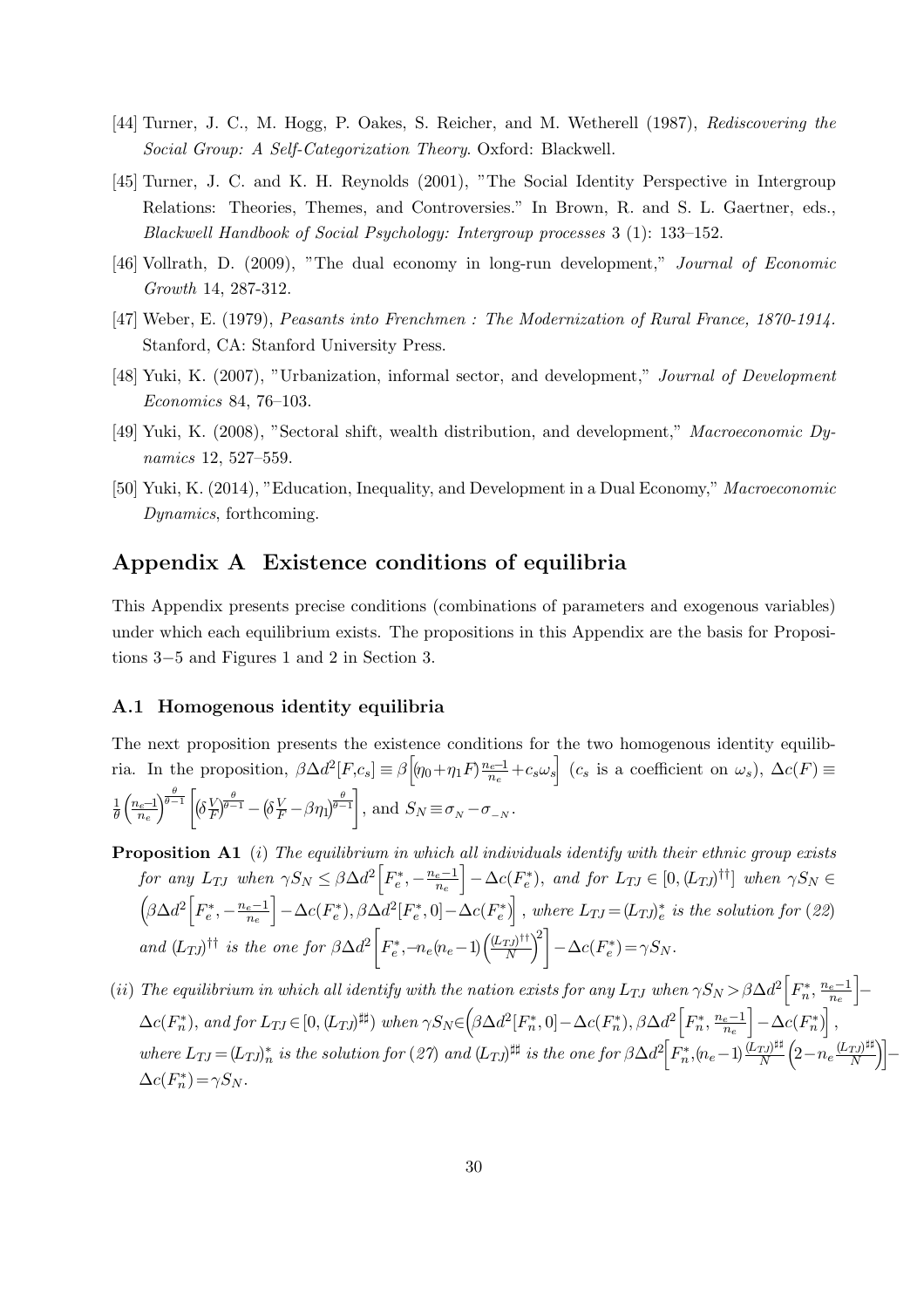

Figure 3: Proposition A1

Based on the proposition, Figure 3 illustrates combinations of *LTJ* and *S<sup>N</sup>* under which the homogenous identity equilibria exist. In the figure, the equilibrium in which all identify with the nation exists in the region above the upward-sloping curve and the one in which all identify with their ethnic group exists in the region on or below the downward-sloping curve. That is, given  $L_{TJ}$ , the former (latter) equilibrium tends to exist when  $S_N$  is high (low), and given  $S_N$ , the two equilibria tend to exist when  $L_{TJ}$  is low, where  $L_{TJ}$  is determined by the indifference condition for sectoral choices of the corresponding equilibrium. Note that both equilibria exist in the region with slant lines.

### **A.2 Heterogenous identity equilibria**

The next proposition presents the existence conditions for the three heterogenous identity equilibria.

**Proposition A2** (*i*) *The equilibrium in which workers in sectors TJ identify with their ethnic* group and those in sector M identify with the nation exists iff  $\beta\Delta d^2\Big[F_d(L_{TJ}),-(n_e-1)n_e\Big(\frac{L_{TJ}}{N}\Big)^2\Big] \Delta c(F_d(L_{TJ})) < \gamma S_N \leq \beta \Delta d^2 \Big[ F_d(L_{TJ}), (n_e-1) \frac{L_{TJ}}{N} \Big(2-n_e\frac{L_{TJ}}{N}\Big) \Big] - \Delta c(F_d(L_{TJ}))$ , where  $F_d(L_{TJ})$  is the *solution for* (*28*) *and increases with*  $L_{TJ}$  *and*  $L_{TJ} = (L_{TJ})^*_{d}$  *is the solution for* (*29*).<sup>45</sup>

$$
{}^{45}\text{To be more detailed, the equilibrium exists for } L_{TJ} \in [(L_{TJ})^{\sharp}, \frac{N}{n_e}] \text{ when}
$$
\n
$$
\gamma S_N \in \left( \max_{L_{TJ}} \left\{ \beta \Delta d^2 \bigg[ F_d(L_{TJ}), -(n_e - 1) n_e \bigg( \frac{L_{TJ}}{N} \bigg)^2 \bigg] - \Delta c (F_d(L_{TJ})) \right\}, \beta \Delta d^2 \bigg[ F_e^*, \frac{n_e - 1}{n_e} \bigg] - \Delta c (F_e^*) \right] \text{ and for } L_{TJ} \geq \max\{ (L_{TJ})^{\sharp}, 0 \} \text{ satisfying } \beta \Delta d^2 \bigg[ F_d(L_{TJ}), -(n_e - 1) n_e \bigg( \frac{L_{TJ}}{N} \bigg)^2 \bigg] - \Delta c (F_d(L_{TJ})) < \gamma S_N \text{ when } \gamma S_N \in \left( \min_{L_{TJ}} \left\{ \beta \Delta d^2 \bigg[ F_d(L_{TJ}), -(n_e - 1) n_e \bigg( \frac{L_{TJ}}{N} \bigg)^2 \bigg] - \Delta c (F_d(L_{TJ})) \right\}, \max_{L_{TJ}} \left\{ \beta \Delta d^2 \bigg[ F_d(L_{TJ}), -(n_e - 1) n_e \bigg( \frac{L_{TJ}}{N} \bigg)^2 \bigg] - \Delta c (F_d(L_{TJ})) \right\}.
$$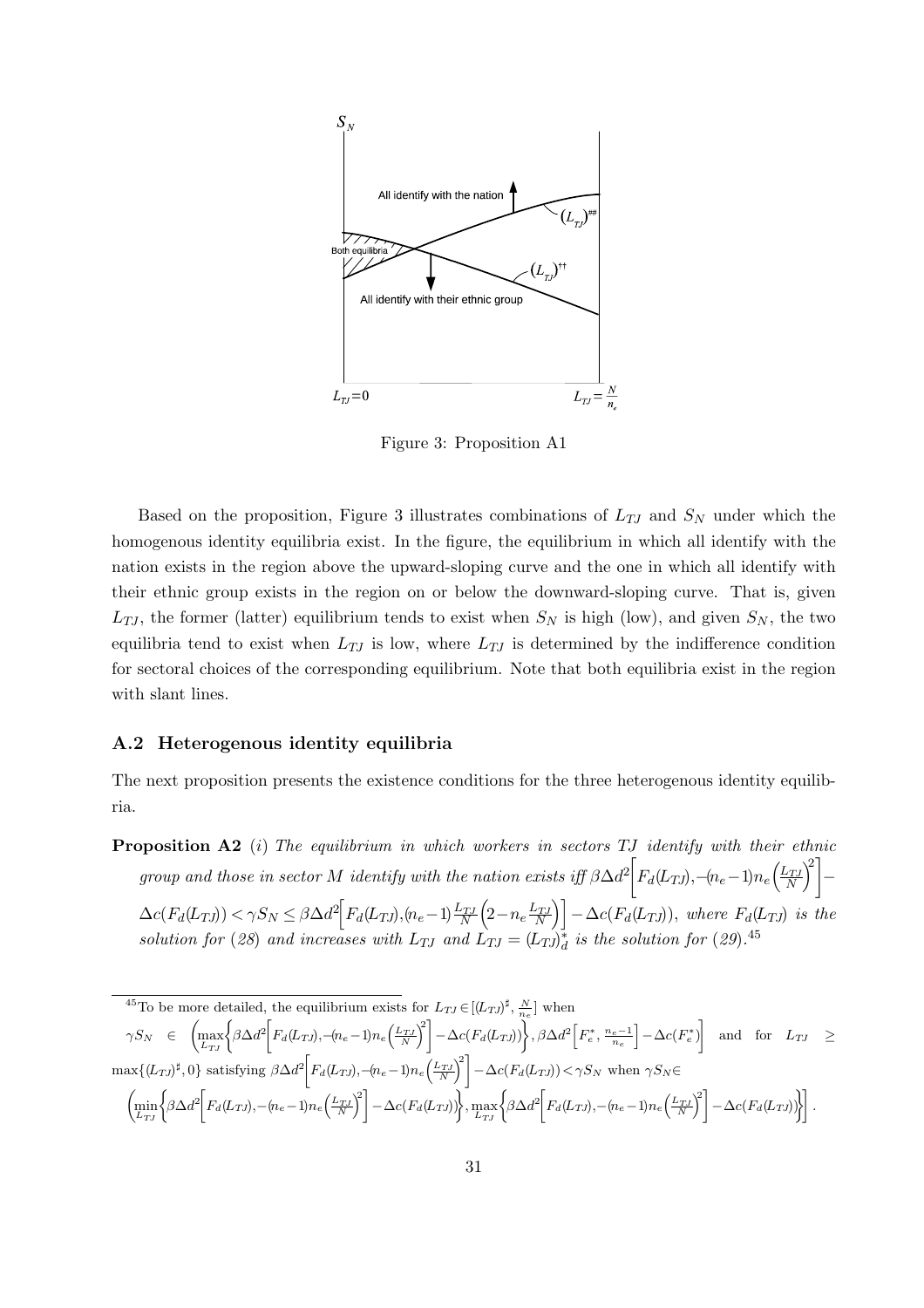

Figure 4: Proposition A2 when  $\omega_s$  is relatively high and  $\eta_1$  is relatively low

- (*ii*) *The equilibrium in which those in sector M are divided over identities and all in sectors TJ* identify with their ethnic group exists iff  $\beta \Delta d^2\Bigl[ F_d(L_{TJ}), -(n_e-1) n_e \Bigl(\frac{L_{TJ}}{N}\Bigr)^2 \Bigr] - \Delta c(F_d(L_{TJ})) < \gamma S_N <$  $\beta \Delta d^2 \left[ F_e^* , -n_e(n_e-1) \Big(\frac{L_{TI}}{N}\Big)^{\!2} \right] - \Delta c(F_e^*) ,$  where  $L_{TI} = (L_{TI})_e^*$  is the solution for (22).<sup>46</sup>
- (*iii*) *The equilibrium in which those in sectors TJ are divided over identities and all in sector M iden*tify with the nation exists for  $L_{TJ} \in ((L_{TJ})^{\sharp}, (L_{TJ})^{\sharp \sharp})$  when  $\gamma S_N \in (\beta \Delta d^2[F_n^*, 0] - \Delta c(F_n^*), \beta \Delta d^2 \left[ F_n^*, \frac{n_e - 1}{n_e} \right]$  $-\Delta c(F_n^*)$ ], and for  $L_{TJ} \in ((L_{TJ})^{\sharp}, \frac{N}{n_e})$  $\frac{N}{n_e}$ ] when  $\gamma S_N \in (\beta \Delta d^2 [F_n^*, \frac{n_e-1}{n_e}]-\Delta c(F_n^*), \beta \Delta d^2 \Big[F_e^*, \frac{n_e-1}{n_e}-\Delta c(F_e^*)\Big],$ where  $L_{TJ} = (L_{TJ})_n^*$  is the solution for (27),  $(L_{TJ})^{\sharp}$  is the one for  $\beta \Delta d^2 \Big[ F_d((L_{TJ})^{\sharp})$ ,  $(n_e-1) \frac{(L_{TJ})^{\sharp}}{N}$  $\frac{(T J)^\sharp}{N} \Big( 2 - n_e \frac{(L_{T J})^\sharp}{N}$  $\binom{TJ}{}^{#}$  $\Delta c(F_d((L_{IJ})^{\sharp})) = \gamma S_N$ , and  $(L_{IJ})^{\sharp\sharp}$  is the one for  $\beta \Delta d^2 \Big[ F_n^* , (n_e - 1) \frac{(L_{IJ})^{\sharp\sharp}}{N}$  $\frac{(L_T J)^{\sharp\sharp}}{N}$   $\left(2-n_e\frac{(L_{TJ})^{\sharp\sharp}}{N}\right)$  $\left[\frac{L(T)^{\sharp\sharp}}{N}\right]\left[-\Delta c(F_{n}^{*})\right]=$  $\gamma S_N$ *.*

Based on the proposition, Figure 4 illustrates combinations of  $L_{TJ}$  and  $S_N$  under which each equilibrium including the homogenous identity equilibria exists when  $\omega_s$  (the weight on sectoral attributes in the perceived distance) is relatively high and  $\eta_1$  (the strength of the effect of *F* on the

$$
{}^{46}\text{To be more detailed, the equilibrium exists for } L_{TJ} \in [0, (L_{TJ})^{\dagger\dagger}) \text{ when}
$$
\n
$$
\gamma S_N \in \left( \max_{L_{TJ}} \left\{ \beta \Delta d^2 \Big[ F_d(L_{TJ}), -(n_e - 1)n_e \Big( \frac{L_{TJ}}{N} \Big)^2 \Big] - \Delta c (F_d(L_{TJ})) \right\}, \beta \Delta d^2 [F_e^*, 0] - \Delta c (F_e^*) \right) \text{ and for } L_{TJ} \n\min \{ (L_{TJ})^{\dagger\dagger}, \frac{N}{n_e} \} \text{ satisfying } \beta \Delta d^2 \Big[ F_d(L_{TJ}), -(n_e - 1)n_e \Big( \frac{L_{TJ}}{N} \Big)^2 \Big] - \Delta c (F_d(L_{TJ})) < \gamma S_N \text{ when } \gamma S_N \in
$$
\n
$$
\left( \min_{L_{TJ}} \left\{ \beta \Delta d^2 [F_n^*, 0] - \Delta c (F_n^*), \beta \Delta d^2 \Big[ F_e^*, -\frac{n_e - 1}{n_e} \Big] - \Delta c (F_e^*) \right\}, \max_{L_{TJ}} \left\{ \beta \Delta d^2 \Big[ F_d(L_{TJ}), -(n_e - 1)n_e \Big( \frac{L_{TJ}}{N} \Big)^2 \Big] - \Delta c (F_d(L_{TJ})) \right\},
$$
\nwhere  $(L_{TJ})^{\dagger\dagger}$  is  $L_{TJ}$  satisfying  $\beta \Delta d^2 \Big[ F_e^*, -n_e(n_e - 1) \Big( \frac{L_{TJ}}{N} \Big)^2 \Big] - \Delta c (F_e^*) = \gamma S_N.$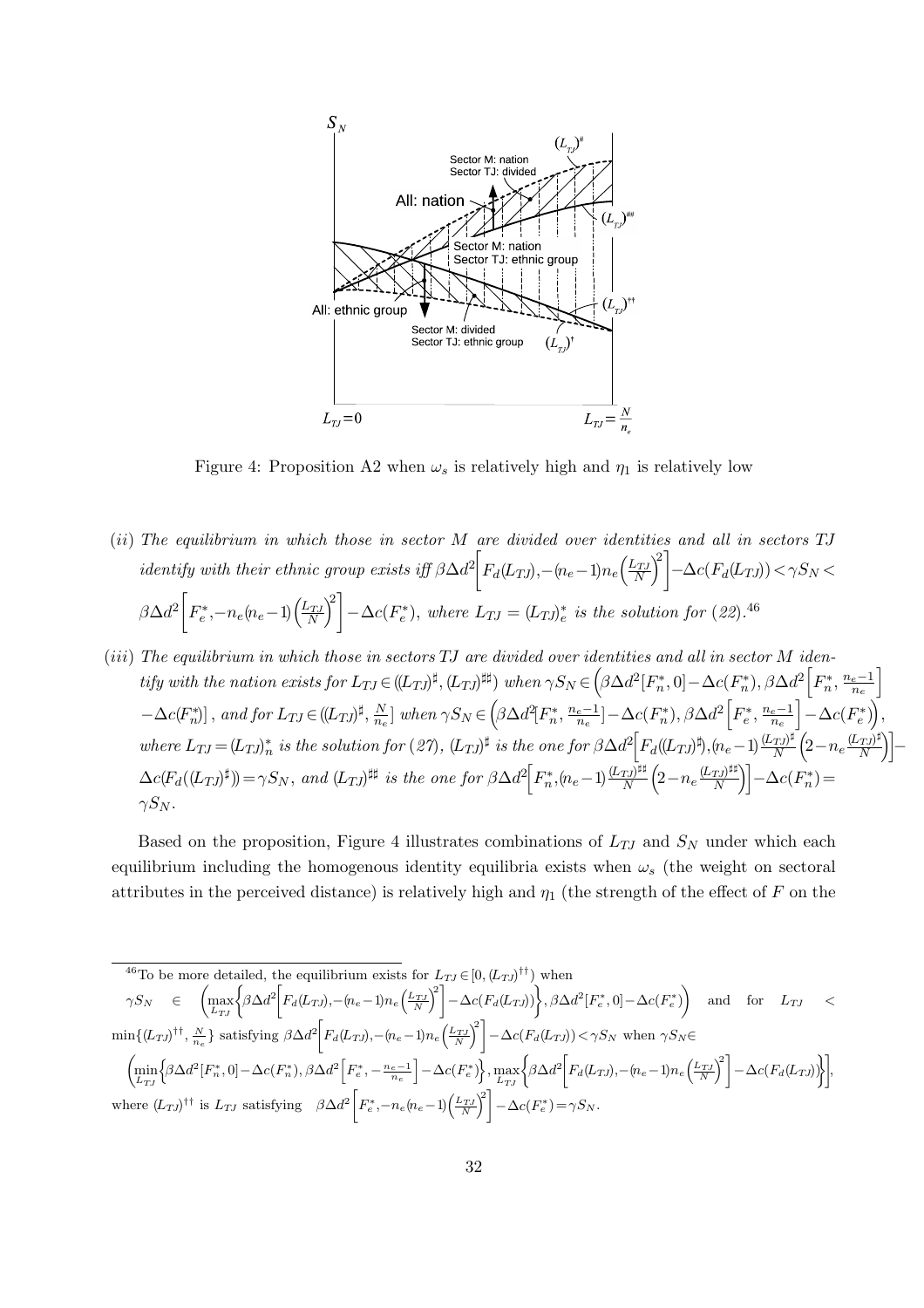

Figure 5: Proposition A2 when  $\omega_s$  is relatively low and  $\eta_1$  is relatively high

weights on ethnic and national attributes) is relatively low.<sup>47</sup> The equilibrium in which workers in sectors *TJ* identify with their ethnic group and those in sector *M* identify with the nation exists in the region with triple-dashed double-dotted lines (the lower borderline is not included), the one in which those in sector *M* are divided over identities and all in sectors *TJ* identify with their ethnic group exists in the region with negatively-sloped lines (both borderlines are not included), and the one in which those in sectors *TJ* are divided over identities and all in sector *M* identify with the nation exists in the region with positively-sloped lines (both borderlines are not included). As in Figure 3, the equilibrium in which all identify with the nation (their ethnic group) exists in the region above the upward-sloping solid curve (on or below the downward-sloping solid curve).

Given  $L_{TJ}$  (which is determined by the indifference condition for sectoral choices of the corresponding equilibrium), the heterogenous identity equilibria tend to exist when  $S_N$  is neither very high nor very low, and given  $S_N$ , the equilibrium in which those in sectors  $TJ$  identify with their ethnic group and those in sector *M* identify with the nation tends to exist when  $L_{TI}$  is large. Note that there are several regions in which multiple equilibria exist. In particular, the two equilibria in which workers in one of the sectors are divided over identities exist only in such regions. All five equilibria exist in the small triangular region on the left side of the figure.

<sup>&</sup>lt;sup>47</sup>To be more accurate, this is the case when  $\beta \Delta d^2 \left[ F_n^*, \frac{n_e - 1}{n_e} \right]$  $\Big]-\Delta c(F_n^*)>\beta \Delta d^2 [F_e^*,0]-\Delta c(F_e^*)\Leftrightarrow \beta \Delta d^2 [F_n^*,0] \Delta c(F_n^*)$  >  $\beta \Delta d^2 \left[ F_e^* , - \frac{n_e - 1}{n_e} \right]$  $\Big] - \Delta c(F_e^*) \Leftrightarrow \beta \frac{n_e - 1}{n_e} \omega_s > \beta \frac{n_e - 1}{n_e} \eta_1(F_e^* - F_n^*) + [\Delta c(F_n^*) - \Delta c(F_e^*)]$  holds, where  $\beta \Delta d^2 \left[ F_n^*, \frac{n_e - 1}{n_e} \right]$  $\Big[-\Delta c(F_n^*)\ (\beta \Delta d^2[F_e^*,0] - \Delta c(F_e^*))\Big]$  is the value of  $\gamma S_N$  at the intersection of the upward-sloping (downward-sloping) solid curve with  $L_{TJ} = \frac{N}{n_e} (L_{TJ} = 0)$ , and  $\beta \Delta d^2 [F_n^*, 0] - \Delta c (F_n^*) (\beta \Delta d^2 [F_e^*, -\frac{n_e-1}{n_e})]$  $-\Delta c(F_e^*))$ is the value of  $\gamma S_N$  at the intersection of the bottom dotted curve with  $L_{TJ} = 0$  ( $L_{TJ} = \frac{N}{n_e}$ ). The LHS of the last inequality increases with  $\omega_s$ , while the RHS can be shown to increase with  $\eta_1$ .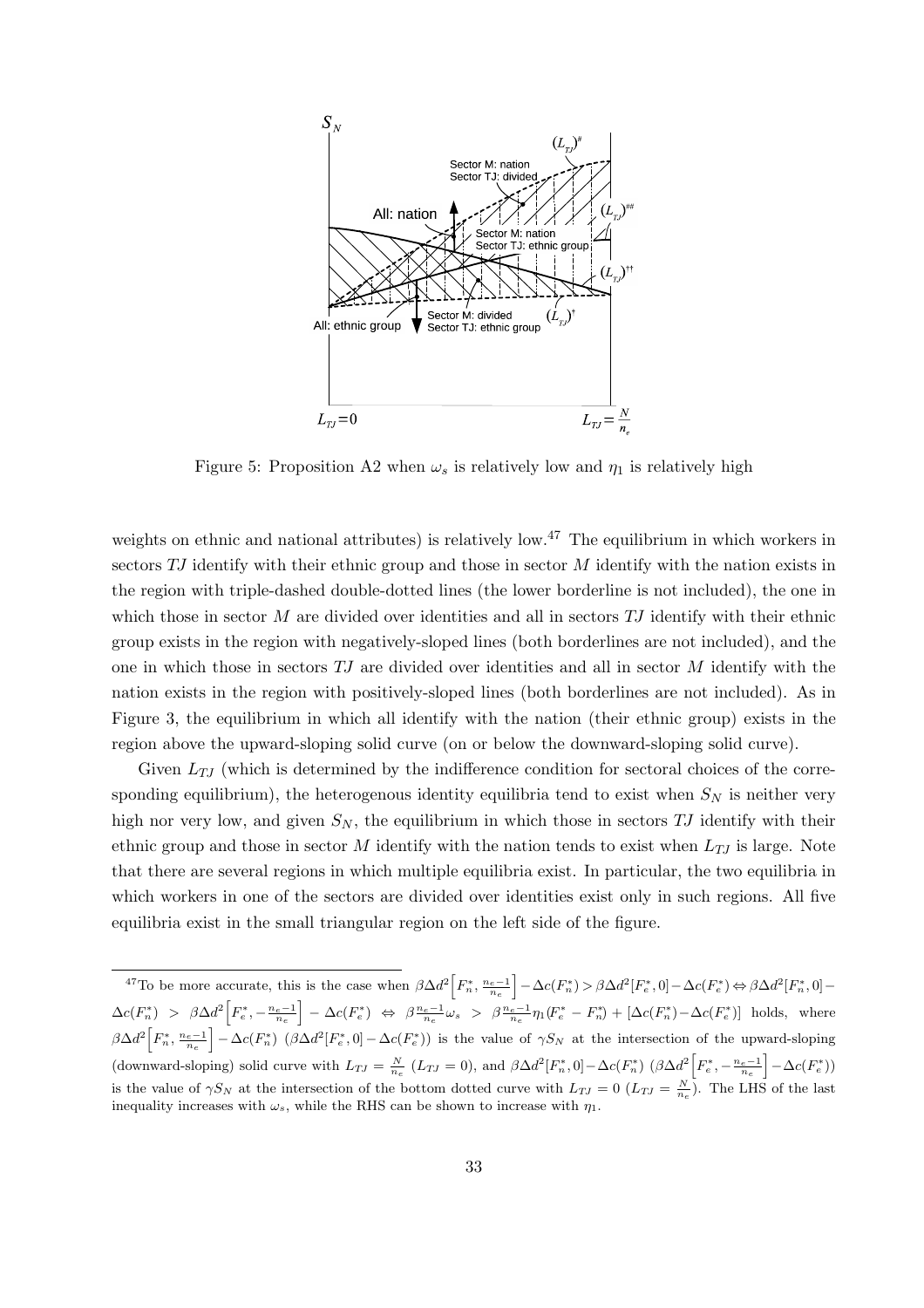Figure 5 illustrates combinations of  $L_{TJ}$  and  $S_N$  under which each equilibrium exists when  $\omega_s$ is relatively low and  $\eta_1$  is relatively high. Unlike Figure 4, the value of  $S_N$  at the intersection of the downward-sloping solid curve with  $L_{TJ} = 0$  is greater than the one at the intersection of the upward-sloping solid curve with  $L_{TJ} = \frac{n_e}{N}$ , and the value of  $S_N$  at the intersection of the bottom dotted curve with  $L_{TJ} = 0$  is smaller than the one at the intersection of the curve with  $L_{TJ} = \frac{n_e}{N}$ . However, basic features of the figure are similar to the previous one.

# **Appendix B Proofs**

**Proof of the uniqueness of**  $(L_{TJ})_{d}^{*}$ . The derivative of the LHS of (29) with respect to  $L_{TJ}$  equals

$$
- (1 - \alpha) A_T (L_{TJ})^{\alpha - 2} + 2\beta \omega_s \frac{n_e}{N} \left[ 1 - (n_e - 1) \frac{L_{TJ}}{N} \right] + \frac{n_e - 1}{n_e} \left\{ \beta \eta_1 + \frac{1}{\theta - 1} \delta \frac{V}{(F_d (L_{TJ}))^2} \left( \frac{n_e - 1}{n_e} \right)^{\frac{1}{\theta - 1}} \left[ \left( \delta \frac{V}{F_d (L_{TJ})} \right)^{\frac{1}{\theta - 1}} - \left( \delta \frac{V}{F_d (L_{TJ})} - \beta \eta_1 \right)^{\frac{1}{\theta - 1}} \right] \right\} F'_d(L_{TJ}), \tag{36}
$$

where, from (28),

$$
F'_{d}(L_{TJ}) = \frac{\left(\frac{n_{e}-1}{n_{e}}\right)^{\frac{1}{\theta-1}} \left[\left(\delta \frac{V}{F_{d}(L_{TJ})}\right)^{\frac{1}{\theta-1}} - \left(\delta \frac{V}{F_{d}(L_{TJ})} - \beta \eta_{1}\right)^{\frac{1}{\theta-1}}\right] n_{e}}{1 + \frac{1}{\theta-1} \delta \frac{V}{(F_{d}(L_{TJ}))^{2}} \left(\frac{n_{e}-1}{n_{e}}\right)^{\frac{1}{\theta-1}} \left[\left(\delta \frac{V}{F_{d}(L_{TJ})}\right)^{\frac{1}{\theta-1}-1} n_{e} L_{TJ} + \left(\delta \frac{V}{F_{d}(L_{TJ})} - \beta \eta_{1}\right)^{\frac{1}{\theta-1}-1} (N - n_{e} L_{TJ})\right]} (37)
$$

The second derivative of the LHS of  $(29)$  with respect to  $L_{TJ}$  equals

$$
(2-\alpha)(1-\alpha)A_T(L_{TJ})^{\alpha-3} - 2\beta\omega_s \frac{n_e(n_e-1)}{N^2}
$$

$$
+ \frac{d\left(\frac{n_e-1}{n_e}\left\{\beta\eta_1 + \frac{1}{\theta-1}\delta\frac{V}{(F_d(L_{TJ}))^2}\left(\frac{n_e-1}{n_e}\right)^{\overline{\theta-1}}\left[\left(\delta\frac{V}{F_d(L_{TJ})}\right)^{\overline{\theta-1}} - \left(\delta\frac{V}{F_d(L_{TJ})} - \beta\eta_1\right)^{\overline{\theta-1}}\right]\right\}F_d'(L_{TJ})}{dL_{TJ}}.
$$
(38)

Since, as shown in the proof of Proposition 2 (iii), the LHS of (29) is always lower than that of  $(22)$ ,  $(L_{TJ})^*_{d} < (L_{TJ})^*_{e}$  holds. Thus, the derivative of the LHS of (22) for  $L_{TJ} \leq (L_{TJ})^*_{d}$  is negative, that is,  $-(1-\alpha)A_T(L_T J)^{\alpha-2}+2\beta\omega_s\frac{n_e}{N}<0$ . From this inequality, the first part of (38) is positive for  $L_{TJ} \leq (L_{TJ})^*_{d}$ , since it is greater than  $(1-\alpha)A_T(L_{TJ})^{\alpha-3}\left[ (2-\alpha) - L_{TJ}\frac{n_e-1}{N} \right] > 0$ .

The second part of (38) is positive at  $L_{TJ} \leq (L_{TJ})^*_{d}$  when  $\theta = 2$ , because the second part of (36) equals  $n_e-1$   $\alpha$ 

$$
\frac{n_e - 1}{n_e} \beta \eta_1 \left[ 1 + \delta \frac{V}{(F_d(L_{TJ}))^2} \frac{n_e - 1}{n_e} \right] \frac{\frac{n_e - 1}{n_e} \beta \eta_1 n_e}{1 + \delta \frac{V}{(F_d(L_{TJ}))^2} \frac{n_e - 1}{n_e} N},\tag{39}
$$

which clearly increases with  $L_{TJ}$ . Hence, the second derivative of the LHS of  $(29)$  is positive for  $L_{TJ} \leq (L_{TJ})^*_{d}$  and thus  $(L_{TJ})^*_{d}$  is unique (remember that the LHS of (29) is always lower than that of (22) whose solution is unique  $(L_{TJ})_e^*$ ). This also proves that the first derivative of the LHS is negative for  $L_{TJ} \leq (L_{TJ})^*_{d}$ .

**Proof of Proposition 1.** (i) Straightforward from (20) and (26). (ii) Shown in footnotes 26 and 27.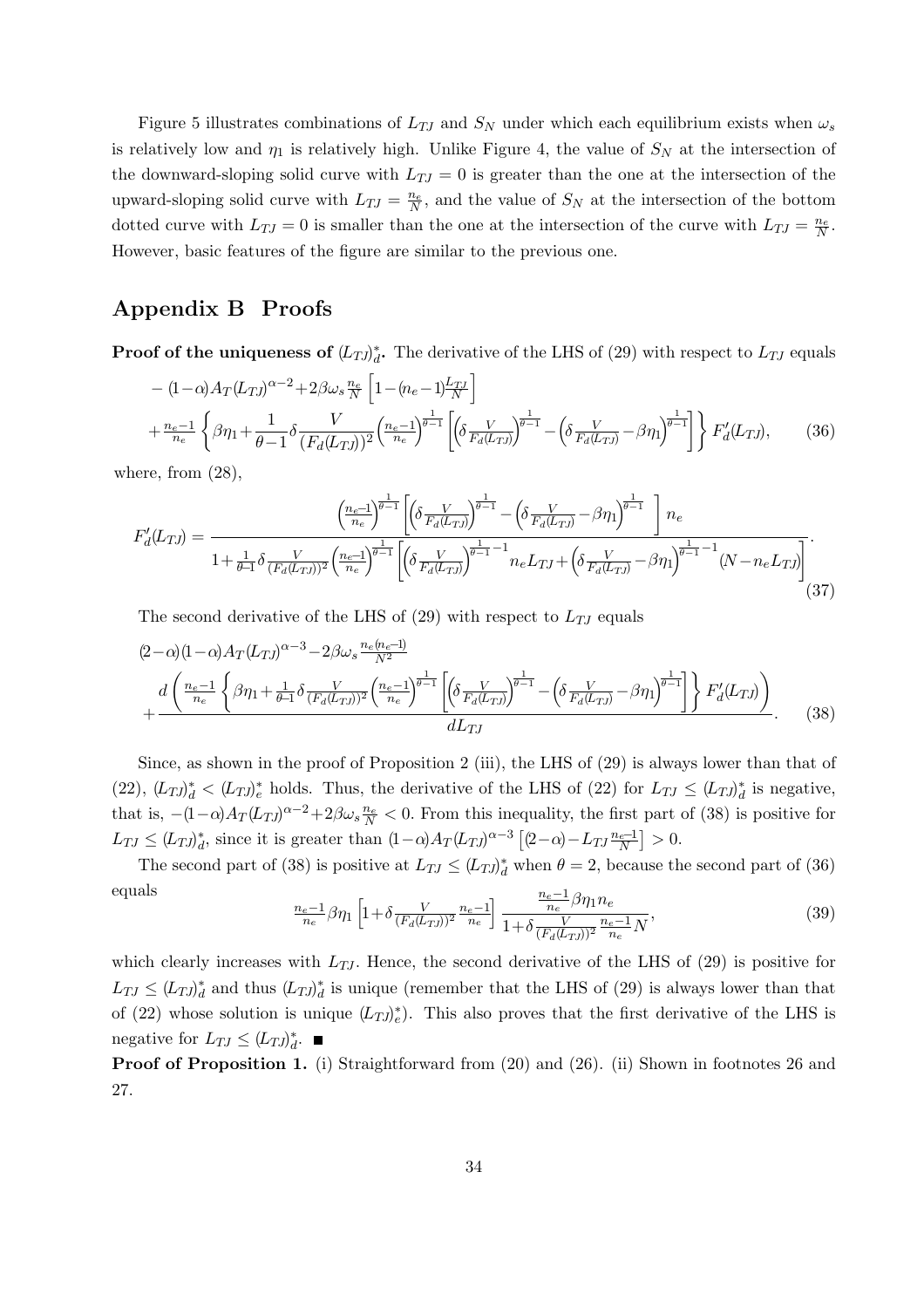(iii) Denote total output of the private good in the equilibrium in which all individuals identify with the nation (their ethnic group) by  $Y_n^*$  ( $Y_e^*$ ). From (1) and (2),

$$
Y_n^* > Y_e^* \Leftrightarrow A_T((L_{TJ})_n^*)^{\alpha} - A_M(L_{TJ})_n^* > A_T((L_{TJ})_e^*)^{\alpha} - A_M(L_{TJ})_e^* \tag{40}
$$

$$
\Leftrightarrow \left(1 - 2\frac{(L_{TJ})_n^*}{N}\right)(L_{TJ})_n^* - \left(1 - 2n_e \frac{(L_{TJ})_e^*}{N}\right)(L_{TJ})_e^* > 0 \text{ (from (22) and (27))} \tag{41}
$$

$$
\Leftrightarrow ((L_{TJ})_e^* - (L_{TJ})_n^*) \left[ \frac{2n_e}{N} ((L_{TJ})_e^* + (L_{TJ})_n^*) - 1 \right] + \frac{2}{N} (n_e - 1) ((L_{TJ})_n^*)^2 > 0. \tag{42}
$$

Since  $(L_T)^*$   $\geq$   $(L_T)^*$ , the above condition holds when  $A_M$  is not very high or  $A_T$  is not very low so that  $\frac{2n_e}{N}((L_{TJ})_e^* + (L_{TJ})_n^*) - 1 > \frac{4n_e}{N}(L_{TJ})_n^* - 1 \ge 0$  is true, although the condition could hold even when  $(L_{TJ})^*_{n}$  is much lower than  $\frac{N}{4n_e}$  if the second term dominates the first term. For example, if parameters and exogenous variables are such that  $(L_{TJ})_n^* \ge (L_{TJ})_e^* - (L_{TJ})_n^*$ , then the inequality holds when  $\frac{(L_{TJ})_n^*}{N} \geq \frac{1}{4n_e+2(n_e-1)}$ .

The derivative of total output with respect to  $L_{TJ}$  equals  $n_e \left[ \alpha A_T (L_{TJ})^{\alpha - 1} - A_M \right]$  from (1) and (2), which is negative (positive) when  $L_{TJ} > (<) L_{TJ}^{**} \equiv \left(\frac{\alpha A_T}{A_M}\right)$ *A<sup>M</sup>*  $\int_0^{\frac{1}{1-\alpha}}$  (<  $\frac{N}{n}$  $\frac{N}{n_e}$  from the assumption (21)). Thus,  $Y_n^* > Y_e^*$  holds if

$$
(L_{TJ})_n^* > L_{TJ}^{**} \Leftrightarrow A_T (L_{TJ}^{**})^{\alpha - 1} - \beta \omega_s \left( 1 - 2\frac{L_{TJ}^{**}}{N} \right) = \frac{A_M}{\alpha} - \beta \omega_s \left[ 1 - 2\left(\frac{\alpha A_T}{A_M}\right)^{\frac{1}{1 - \alpha}} \frac{1}{N} \right] > A_M \text{ from (27) and Assumption 2,}
$$
\n
$$
(43)
$$

where the derivative of the LHS of this equation with respect to  $\alpha$  equals

$$
-\frac{A_M}{\alpha^2} + \beta \omega_s \frac{2}{N} \frac{1}{1-\alpha} \left[ \frac{1}{1-\alpha} \ln \left( \frac{\alpha A_T}{A_M} \right) + \frac{1}{\alpha} \right] \left( \frac{\alpha A_T}{A_M} \right)^{\frac{1}{1-\alpha}}
$$
(44)

and the second derivative equals

$$
2\frac{A_M}{\alpha^3} + \beta\omega_s \frac{2}{N} \left( \frac{1}{1-\alpha} \left[ \frac{2}{(1-\alpha)^2} \ln\left(\frac{\alpha A_T}{A_M}\right) + \frac{1}{\alpha} \left( \frac{2}{1-\alpha} - \frac{1}{\alpha} \right) \right] + \left\{ \frac{1}{1-\alpha} \left[ \frac{1}{1-\alpha} \ln\left(\frac{\alpha A_T}{A_M}\right) + \frac{1}{\alpha} \right] \right\}^2 \right) \left( \frac{\alpha A_T}{A_M} \right)^{\frac{1}{1-\alpha}}
$$
  
= 
$$
2\frac{A_M}{\alpha^3} + \beta\omega_s \frac{2}{N} \frac{1}{1-\alpha} \left\{ \left[ \frac{2}{(1-\alpha)^2} \ln\left(\frac{\alpha A_T}{A_M}\right) + \frac{1}{\alpha} \left( \frac{2}{1-\alpha} + \frac{\alpha}{1-\alpha} \frac{1}{\alpha} \right) \right] + \frac{1}{1-\alpha} \left[ \frac{1}{1-\alpha} \ln\left(\frac{\alpha A_T}{A_M}\right) + \frac{2}{\alpha} \right] \frac{1}{1-\alpha} \ln\left(\frac{\alpha A_T}{A_M}\right) \right\} \left( \frac{\alpha A_T}{A_M} \right)^{\frac{1}{1-\alpha}} > 0,
$$
\n(45)

from  $L_{TJ}^{**} = \left(\frac{\alpha A_T}{A_M}\right)$ *A<sup>M</sup>*  $\int_0^{\frac{1}{1-\alpha}}$  > 1.

Because (43) holds as  $\alpha \rightarrow 0$ , does not hold as  $\alpha \rightarrow 1$ , and the first derivative of the LHS of the equation is  $-\infty$  as  $\alpha \to 0$ , and it increases as  $\alpha$  goes up, there exists a  $\alpha \in (0, 1)$ , which depends on exogenous variables and parameters, below which  $(L_{TJ})_n^* > L_{TJ}^{**}$  and thus  $Y_n^* > Y_e^*$  hold.

By contrast,  $Y_n^* < Y_e^*$  holds if

$$
(L_{TJ})_e^* < L_{TJ}^{**} \Leftrightarrow A_T (L_{TJ}^{**})^{\alpha - 1} - \beta \omega_s \left(1 - 2n_e \frac{L_{TJ}^{**}}{N}\right) = \frac{A_M}{\alpha} - \beta \omega_s \left[1 - 2n_e \left(\frac{\alpha A_T}{A_M}\right)^{\frac{1}{1 - \alpha}} \frac{1}{N}\right] < A_M \text{ from (22) and Assumption 2.}
$$
\n
$$
(46)
$$

From a similar reasoning as above, if  $L_{TJ}^{**} = \left(\frac{\alpha A_T}{A_M}\right)^T$ *A<sup>M</sup>*  $\left(\frac{1}{1-\alpha}\right)^{\frac{1}{1-\alpha}} < \frac{N}{2n_e}$ , there exists a  $\overline{\alpha} \in (0,1)$  ( $>\alpha$ ) above which  $(L_{TJ})_e^* < L_{TJ}^{**}$  and thus  $Y_n^* < Y_e^*$  hold. (Or, from (42), if parameters and exogenous variables are such that  $(L_{TJ})_n^* \ge (L_{TJ})_e^* - (L_{TJ})_n^*$ , then the inequality holds for any  $\alpha$  when  $\frac{(L_{TJ})_n^*}{N} \le \frac{1}{6n_e + 2(n_e - 1)}$ .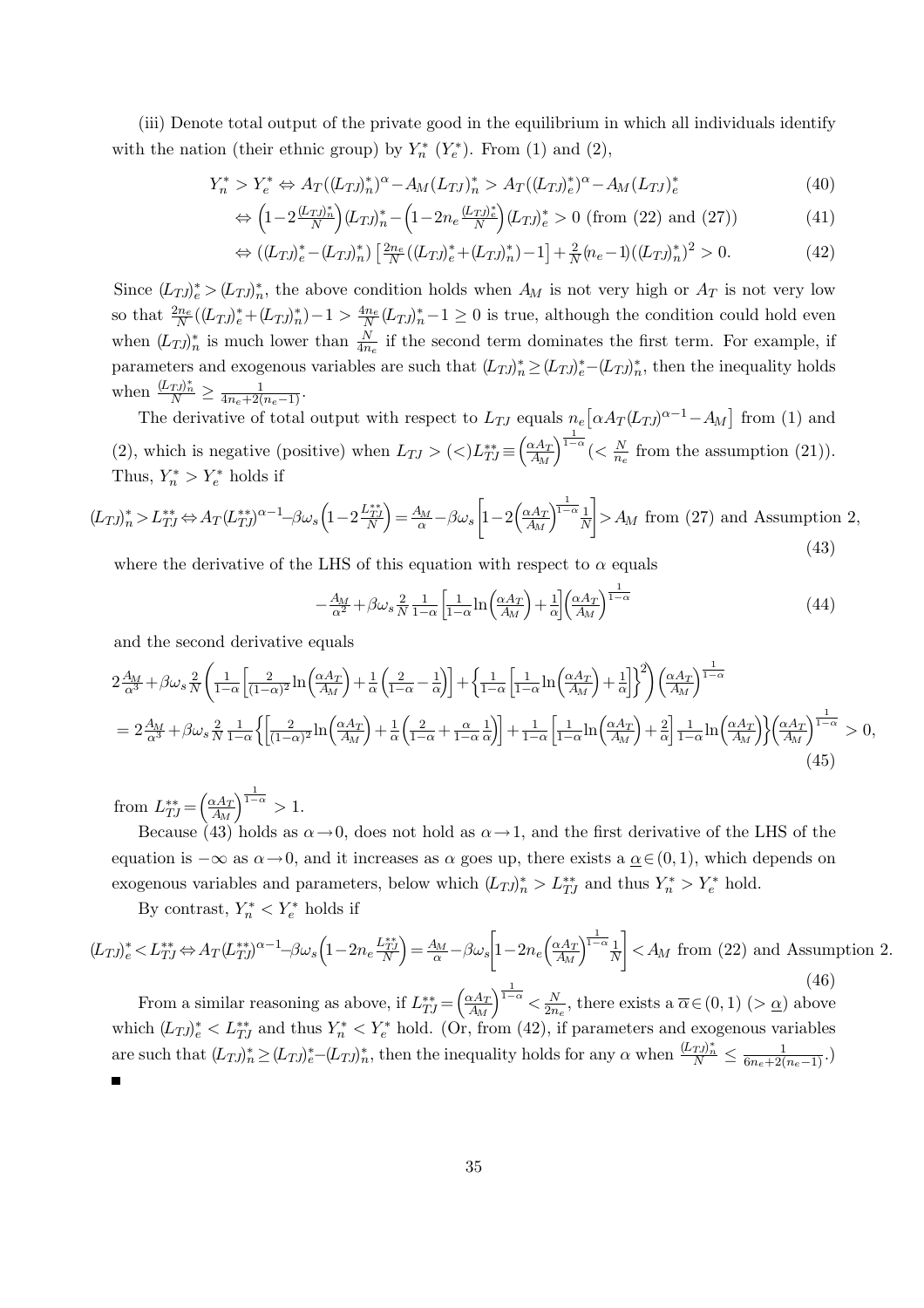**Proof of Proposition 2.** (i)  $F_n^* < F_{Td}^*$  is from (26) and (32),  $F_{Md}^* < F_e^*$  is from (20) and (35), and  $F_{Td}^* < F_d^* < F_{Md}^*$  is from (28), (32), and (35) and  $(L_{TJ})_{Td}^* < (L_{TJ})_{d}^* < (L_{TJ})_{Md}^*$  shown in (ii).

(ii)  $(L_{TJ})_{Td}^* = (L_{TJ})_{n}^*$  and  $(L_{TJ})_{Md}^* = (L_{TJ})_{e}^*$  are shown in Sections 3.2.2 and 3.2.3. As shown in footnote 26, the LHS of (22), the indifference condition whose solution is  $(L_{TJ})<sub>e</sub><sup>*</sup>$ , decreases with *L*<sub>*TJ*</sub> for *L*<sub>*TJ*</sub>  $\leq$  (*L*<sub>*TJ*)<sup> $*$ </sup>*e*.</sub>

Hence, given parameters and exogenous variables,  $(L_{TJ})^*_{d} < (L_{TJ})^*_{e}$  holds, if the LHS of (29), the indifference condition whose solution is  $(L_{TJ})^*_{d}$ , is smaller than that of (22) at  $L_{TJ} = (L_{TJ})^*_{d}$ , which is true because

$$
\beta \left\{ (\eta_0 + \eta_1 F_d(L_{TJ})) \frac{n_e - 1}{n_e} + \omega_s \left[ n_e \left( \frac{L_{TJ}}{N} \right)^2 - \left( 1 - n_e \frac{L_{TJ}}{N} \right)^2 \right] \right\}
$$

$$
- \frac{1}{\theta} \left( \frac{n_e - 1}{n_e} \right)^{\frac{\theta}{\theta - 1}} \left[ \left( \delta \frac{V}{F_d(L_{TJ})} \right)^{\frac{\theta}{\theta - 1}} - \left( \delta \frac{V}{F_d(L_{TJ})} - \beta \eta_1 \right)^{\frac{\theta}{\theta - 1}} \right] - \gamma \left( \sigma_N - \sigma_{-N} \right) \leq -\beta \omega_s \left( 1 - 2n_e \frac{L_{TJ}}{N} \right) \tag{47}
$$

$$
\Leftrightarrow \beta \left[ (\eta_0 + \eta_1 F_d(L_{TJ})) \frac{n_e - 1}{n_e} - \omega_s n_e (n_e - 1) \left( \frac{L_{TJ}}{N} \right)^2 \right] - \frac{1}{\theta} \left( \frac{n_e - 1}{n_e} \right)^{\frac{\theta}{\theta - 1}} \left[ \left( \delta \frac{V}{F_d(L_{TJ})} \right)^{\frac{\theta}{\theta - 1}} - \left( \delta \frac{V}{F_d(L_{TJ})} - \beta \eta_1 \right)^{\frac{\theta}{\theta - 1}} \right] \leq \gamma \left( \sigma_N - \sigma_{-N} \right) \tag{48}
$$

*,*

where the inequality holds from (87) in the proof of Proposition A2.

As shown in footnote 27, the shape of the LHS of (27), the indifference condition whose solution is  $(L_{TJ})_n^*$ , is similar to that of (22). Hence,  $(L_{TJ})_d^* > (L_{TJ})_n^*$  holds if the LHS of (29) is greater than that of (27) at  $L_{TJ} = (L_{TJ})_d^*$ , which is true because

$$
\beta \left\{ (\eta_0 + \eta_1 F_d(L_{TJ})) \frac{n_e - 1}{n_e} + \omega_s \left[ n_e \left( \frac{L_{TJ}}{N} \right)^2 - \left( 1 - n_e \frac{L_{TJ}}{N} \right)^2 \right] \right\}
$$

$$
- \frac{1}{\theta} \left( \frac{n_e - 1}{n_e} \right)^{\frac{\theta}{\theta - 1}} \left[ \left( \delta \frac{V}{F_d(L_{TJ})} \right)^{\frac{\theta}{\theta - 1}} - \left( \delta \frac{V}{F_d(L_{TJ})} - \beta \eta_1 \right)^{\frac{\theta}{\theta - 1}} \right] - \gamma \left( \sigma_N - \sigma_{-N} \right) \ge -\beta \omega_s \left( 1 - \frac{2L_{TJ}}{N} \right) \tag{49}
$$

$$
\Leftrightarrow \beta \left[ (\eta_0 + \eta_1 F_d(L_{TJ})) \frac{n_e - 1}{n_e} + \omega_s (n_e - 1) \frac{L_{TJ}}{N} \left( 2 - n_e \frac{L_{TJ}}{N} \right) \right] - \frac{1}{\theta} \left( \frac{n_e - 1}{n_e} \right)^{\frac{\theta}{\theta - 1}} \left[ \left( \frac{\delta V}{F_d(L_{TJ})} \right)^{\frac{\theta}{\theta - 1}} - \left( \frac{\delta V}{F_d(L_{TJ})} - \beta \eta_1 \right)^{\frac{\theta}{\theta - 1}} \right] \ge \gamma \left( \sigma_N - \sigma_{-N} \right), \tag{50}
$$

where the inequality holds from (88) in the proof of Proposition A2.

(iii) Denote total output of the private good in the equilibrium in which those in sector *M* (sectors *TJ*) identify with the nation (their ethnic group) by  $Y_d^*$ . From (1) and (2),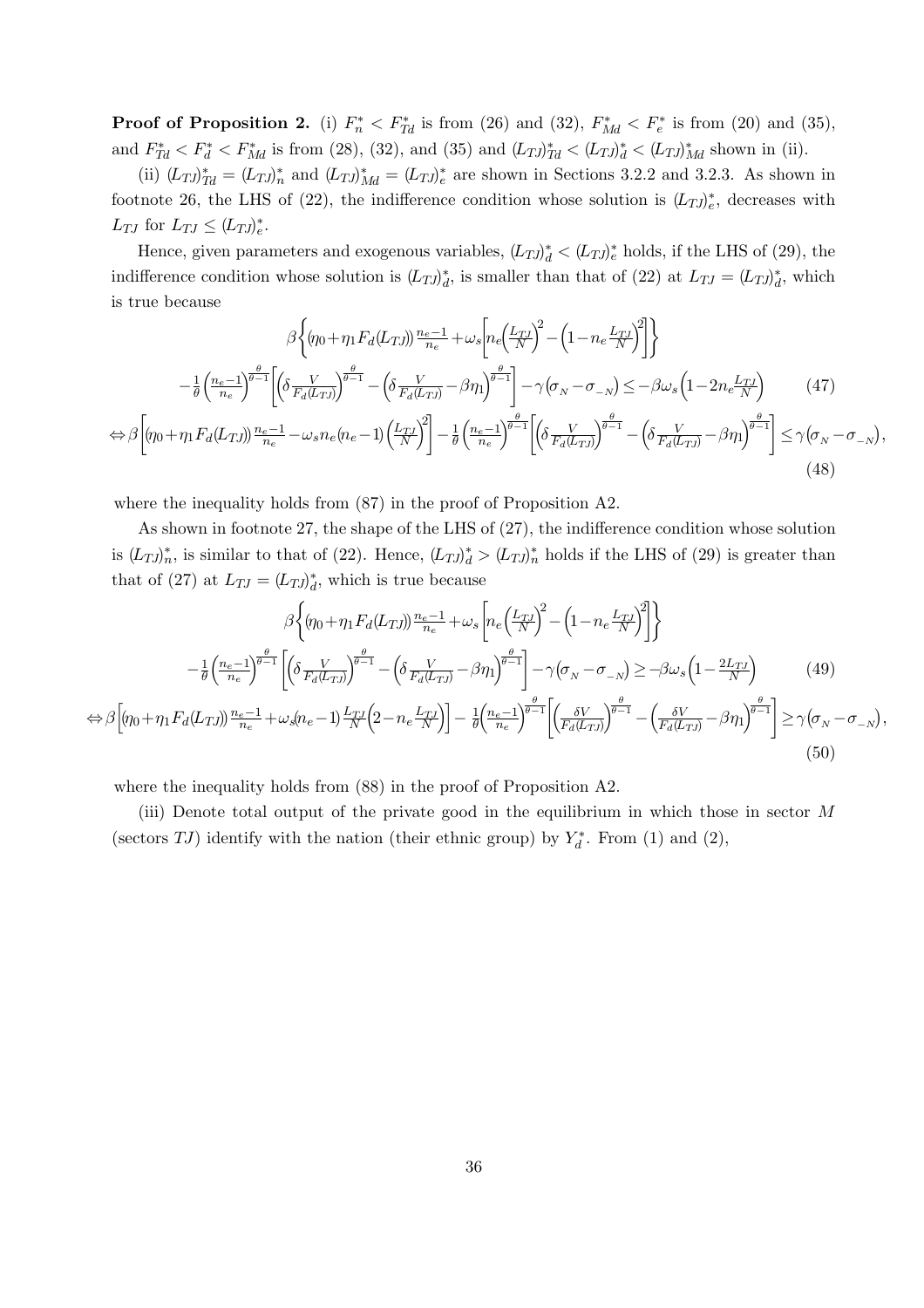$$
Y_{n}^{*} > Y_{d}^{*} \Leftrightarrow A_{T}((L_{TJ})_{n}^{*})^{\alpha} - A_{M}(L_{TJ})_{d}^{*} > A_{T}((L_{TJ})_{d}^{*})^{\alpha} - A_{M}(L_{TJ})_{d}^{*}
$$
\n
$$
\Leftrightarrow \beta \omega_{s} \left(1 - 2\frac{(L_{TJ})_{n}^{*}}{N}\right) (L_{TJ})_{n}^{*} - \left[\beta \left\{ \left[\eta_{0} + \eta_{1} F_{d}((L_{TJ})_{d}^{*}) \frac{n_{e}-1}{n_{e}} + \omega_{s} \left[ \frac{n_{e} \left(\frac{(L_{TJ})_{d}^{*}}{N}\right)^{2} - \left(1 - n_{e} \frac{(L_{TJ})_{d}^{*}}{N}\right)^{2}}{N}\right] \right\}}{\left[ \eta_{0} + \eta_{1} F_{d}((L_{TJ})_{d}^{*}) \frac{n_{e}-1}{n_{e}} + \omega_{s} \left[ \frac{n_{e} \left(\frac{(L_{TJ})_{d}^{*}}{N}\right)^{2} - \left(1 - n_{e} \frac{(L_{TJ})_{d}^{*}}{N}\right)^{2}}{N}\right] \right\}}{\left[ \eta_{0} + \eta_{1} F_{d}((L_{TJ})_{d}^{*}) \frac{n_{e}-1}{n_{e}} + \omega_{s} \left[ \frac{n_{e}-1}{N}\frac{(L_{TJ})_{d}^{*}}{N}\left(2 - n_{e} \frac{(L_{TJ})_{d}^{*}}{N}\right) \right] \right] \right\}} \left(L_{TJ}\right)_{d}^{*} > 0
$$
\n
$$
+ \frac{1}{\theta} \left(\frac{n_{e}-1}{n_{e}}\right)^{\frac{\theta}{\theta-1}} \left[ \left(\frac{\delta V}{F_{d}((L_{TJ})_{d}^{*})}\right)^{\frac{\theta}{\theta-1}} - \left(\frac{\delta V}{F_{d}((L_{TJ})_{d}^{*})} - \beta \eta_{1}\right)^{\frac{\theta}{\theta-1}} \right] + \gamma \left(\sigma_{N} - \sigma_{-N}\right) \right]
$$
\n(52)

$$
\Leftrightarrow \beta \omega_{s} ((L_{TJ})_{d}^{*} - (L_{TJ})_{n}^{*}) \left[ \frac{2}{N} ((L_{TJ})_{d}^{*} + (L_{TJ})_{n}^{*}) - 1 \right] + \left( \frac{\beta \left\{ \left[ \eta_{0} + \eta_{1} F_{d} ((L_{TJ})_{d}^{*}) \right] \frac{n_{e} - 1}{n_{e}} + \omega_{s} (n_{e} - 1) \frac{(L_{TJ})_{d}^{*}}{N} \left( 2 - n_{e} \frac{(L_{TJ})_{d}^{*}}{N} \right) \right\} \right) + \left( \frac{\beta \left\{ \left[ \eta_{0} + \eta_{1} F_{d} ((L_{TJ})_{d}^{*}) \right] \frac{\theta}{n_{e}} - \frac{1}{N} \left( \omega_{s} (L_{TJ})_{d}^{*} \right) \frac{\theta}{n_{e}} - \frac{\beta}{N} \left( 2 - n_{e} \frac{(L_{TJ})_{d}^{*}}{N} \right) \right\} \right) + \left( \frac{\beta \left\{ \left[ \eta_{0} + \eta_{1} F_{d} ((L_{TJ})_{d}^{*}) \right] \frac{\theta}{n_{e}} - \frac{1}{N} \left( \omega_{s} (L_{TJ})_{d}^{*} \right) \frac{\theta}{n_{e}} - \frac{\beta}{N} \left( 2 - n_{e} \frac{(L_{TJ})_{d}^{*}}{N} \right) \right\} \right) + \left( \frac{\beta \left\{ \left[ \eta_{0} + \eta_{1} F_{d} ((L_{TJ})_{d}^{*}) \right] \frac{\theta}{n_{e}} - \frac{1}{N} \left( \omega_{s} (L_{TJ})_{d}^{*} \right) \frac{\theta}{n_{e}} - \frac{\beta}{N} \left( 2 - n_{e} \frac{(L_{TJ})_{d}^{*}}{N} \right) \right\} \right) + \left( \frac{\beta \left\{ \left[ \eta_{0} + \eta_{1} F_{d} ((L_{TJ})_{d}^{*}) \right] \frac{\theta}{n_{e}} - \frac{1}{N} \left( \frac{\delta V}{F_{d} ((L_{TJ})_{d}^{*})} \right) \frac{\theta}{n_{e}} - \frac{\beta}{N} \left( \omega_{s} (L_{TJ})_{d}^{*
$$

where the third equation is from (27) and (29).

Since  $(L_{TJ})^*_{d}$  >  $(L_{TJ})^*_{n}$  from (ii) of the proposition and the second term is non-negative from the equilibrium condition (88) in the proof of Proposition A2 (i)*,* the above inequality holds when *A<sup>M</sup>* is low enough or  $A_T$  is high enough that  $\frac{2}{N}((L_T)_d^* + (L_T)_n^*) - 1 > \frac{4}{N}$  $\frac{4}{N}(L_{TJ})_n^*$ −1 ≥ 0 is true, although the condition could hold even when  $(L_T)_n^*$  is much lower than  $\frac{N}{4}$  if the second term is large.

From  $(1)$  and  $(2)$ ,

$$
Y_{e}^{*} < Y_{d}^{*} \Leftrightarrow A_{T}((L_{TJ})_{e}^{*})^{\alpha} - A_{M}(L_{TJ})_{d}^{*} < A_{T}((L_{TJ})_{d}^{*})^{\alpha} - A_{M}(L_{TJ})_{d}^{*}
$$
\n
$$
\Leftrightarrow \beta \omega_{s} \left(1 - 2n_{e} \frac{(L_{TJ})_{e}^{*}}{N}\right) (L_{TJ})_{e}^{*} - \left(1 - \beta \left\{\n\begin{aligned}\n[\eta_{0} + \eta_{1} F_{d}((L_{TJ})_{d}^{*})\n\end{aligned}\n\right] \frac{n_{e} - 1}{n_{e}} + \omega_{s}\n\left[\n\begin{aligned}\n\eta_{e} \left(\frac{(L_{TJ})_{d}^{*}}{N}\right)^{2} - \left(1 - n_{e} \frac{(L_{TJ})_{d}^{*}}{N}\right)^{2} \\
+ (n_{e} - 1)n_{e} \left(\frac{(L_{TJ})_{d}^{*}}{N}\right)^{2} \\
-(n_{e} - 1)n_{e} \left(\frac{(L_{TJ})_{d}^{*}}{N}\right)^{2}\n\end{aligned}\n\right]\n\right\}
$$
\n
$$
+ \frac{1}{\theta} \left(\n\frac{n_{e} - 1}{n_{e}}\n\left[\n\frac{\delta V}{F_{d}(L_{TJ})_{d}^{*}}\n\right] \frac{\theta}{\theta^{-1}} - \left(\n\frac{\delta V}{F_{d}(L_{TJ})_{d}^{*}} - \beta \eta_{1}\right)\n\left[\n+ \gamma \left(\sigma_{N} - \sigma_{-N}\right)\n\right]\n\right]
$$
\n(55)

$$
\Leftrightarrow \beta \omega_s ( (L_{TJ})_e^* - (L_{TJ})_d^*) \left[ 1 - \frac{2n_e}{N} ((L_{TJ})_e^* + (L_{TJ})_d^*) \right]
$$

$$
+ \left( \frac{\beta \left\{ \left[ \eta_0 + \eta_1 F_d ((L_{TJ})_d^*) \right] \frac{n_e - 1}{n_e} - \omega_s n_e (n_e - 1) \left( \frac{(L_{TJ})_d^*}{N} \right)^2 \right\}}{-\frac{1}{\theta} \left( \frac{n_e - 1}{n_e} \right)^{\frac{\theta}{\theta - 1}}} \left[ \left( \frac{\delta V}{F_d ((L_{TJ})_d^*)} \right)^{\frac{\theta}{\theta - 1}} - \left( \frac{\delta V}{F_d ((L_{TJ})_d^*)} - \beta \eta_1 \right)^{\frac{\theta}{\theta - 1}} \right] - \gamma \left( \sigma_N - \sigma_{-N} \right) \right) (L_{TJ})_d^* < 0, \tag{56}
$$

where the third equation is from (22) and (29).

Since  $(L_{TJ})^*_{d} < (L_{TJ})^*_{e}$  from (ii) of the proposition and the second term is negative from the equilibrium condition (87) in the proof of Proposition A2 (i)*,* the above inequality holds when  $A_M$  is low enough or  $A_T$  is high enough that  $\frac{2n_e}{N}((L_{TJ})^*_d + (L_{TJ})^*_e) - 1 > \frac{4n_e}{N}(L_{TJ})^*_d - 1 \geq 0$  is true, although the condition could hold even when  $(L_{TJ})^*_{d}$  is much lower than  $\frac{N}{4n_e}$  if the second term is large negative.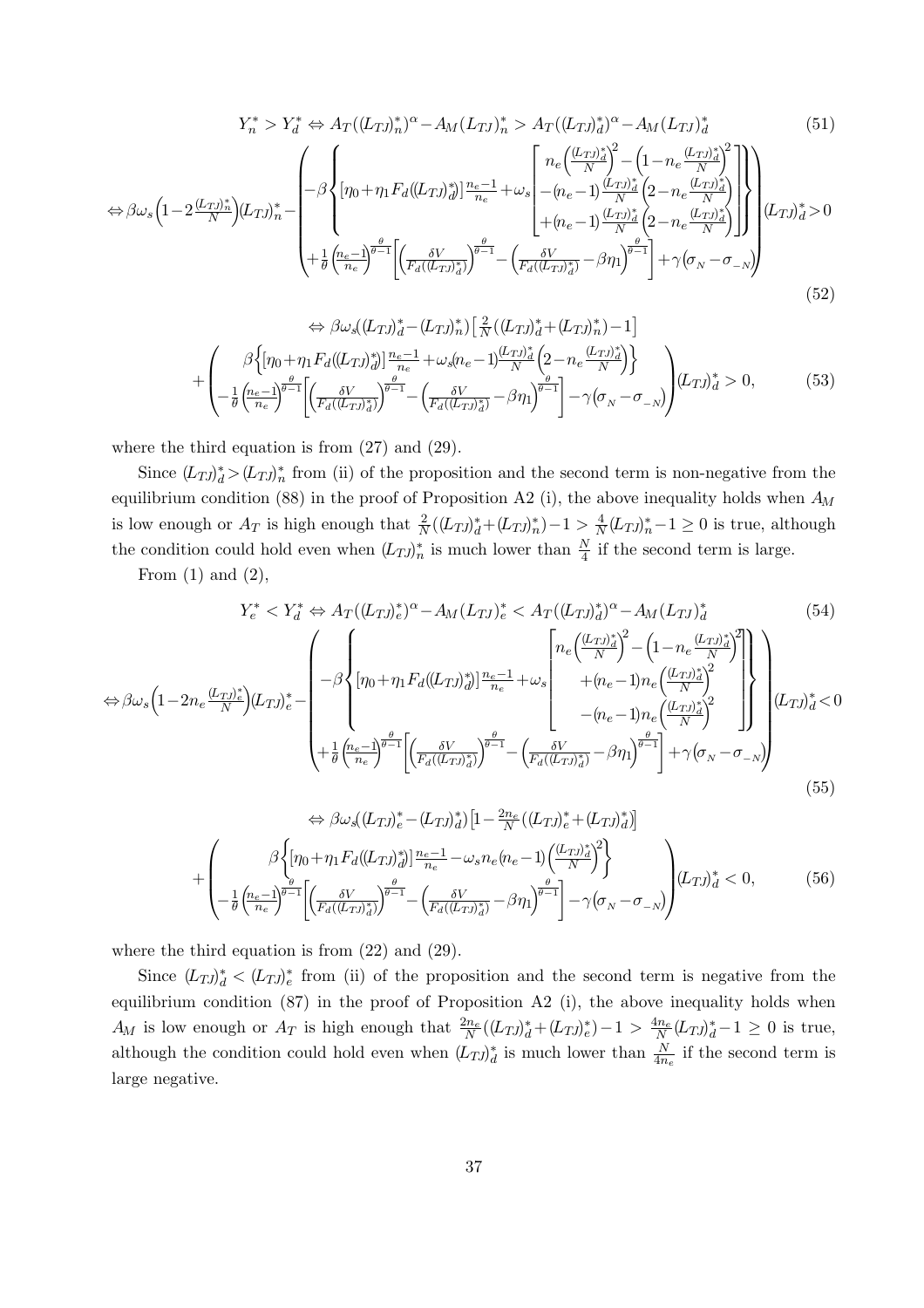As for the result on the relationship between  $\alpha$  and the magnitude relation of  $Y_d^*$  and  $Y_r^*$  or  $Y_e^*$ , the corresponding proof of Proposition 1 applies since  $(L_{TJ})_e^* > (L_{TJ})_d^* > (L_{TJ})_n^*$  holds (although the condition for  $Y_d^* > Y_e^*$  when  $\alpha$  is sufficiently low and the one for  $Y_d^* > Y_n^*$  when  $\alpha$  is sufficiently high could be strengthened).  $Y_{Td}^* = Y_n^*$  and  $Y_{Md}^* = Y_e^*$  are straightforward from  $(L_{TJ})_{Td}^* = (L_{TJ})_n^*$ and  $(L_{TJ})_{Md}^{*} = (L_{TJ})_{e}^{*}$ .

**Proof of Proposition 4.** It is enough to prove that the terms on the opposite side of  $\gamma(\sigma_N - \sigma_{-N})$ of all equilibrium conditions*−* the LHSs of (72) and (83) in the proof of Proposition A1 and of (87) and (88) in the proof of Proposition A2*−* increase with *η*<sup>0</sup> (that is, all dividing lines in Figure 2 shift upward with an increase in  $\eta_0$ ). As for the homogeneous identity equilibria, since *F* is independent of  $\eta_0$ , the result is straightforward from (72) and (83). As for the equilibrium in which those in sector *T* identify with their ethnic group and those in sector *M* identify with the nation, since *F* is independent of  $\eta_0$  for given  $L_{TJ}$  from (28), the result is straightforward from (87) and (88). (Each term of the conditions of the remaining equilibria are same as one of these terms.)

**Proof of Proposition 5.** (i) Straightforward from the equation determining F of each equilibrium,  $(20), (26), (28), (29), (31), \text{ and } (34).$ 

(ii) It is enough to prove that the terms on the opposite side of  $\gamma(\sigma_N - \sigma_{-N})$  of all equilibrium conditions*−* the LHSs of (72) and (83) in the proof of Proposition A1 and of (87) and (88) in the proof of Proposition A2*−* increase with *V* (that is, all dividing lines in Figure 2 shift upward with an increase in *V* ).

[The equilibrium in which all identify with their ethnic group] The derivative of the LHS of (72) in the proof of Proposition A1 with respect to *V* is, from (20),

$$
\frac{1}{\theta}(V)^{-1} \left\{ \beta \eta_1 \frac{n_e - 1}{n_e} F_e^* - \left( \frac{n_e - 1}{n_e} \right)^{\frac{\theta}{\theta - 1}} \left[ \left( \delta \frac{V}{F_e^*} \right)^{\frac{1}{\theta - 1}} - \left( \delta \frac{V}{F_e^*} - \beta \eta_1 \right)^{\frac{1}{\theta - 1}} \right] \delta \frac{V}{F_e^*} \right\} > \frac{1}{\theta}(V)^{-1} \left\{ \beta \eta_1 \frac{n_e - 1}{n_e} F_e^* - \left( \frac{n_e - 1}{n_e} \right)^{\frac{\theta}{\theta - 1}} \left( \delta \frac{V}{F_e^*} \right)^{\frac{\theta}{\theta - 1}} \right\} = \frac{1}{\theta}(V)^{-1} \frac{n_e - 1}{n_e} F_e^* \left( \beta \eta_1 - \frac{1}{N} \delta \frac{V}{F_e^*} \right).
$$
\n(57)

For  $F_e^* = \left(\delta \frac{n_e-1}{n_e}\right)$ *V F∗ e*  $\int_{0}^{\frac{1}{\theta-1}} N$  and  $F_n^* = \left[ \frac{n_e-1}{n_e} \left( \delta \frac{V_n}{F_n} \right) \right]$  $\int_{F_n^*}^V - \beta \eta_1 \Big]_0^{\frac{1}{\theta - 1}} N$  not to be very similar,  $\beta \eta_1$  must be of a similar order of magnitude to  $\delta \frac{V}{F}$  $\frac{V}{F_n^*}$  and  $\delta \frac{V}{F_e}$  $\frac{V}{F_e^*}$ . Then,  $\beta \eta_1 - \frac{1}{N}$  $\frac{1}{N} \delta \frac{V}{F_c}$  $\frac{V}{F_e^*} > 0$  and thus the above derivative is positive.

[The equilibrium in which all identify with the nation] Since  $\frac{dF_n^*}{dV} = \frac{\frac{1}{\theta-1}\delta}{\frac{\theta}{dx} - \delta \frac{V}{dx}}$  $\frac{\frac{1}{\theta-1}\delta}{\frac{\theta'}{F_n^*}-\beta\eta_1}$  and  $\frac{d(\frac{V}{F_n^*})}{dV}$  =  $\frac{1}{F_n^*}$  $\left(\delta \frac{V}{F_n^*} - \beta \eta_1\right)$  $\frac{d\vec{r}}{\vec{\theta}-1}$  *b*<sub>*F*<sup> $*$ </sup><sup>*n*</sup></sub> *-* $\beta$ <sub>*n*</sub><sub>1</sub> from (26), the derivative of the LHS of (83) with respect to *V* is, *n*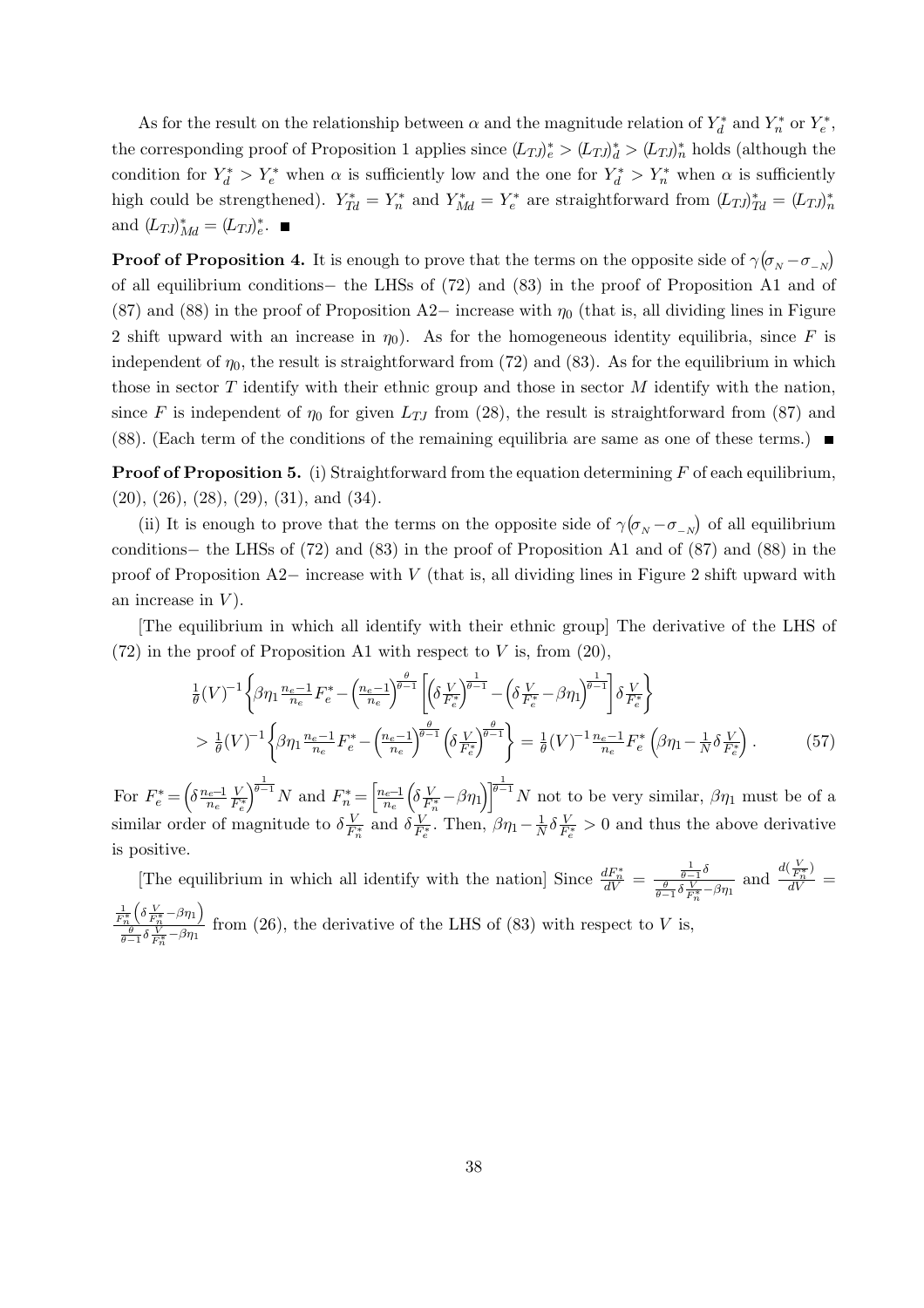$$
\frac{\frac{1}{\theta-1}\delta}{\frac{\theta}{\theta-1}\delta\frac{V}{F_n^*} - \beta\eta_1} \left\{ \beta\eta_1 \frac{n_e-1}{n_e} - \left(\frac{n_e-1}{n_e}\right)^{\frac{\theta}{\theta-1}} \left[ \left(\delta\frac{V}{F_n^*}\right)^{\frac{1}{\theta-1}} - \left(\delta\frac{V}{F_n^*} - \beta\eta_1\right)^{\frac{1}{\theta-1}} \right] \frac{1}{F_n^*} \left(\delta\frac{V}{F_n^*} - \beta\eta_1\right) \right\}
$$
\n
$$
= \frac{\frac{1}{\theta-1}\delta}{\frac{\theta}{\theta-1}\delta\frac{V}{F_n^*} - \beta\eta_1} \frac{n_e-1}{n_e} \left\{ \beta\eta_1 - \frac{1}{N} \left[ \left(\delta\frac{V}{F_n^*}\right)^{\frac{1}{\theta-1}} - \left(\delta\frac{V}{F_n^*} - \beta\eta_1\right)^{\frac{1}{\theta-1}} \right] \left(\delta\frac{V}{F_n^*} - \beta\eta_1\right)^{1-\frac{1}{\theta-1}} \right\}
$$
\n
$$
> \frac{\frac{1}{\theta-1}\delta}{\frac{\theta}{\theta-1}\delta\frac{V}{F_n^*} - \beta\eta_1} \frac{n_e-1}{n_e} \left( \beta\eta_1 - \frac{1}{N}\delta\frac{V}{F_n^*} \right) > 0. \tag{58}
$$

[The equilibrium in which those in sector *T* identify with their ethnic group and those in sector *M* identify with the nation] From (28),

$$
\frac{dF_d(L_{TJ})}{dV} = \frac{\frac{1}{\theta - 1} \delta \frac{1}{F_d(L_{TJ})} \left(\frac{n_e - 1}{n_e}\right)^{\frac{1}{\theta - 1}} \left[ \left(\delta \frac{V}{F_d(L_{TJ})}\right)^{\frac{1}{\theta - 1} - 1} n_e L_{TJ} + \left(\delta \frac{V}{F_d(L_{TJ})} - \beta \eta_1\right)^{\frac{1}{\theta - 1} - 1} (N - n_e L_{TJ}) \right]}{1 + \frac{1}{\theta - 1} \delta \frac{V}{[F_d(L_{TJ})]^2} \left(\frac{n_e - 1}{n_e}\right)^{\frac{1}{\theta - 1}} \left[ \left(\delta \frac{V}{F_d(L_{TJ})}\right)^{\frac{1}{\theta - 1} - 1} n_e L_{TJ} + \left(\delta \frac{V}{F_d(L_{TJ})} - \beta \eta_1\right)^{\frac{1}{\theta - 1} - 1} (N - n_e L_{TJ}) \right]} \tag{59}
$$

$$
\frac{d\left(\frac{V}{F_d(L_{TJ})}\right)}{dV} = \frac{\frac{1}{F_d(L_{TJ})}}{1 + \frac{1}{\theta - 1} \delta \frac{V}{[F_d(L_{TJ})]^2} \left(\frac{n_e - 1}{n_e}\right)^{\frac{1}{\theta - 1}} \left[ \left(\delta \frac{V}{F_d(L_{TJ})}\right)^{\frac{1}{\theta - 1} - 1} n_e L_{TJ} + \left(\delta \frac{V}{F_d(L_{TJ})} - \beta \eta_1\right)^{\frac{1}{\theta - 1} - 1} (N - n_e L_{TJ}) \right]} \tag{60}
$$

Thus, the derivative of the LHS of (87) or (88) with respect to *V* is,

$$
\frac{\frac{1}{\theta-1}\delta \frac{1}{F_d(L_{TJ})} \left(\frac{n_e-1}{n_e}\right)^{\frac{\theta}{\theta-1}} \left[ \left(\delta \frac{V}{F_d(L_{TJ})}\right)^{\frac{1}{\theta-1}-1} n_e L_{TJ} + \left(\delta \frac{V}{F_d(L_{TJ})} - \beta \eta_1\right)^{\frac{1}{\theta-1}-1} (N - n_e L_{TJ}) \right]}{\left(1 + \frac{1}{\theta-1}\delta \frac{V}{[F_d(L_{TJ})]^2} \left(\frac{n_e-1}{n_e}\right)^{\frac{1}{\theta-1}} \left[ \left(\delta \frac{V}{F_d(L_{TJ})}\right)^{\frac{1}{\theta-1}-1} n_e L_{TJ} + \left(\delta \frac{V}{F_d(L_{TJ})} - \beta \eta_1\right)^{\frac{1}{\theta-1}-1} (N - n_e L_{TJ}) \right]} \right] \times \left[ \beta \eta_1 - \frac{\left(\delta \frac{V}{F_d(L_{TJ})}\right)^{\frac{1}{\theta-1}} - \left(\delta \frac{V}{F_d(L_{TJ})} - \beta \eta_1\right)^{\frac{1}{\theta-1}}}{\left(\delta \frac{V}{F_d(L_{TJ})}\right)^{\frac{1}{\theta-1}-1} n_e L_{TJ} + \left(\delta \frac{V}{F_d(L_{TJ})} - \beta \eta_1\right)^{\frac{1}{\theta-1}-1} (N - n_e L_{TJ})} \right],
$$
\n(61)

where the expression inside the large square bracket is greater than

$$
\beta \eta_1 - \frac{\left(\delta \frac{V}{F_d(L_{TJ})}\right)^{\frac{1}{\theta - 1}}}{\left(\delta \frac{V}{F_d(L_{TJ})}\right)^{\frac{1}{\theta - 1} - 1} n_e L_{TJ} + \left(\delta \frac{V}{F_d(L_{TJ})} - \beta \eta_1\right)^{\frac{1}{\theta - 1} - 1} (N - n_e L_{TJ})} > \beta \eta_1 - \frac{1}{N} \delta \frac{V}{F_d(L_{TJ})} > 0. \tag{62}
$$

(Each term of the equilibrium condition of the remaining equilibria are same as one of the above terms.)  $\blacksquare$ 

**Proof of Proposition A1.** (i) The equilibrium in which all individuals identify with their ethnic group:

[Sector *M*] The utility of individual *i* of ethnic group *J* in sector *M* equals, from (17) and (18),

$$
A_M - \frac{1}{\theta} (f_{i,e})^{\theta} + \delta \frac{F_J}{F} V - \beta \omega_s \left(\frac{L_{TJ}}{N/n_e}\right)^2.
$$
 (63)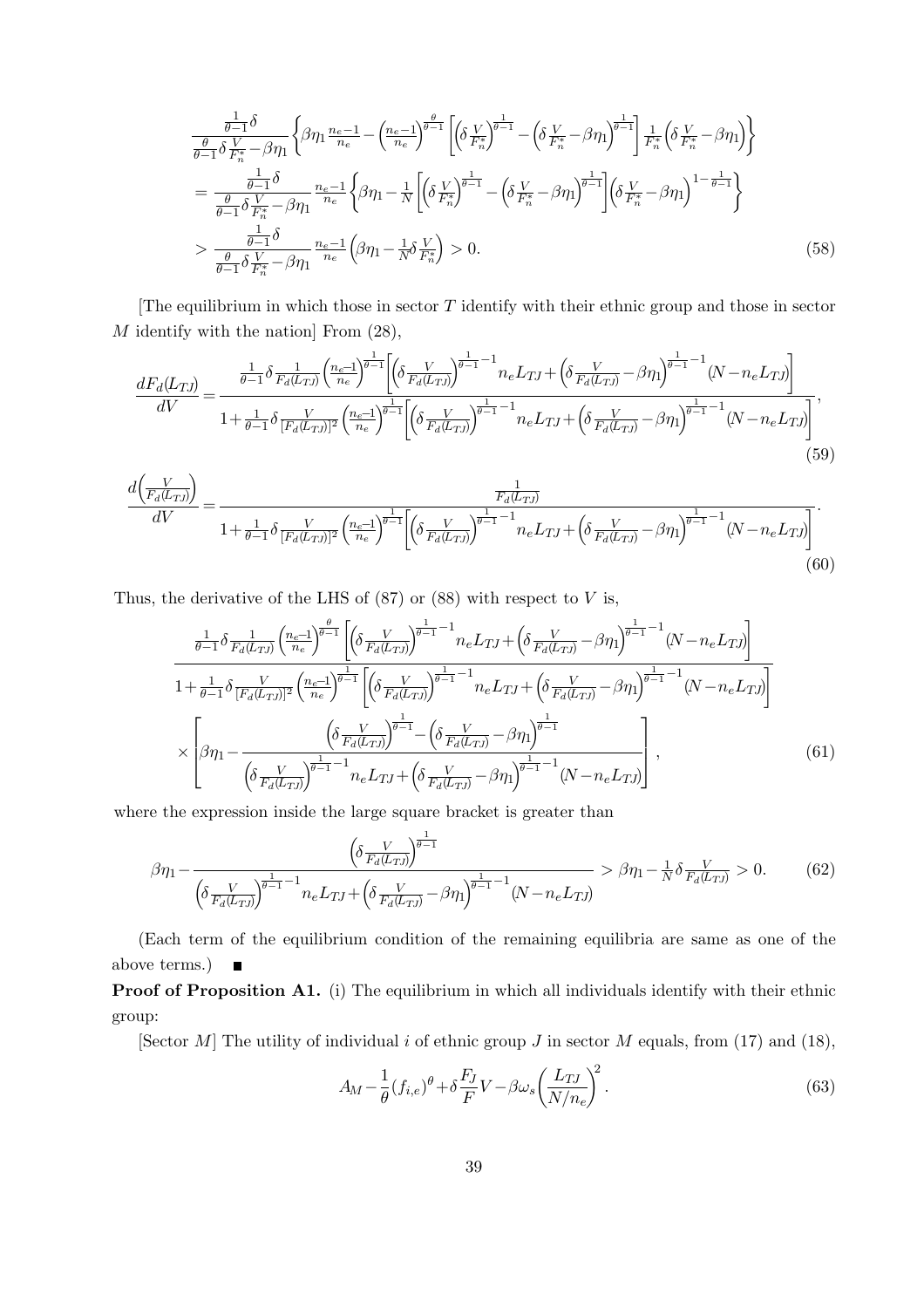If he deviates and identifies with the nation, the highest utility he gets is

$$
A_M - \frac{1}{\theta} [(f_{i,n})']^{\theta} + \delta \frac{(F_J)'}{F'} V - \beta \left\{ (\eta_0 + \eta_1 F) \frac{n_e - 1}{n_e} + \omega_s \left[ \left( \frac{L_{TI}}{N} \right)^2 + \sum_{K \neq J} \left( \frac{L_{TK}}{N} \right)^2 \right] \right\},
$$
(64)

where  $(f_{i,n})' = \left[ \delta \frac{F_{-J}}{(F')^2} V - \beta \eta_1 \frac{n_e-1}{n_e} \right]^{\frac{1}{\theta-1}}$ , not  $(f_{i,n})' = 0$ , from the assumption  $(16)$ ,  $(F_J)' = (f_{i,n})' +$  $\left(\frac{N}{2}\right)$  $\frac{N}{n_e} - 1$ )  $f_{i,e}$ , and  $F' = (F_J)' + F_{-J}$ .

When *N* is large enough, the deviation by one player affects aggregate values  $(F_J)'$  and  $F'$ very little, thus the above equation is approximated very well by the following equation that is marginally larger than the original one

$$
A_M - \frac{1}{\theta} (f_{i,n})^{\theta} + \delta \frac{F_J}{F} V - \beta \left( \eta_0 + \eta_1 F \right) \frac{n_e - 1}{n_e} + \omega_s \left[ \left( \frac{L_{TI}}{N} \right)^2 + \sum_{K \neq J} \left( \frac{L_{TK}}{N} \right)^2 \right] \right\}, \text{ where } f_{i,n} \text{ is given by (24).}
$$
\n
$$
(65)
$$

Thus, the deviation is not profitable if

$$
-\frac{1}{\theta}(f_{i,e})^{\theta} - \beta \omega_s \left(\frac{L_{TJ}}{N/n_e}\right)^2 \ge -\frac{1}{\theta}(f_{i,n})^{\theta} - \beta \left\{ (\eta_0 + \eta_1 F) \frac{n_e - 1}{n_e} + \omega_s \left[ \left(\frac{L_{TJ}}{N}\right)^2 + \sum_{K \neq J} \left(\frac{L_{TK}}{N}\right)^2 \right] \right\} + \gamma \left(\sigma_N - \sigma_{-N}\right) \tag{66}
$$

$$
\Leftrightarrow \beta \left\{ (\eta_0 + \eta_1 F) \frac{n_e - 1}{n_e} + \omega_s \left[ \sum_{K \neq J} \left( \frac{L_{TK}}{N} \right)^2 - (n_e^2 - 1) \left( \frac{L_{IJ}}{N} \right)^2 \right] \right\} - \frac{1}{\theta} \left[ (f_{i,e})^{\theta} - (f_{i,n})^{\theta} \right] \ge \gamma \left( \sigma_N - \sigma_{-N} \right). \tag{67}
$$

[Sector *TJ*] The utility of individual *i* of ethnic group *J* in sector *TJ* is, from (19) and (18),

$$
A_T(L_{TJ})^{\alpha-1} - \frac{1}{\theta} (f_{i,e})^{\theta} + \delta \frac{F_J}{F} V - \beta \omega_s \left( 1 - \frac{L_{TJ}}{N/n_e} \right)^2 \tag{68}
$$

If he deviates and identifies with the nation, the highest utility is well approximated by

$$
A_T(L_{TJ})^{\alpha-1} - \frac{1}{\theta} (f_{i,n})^{\theta} + \delta \frac{F_J}{F} V - \beta \left\{ \omega_e \frac{n_e - 1}{n_e} + \omega_s \left[ \left( 1 - \frac{L_{TJ}}{N} \right)^2 + \sum_{K \neq J} \left( \frac{L_{TK}}{N} \right)^2 \right] \right\} + \gamma \left( \sigma_N - \sigma_{-N} \right). \tag{69}
$$

The deviation is not profitable if

$$
-\frac{1}{\theta}(f_{i,e})^{\theta} - \beta \omega_s \left(1 - \frac{L_{TJ}}{N/n_e}\right)^2 \ge -\frac{1}{\theta}(f_{i,n})^{\theta} - \beta \left\{\omega_e \frac{n_e - 1}{n_e} + \omega_s \left[\left(1 - \frac{L_{TJ}}{N}\right)^2 + \sum_{K \neq J} \left(\frac{L_{TK}}{N}\right)^2\right]\right\} + \gamma \left(\sigma_N - \sigma_{-N}\right) \tag{70}
$$

$$
\Leftrightarrow \beta \left( (\eta_0 + \eta_1 F) \frac{n_e - 1}{n_e} + \omega_s \left\{ \sum_{K \neq J} \left( \frac{L_{TK}}{N} \right)^2 + (n_e - 1) \frac{L_{TJ}}{N} \left[ 2 - (n_e + 1) \frac{L_{TJ}}{N} \right] \right\} \right) - \frac{1}{\theta} [(f_{i,e})^{\theta} - (f_{i,n})^{\theta}] \ge \gamma \left( \sigma_N - \sigma_{-N} \right). \tag{71}
$$

[The equilibrium condition] From this equation and (67), if the condition for the modern sector holds, so does the one for the traditional sector. Hence,  $(67)$  is the condition for the existence of the equilibrium when  $L_{TJ}$  is the solution for the indifference condition  $(22)$ . Since ethnic groups are symmetric and thus values of aggregate variables of all groups are the same, (67) becomes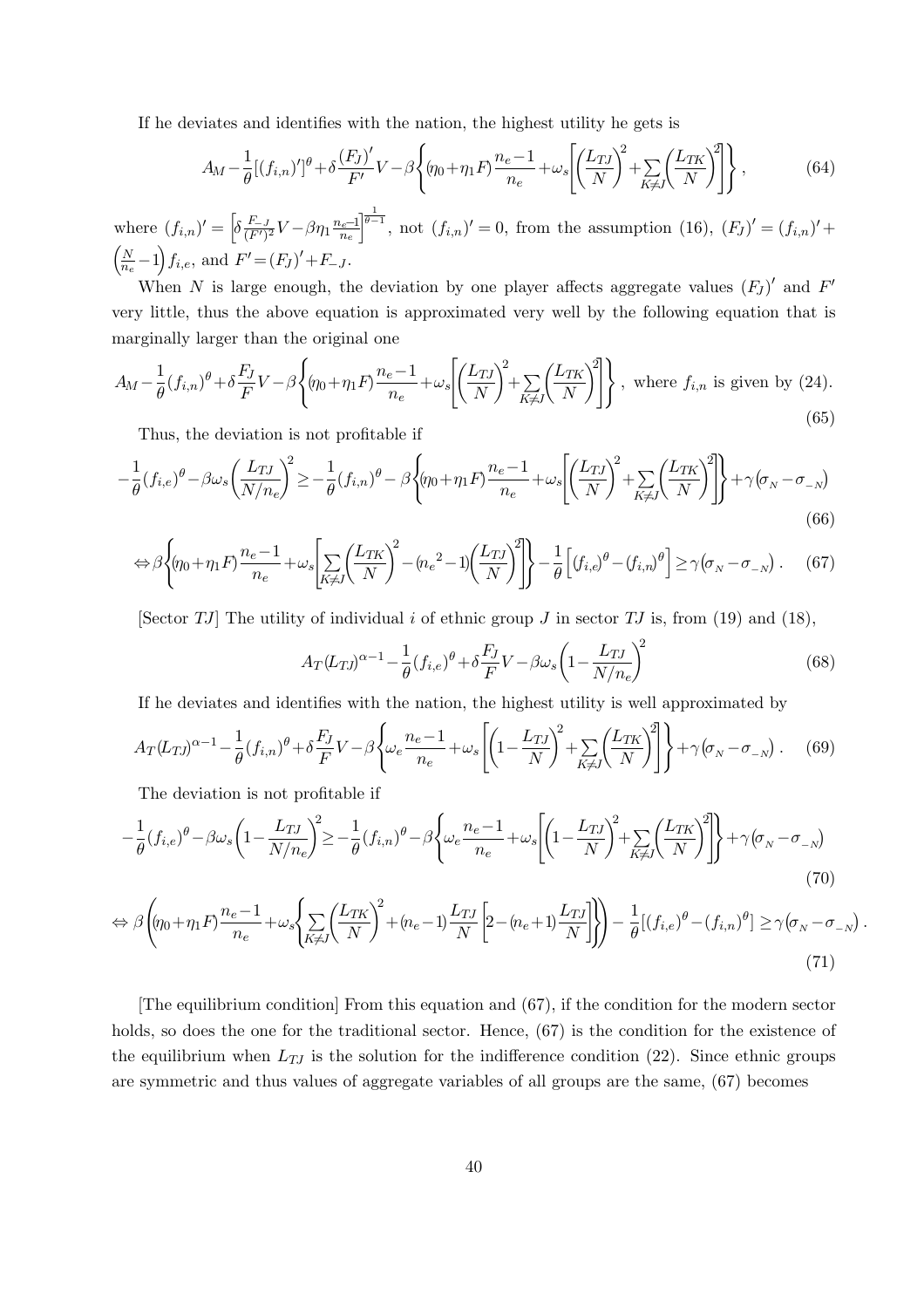$$
\beta \left[ (\eta_0 + \eta_1 F_e^*) \frac{n_e - 1}{n_e} - \omega_s n_e (n_e - 1) \left( \frac{L_{TJ}}{N} \right)^2 \right] - \frac{1}{\theta} \left( \frac{n_e - 1}{n_e} \right)^{\frac{\theta}{\theta - 1}} \left[ \left( \delta \frac{V}{F_e^*} \right)^{\frac{\theta}{\theta - 1}} - \left( \delta \frac{V}{F_e^*} - \beta \eta_1 \right)^{\frac{\theta}{\theta - 1}} \right] \ge \gamma \left( \sigma_N - \sigma_{-N} \right) \tag{72}
$$

$$
\Leftrightarrow \beta \Delta d^2 \left[ F_e^*, -n_e(n_e-1) \left( \frac{L_{TJ}}{N} \right)^2 \right] - \Delta c(F_e^*) \ge \gamma S_N,\tag{73}
$$

where  $F_e^*$  is given by (20), and  $\Delta d^2[\cdot]$ ,  $\Delta c(\cdot)$ , and  $S_N$  are as defined just before the proposition. The condition holds for any  $L_{TJ} \in [0, \frac{N}{n_e}]$  $\frac{N}{n_e}$ ] when  $\gamma S_N \leq \beta \Delta d^2 \left[ F_e^* , -\frac{n_e-1}{n_e} \right] - \Delta c(F_e^*).$  When  $\gamma S_N \in$ 

$$
\left(\beta \Delta d^2 \left[F_e^*, -\frac{n_e-1}{n_e}\right] - \Delta c(F_e^*), \beta \Delta d^2 [F_e^*, 0] - \Delta c(F_e^*)\right],
$$
 the condition holds for  $L_{TJ} \in [0, (L_{TJ})^{\dagger \dagger}]$ , where  

$$
(L_{TJ})^{\dagger \dagger}
$$
 is the solution for  $\beta \Delta d^2 \left[F_e^*, -n_e(n_e-1)\left(\frac{(L_{TJ})^{\dagger \dagger}}{N}\right)^2\right] - \Delta c(F_e^*) = \gamma S_N.$ 

(ii) The equilibrium in which all individuals identify with the nation:

[Sector *TJ*] The utility of individual *i* of ethnic group *J* in sector *TJ* is, from (25) and (24),

$$
A_T(L_{TJ})^{\alpha-1} - \frac{1}{\theta} (f_{i,n})^{\theta} + \delta \frac{F_J}{F} V - \beta \left\{ \omega_e \frac{n_e - 1}{n_e} + \omega_s \left[ \left( 1 - \frac{L_{TJ}}{N} \right)^2 + \sum_{K \neq J} \left( \frac{L_{TK}}{N} \right)^2 \right] \right\} + \gamma \left( \sigma_N - \sigma_{-N} \right). \tag{74}
$$

If he deviates and identifies with his ethnic group, the highest utility he gets is

$$
A_T(L_{TJ})^{\alpha-1} - \frac{1}{\theta} \left[ (f_{i,e})'' \right]^\theta + \delta \frac{(F_J)''}{F''} V - \beta \omega_s \left( 1 - \frac{L_{TJ}}{N/n_e} \right)^2, \qquad (75)
$$
  
where  $(f_{i,e})'' = \left[ \delta \frac{F_{-J}}{(F'')^2} V \right]^{\theta-1}, (F_J)'' = (f_{i,e})'' + \left( \frac{N}{n_e} - 1 \right) f_{i,n}, \text{ and } (F)'' = (F_J)'' + F_{-J}.$ 

When *N* is large enough, the deviation by one player affects aggregate values  $(F_J)$ <sup>"</sup> and  $(F)$ <sup>"</sup> very little, thus the above equation is approximated very well by the following equation that is marginally smaller than the original one

$$
A_T(L_{TJ})^{\alpha-1} - \frac{1}{\theta} (f_{i,e})^{\theta} + \delta \frac{F_J}{F} V - \beta \omega_s \left( 1 - \frac{L_{TJ}}{N/n_e} \right)^2, \text{ where } f_{i,e} \text{ is given by (18).}
$$
 (76)

The deviation is not profitable  $if^{48}$ 

$$
-\frac{1}{\theta}(f_{i,n})^{\theta} - \beta \left\{\omega_e \frac{n_e - 1}{n_e} + \omega_s \left[ \left(1 - \frac{L_{TJ}}{N}\right)^2 + \sum_{K \neq J} \left(\frac{L_{TK}}{N}\right)^2 \right] \right\} + \gamma \left(\sigma_N - \sigma_{-N}\right) > -\frac{1}{\theta} (f_{i,e})^{\theta} - \beta \omega_s \left(1 - \frac{L_{TJ}}{N/n_e}\right)^2 \tag{77}
$$

$$
\Leftrightarrow \beta \left( (\eta_0 + \eta_1 F) \frac{n_e - 1}{n_e} + \omega_s \left\{ \sum_{K \neq J} \left( \frac{L_{TK}}{N} \right)^2 + (n_e - 1) \frac{L_{TJ}}{N} \left[ 2 - (n_e + 1) \frac{L_{TJ}}{N} \right] \right\} \right) - \frac{1}{\theta} \left[ (f_{i,e})^{\theta} - (f_{i,n})^{\theta} \right] < \gamma \left( \sigma_N - \sigma_{-N} \right). \tag{78}
$$

[Sector *M*] The utility of individual *i* of ethnic group *J* in sector *M* equals, from (23) and (24),

<sup>&</sup>lt;sup>48</sup>The equation must hold with strict inequality because the deviant's approximate utility is marginally smaller than the true utility.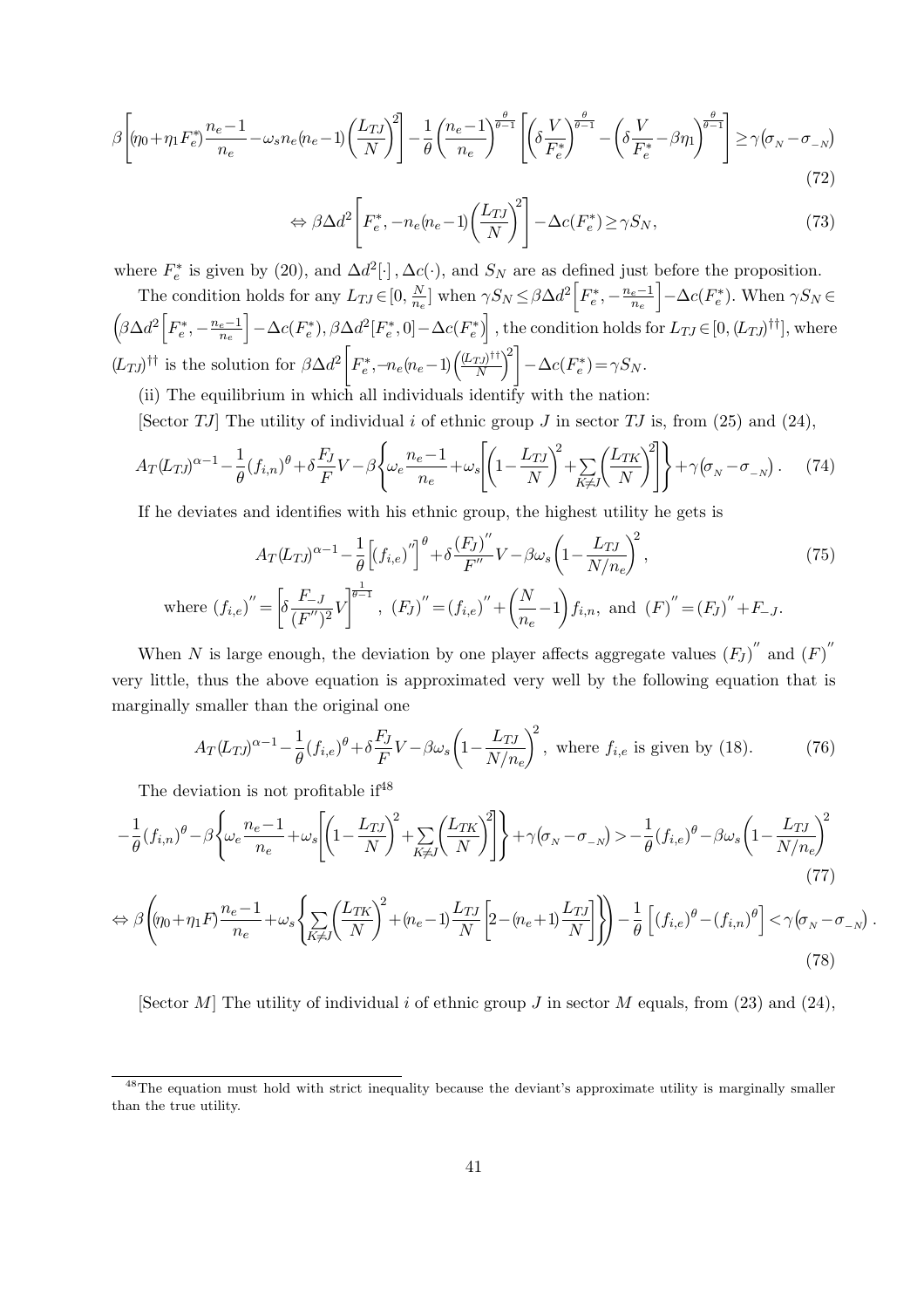$$
A_M - \frac{1}{\theta} (f_{i,n})^{\theta} + \delta \frac{F_J}{F} V - \beta \left\{ (\eta_0 + \eta_1 F) \frac{n_e - 1}{n_e} + \omega_s \left[ \left( \frac{L_{TI}}{N} \right)^2 + \sum_{K \neq J} \left( \frac{L_{TK}}{N} \right)^2 \right] \right\} + \gamma \left( \sigma_N - \sigma_{-N} \right). \tag{79}
$$

If he deviates and identifies with his ethnic group, the highest utility is well approximated by

$$
A_M - \frac{1}{\theta} (f_{i,e})^{\theta} + \delta \frac{F_J}{F} V - \beta \omega_s \left(\frac{L_{TJ}}{N/n_e}\right)^2.
$$
 (80)

The deviation is not profitable if

$$
-\frac{1}{\theta}(f_{i,n})^{\theta} - \beta \left\{ (\eta_0 + \eta_1 F) \frac{n_e - 1}{n_e} + \omega_s \left[ \left( \frac{L_{TJ}}{N} \right)^2 + \sum_{K \neq J} \left( \frac{L_{TK}}{N} \right)^2 \right] \right\} + \gamma \left( \sigma_N - \sigma_{-N} \right) > -\frac{1}{\theta} (f_{i,e})^{\theta} - \beta \omega_s \left( \frac{L_{TJ}}{N/n_e} \right)^2 \tag{81}
$$

$$
\Leftrightarrow \beta \left\{ (\eta_0 + \eta_1 F) \frac{n_e - 1}{n_e} + \omega_s \left[ \sum_{K \neq J} \left( \frac{L_{TK}}{N} \right)^2 - (n_e^2 - 1) \left( \frac{L_{TJ}}{N} \right)^2 \right] \right\} - \frac{1}{\theta} \left[ (f_{i,e})^{\theta} - (f_{i,n})^{\theta} \right] < \gamma \left( \sigma_N - \sigma_{-N} \right). \tag{82}
$$

[The equilibrium condition] From this equation and (78), if the condition for sector *TJ* holds, so does the one for sector  $M$ . Hence,  $(78)$  is the condition for the existence of this equilibrium when  $L_{TI}$  is the solution for the indifference condition (27). Since ethnic groups are symmetric, (78) becomes

$$
\beta \left[ (\eta_0 + \eta_1 F_n^*) \frac{n_e - 1}{n_e} + \omega_s (n_e - 1) \frac{L_{TJ}}{N} \left( 2 - n_e \frac{L_{TJ}}{N} \right) \right] - \frac{1}{\theta} \left( \frac{n_e - 1}{n_e} \right)^{\frac{\theta}{\theta - 1}} \left[ \left( \delta \frac{V}{F_n^*} \right)^{\frac{\theta}{\theta - 1}} - \left( \delta \frac{V}{F_n^*} - \beta \eta_1 \right)^{\frac{\theta}{\theta - 1}} \right] < \gamma \left( \sigma_N - \sigma_{-N} \right) \tag{83}
$$

$$
\Leftrightarrow \beta \Delta d^2 \bigg[ F_n^*(n_e - 1) \frac{L_{TJ}}{N} \bigg( 2 - n_e \frac{L_{TJ}}{N} \bigg) \bigg] - \Delta c(F_n^*) \langle \gamma S_N, \tag{84}
$$

where  $F_n^*$  is the solution for  $(26)$ . *n*

The above inequality holds for any  $L_{TJ} \in [0, \frac{N}{n_c}]$  $\frac{N}{n_e}$  when  $\gamma S_N > \beta \Delta d^2 \left[ F_n^*, \frac{n_e - 1}{n_e} \right] - \Delta c(F_n^*),$  and for  $L_{TJ} \in [0,(L_{TJ})^{\sharp\sharp})$  when  $\gamma S_N \in (\beta \Delta d^2[F_n^*,0] - \Delta c(F_n^*), \beta \Delta d^2 \left[F_n^*, \frac{n_e-1}{n_e}\right] - \Delta c(F_n^*)$ , where  $(L_{TJ})^{\sharp\sharp}$  is the solution for  $\beta \Delta d^2 \left[ F_n^*, (n_e - 1) \frac{(L_{TJ})^{\sharp\sharp}}{N} \right]$ *N* ( 2*−n<sup>e</sup>* (*LTJ*) *♯♯*  $\left[\frac{L}{N}\right]^{\sharp\sharp}\right]-\Delta c(F_n^*)=\gamma S_N.$ 

**Proof of Proposition A2.** [The proof that no other heterogenous identity equilibria exist] If workers in sector M weakly prefer to identify with their ethnic group, from (67), the following must hold in a symmetric equilibrium:

$$
\beta \left[ (\eta_0 + \eta_1 F) \frac{n_e - 1}{n_e} - \omega_s n_e (n_e - 1) \left( \frac{L_{TJ}}{N} \right)^2 \right] - \frac{1}{\theta} \left( \frac{n_e - 1}{n_e} \right)^{\frac{\theta}{\theta - 1}} \left[ \left( \delta \frac{V}{F} \right)^{\frac{\theta}{\theta - 1}} - \left( \delta \frac{V}{F} - \beta \eta_1 \right)^{\frac{\theta}{\theta - 1}} \right] \ge \gamma \left( \sigma_N - \sigma_{-N} \right). \tag{85}
$$

If workers in sector *TJ* weakly prefer to identify with the nation, from (78), the following must hold in a symmetric equilibrium:

$$
\beta \left[ (\eta_0 + \eta_1 F)^{\frac{n_e - 1}{n_e}} + \omega_s (n_e - 1) \frac{L_{TI}}{N} \left( 2 - n_e \frac{L_{TI}}{N} \right) \right] - \frac{1}{\theta} \left( \frac{n_e - 1}{n_e} \right)^{\frac{\theta}{\theta - 1}} \left[ \left( \delta \frac{V}{F} \right)^{\frac{\theta}{\theta - 1}} - \left( \delta \frac{V}{F} - \beta \eta_1 \right)^{\frac{\theta}{\theta - 1}} \right] \le \gamma \left( \sigma_N - \sigma_{-N} \right). \tag{86}
$$

Both conditions cannot hold simultaneously and thus such situations do not arise in equilibrium. (i) The equilibrium in which workers in sector *T* identify with their ethnic group and those in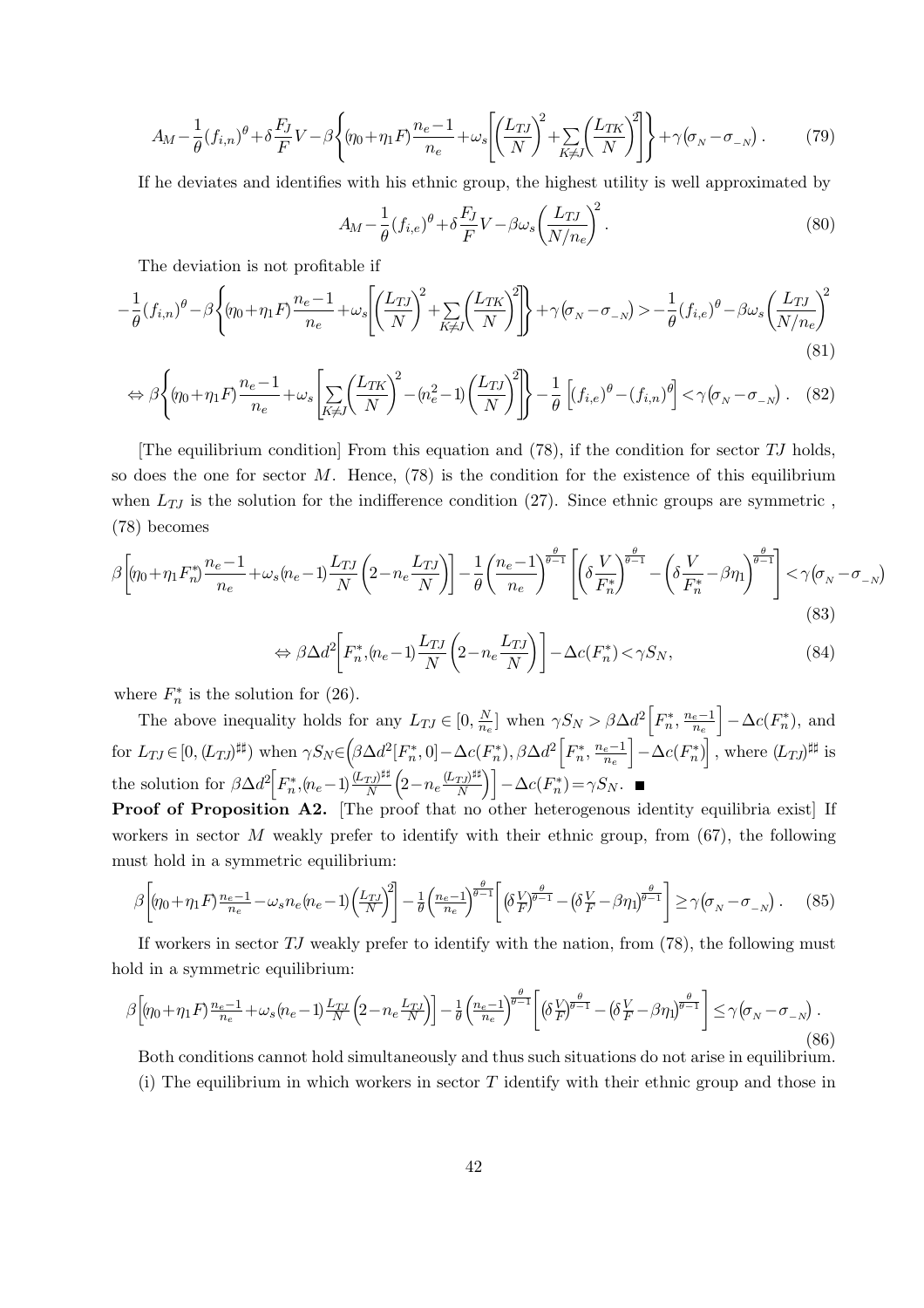sector *M* identify with the nation:

[Sector *M*] Because workers in sector *M* identify with the nation, the condition for them not to deviate from the equilibrium is given by (82) as in the equilibrium in which all identify with the nation.

In the symmetric equilibrium, the equation becomes

$$
\beta \left[ (\eta_0 + \eta_1 F_d(L_{TJ})) \frac{n_e - 1}{n_e} - \omega_s (n_e - 1) n_e \left( \frac{L_{TJ}}{N} \right)^2 \right] - \frac{1}{\theta} \left( \frac{n_e - 1}{n_e} \right)^{\frac{\theta}{\theta - 1}} \left[ \left( \delta \frac{V}{F_d(L_{TJ})} \right)^{\frac{\theta}{\theta - 1}} - \left( \delta \frac{V}{F_d(L_{TJ})} - \beta \eta_1 \right)^{\frac{\theta}{\theta - 1}} \right] < \gamma \left( \sigma_N - \sigma_{-N} \right),
$$
\n
$$
\Leftrightarrow \beta \Delta d^2 \left[ F_d(L_{TJ}), -(n_e - 1) n_e \left( \frac{L_{TJ}}{N} \right)^2 \right] - \Delta c \left( F_d(L_{TJ}) \right) < \gamma S_N,
$$
\n(87)

where  $F_d(L_T)$  is the solution for (28) and increases with  $L_T$ .

The relation between the LHS of the equation and *LTJ* is ambiguous, but the relation is positive for small  $L_{TJ}$  because the derivative of the LHS at  $L_{TJ} = 0$  is positive.

[Sector *TJ*] Because workers in sector *TJ* identify with their ethnic group, the condition for them not to deviate from the equilibrium is given by (71) as in the equilibrium in which all identify with their group.

In the symmetric equilibrium, the equation becomes

$$
\beta \left[ (\eta_0 + \eta_1 F_d(L_{TJ})) \frac{n_e - 1}{n_e} + \omega_s (n_e - 1) \frac{L_{TJ}}{N} \left( 2 - n_e \frac{L_{TJ}}{N} \right) \right] - \frac{1}{\theta} \left( \frac{n_e - 1}{n_e} \right)^{\frac{\theta}{\theta - 1}} \left[ \left( \delta \frac{V}{F_d(L_{TJ})} \right)^{\frac{\theta}{\theta - 1}} - \left( \delta \frac{V}{F_d(L_{TJ})} - \beta \eta_1 \right)^{\frac{\theta}{\theta - 1}} \right] \ge \gamma \left( \sigma_N - \sigma_{-N} \right)
$$
\n(88)

$$
\Leftrightarrow \beta \Delta d^2 \bigg[ F_d(L_{TJ}), (n_e - 1) \frac{L_{TJ}}{N} \bigg( 2 - n_e \frac{L_{TJ}}{N} \bigg) \bigg] - \Delta c (F_d(L_{TJ})) \ge \gamma S_N, \tag{89}
$$

*,*

where the LHS increases with  $L_{TJ}$  from (28).

Thus, the condition holds for any  $L_{TJ} \in [0, \frac{N}{n_c}]$  $\frac{N}{n_e}$  when  $\gamma S_N \leq \beta \Delta d^2 [F_n^*, 0] - \Delta c(F_n^*)$ , and for  $L_{TJ} \in [(L_{TJ})^{\sharp}, \frac{N}{n_{e}}]$  $\frac{N}{n_e}$ ] when  $\gamma S_N \in (\beta \Delta d^2 [F_n^*, 0] - \Delta c(F_n^*), \beta \Delta d^2 \left[ F_e^*, \frac{n_e - 1}{n_e} \right] - \Delta c(F_e^*)$ , where  $(L_{TJ})^{\sharp}$  is the solution for  $\beta \Delta d^2 \Big[ F_d(L_{TJ}), (n_e-1) \frac{L_{TJ}}{N} \Big( 2 - n_e \frac{L_{TJ}}{N} \Big) \Big] - \Delta c(F_d(L_{TJ})) = \gamma S_N.$ 

[The equilibrium condition] Hence, the equilibrium exists iff  $\beta \Delta d^2 \left[ F_d(L_{TJ}), - (n_e - 1) n_e \left( \frac{L_{TJ}}{N} \right)^2 \right]$  $\Delta c(F_d(L_T)) < \gamma S_N \leq \beta \Delta d^2 \Big[ F_d(L_{TJ}), (n_e-1) \frac{L_{TJ}}{N} \Big(2-n_e\frac{L_{TJ}}{N}\Big) \Big] - \Delta c(F_d(L_{TJ}))$ , where  $F_d(L_{TJ})$  is the solution for (28) and increases with  $L_{TJ}$  and  $L_{TJ} = (L_{TJ})^*_{d}$  is the solution for (29).

To be more detailed, the equilibrium exists for  $L_{TJ} \in [(L_{TJ})^{\sharp}, \frac{N}{n_d}]$  $\frac{N}{n_e}$  when

$$
\gamma S_N \in \left( \max_{L_{TJ}} \left\{ \beta \Delta d^2 \Big[ F_d(L_{TJ}), -(n_e - 1) n_e \Big( \frac{L_{TJ}}{N} \Big)^2 \Big] - \Delta c (F_d(L_{TJ})) \right\}, \beta \Delta d^2 \Big[ F_e^*, \frac{n_e - 1}{n_e} \Big] - \Delta c (F_e^*) \right] \text{ and for}
$$
  
\n
$$
L_{TJ} \ge \max \{ (L_{TJ})^\sharp, 0 \} \text{ satisfying } \beta \Delta d^2 \Big[ F_d(L_{TJ}), -(n_e - 1) n_e \Big( \frac{L_{TJ}}{N} \Big)^2 \Big] - \Delta c (F_d(L_{TJ})) < \gamma S_N \text{ when } \gamma S_N \in
$$
  
\n
$$
\left( \min_{L_{TJ}} \left\{ \beta \Delta d^2 \Big[ F_d(L_{TJ}), -(n_e - 1) n_e \Big( \frac{L_{TJ}}{N} \Big)^2 \Big] - \Delta c (F_d(L_{TJ})) \right\}, \max_{L_{TJ}} \left\{ \beta \Delta d^2 \Big[ F_d(L_{TJ}), -(n_e - 1) n_e \Big( \frac{L_{TJ}}{N} \Big)^2 \Big] - \Delta c (F_d(L_{TJ})) \right\}.
$$
  
\n(ii) The equilibrium in which those in sector  $M$  are divided over their identities and all in

sectors *TJ* identify with their ethnic group: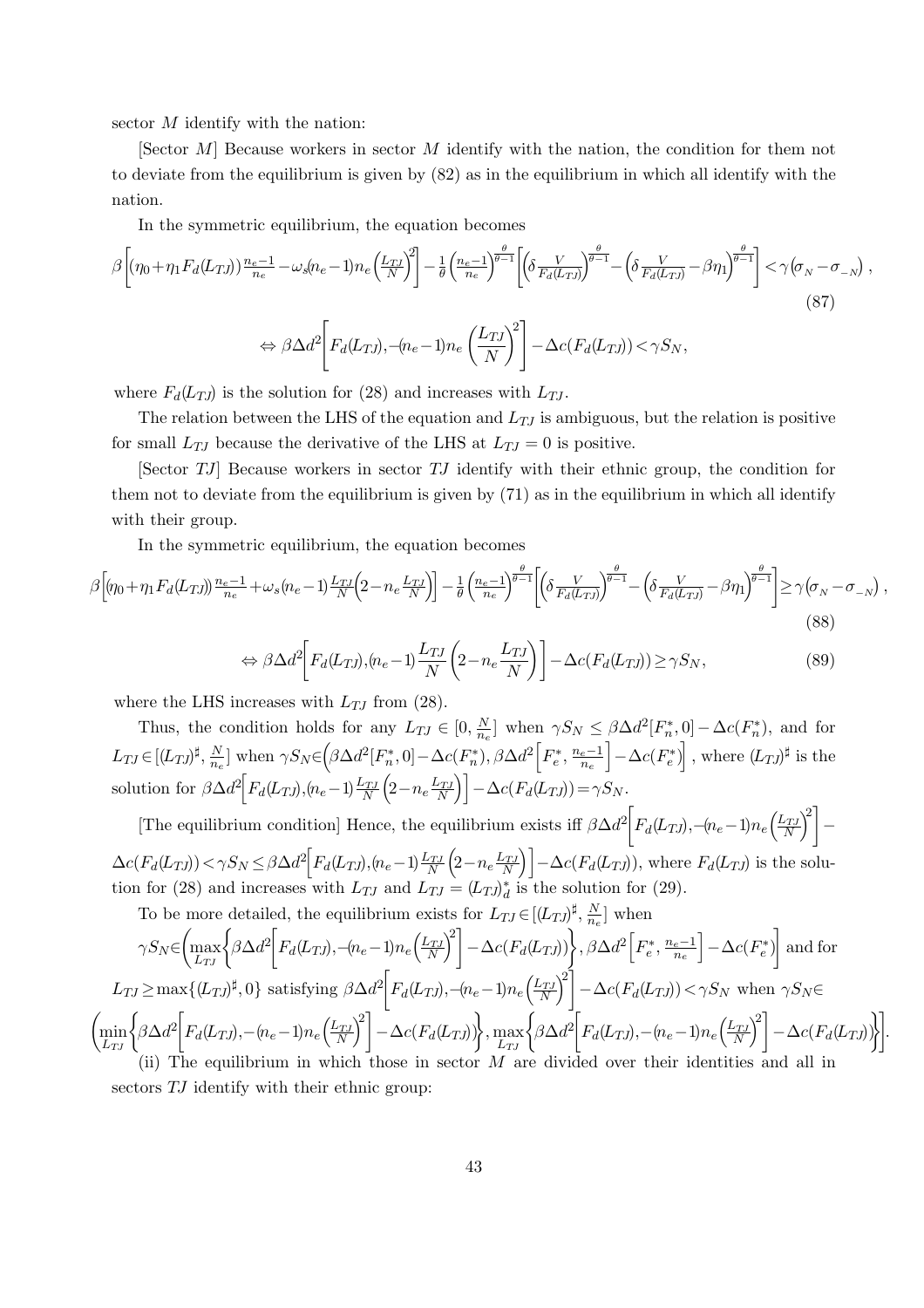[Sector *M*] As shown in Section 3.2.2, the following indifference condition for identity choices of sector *M* workers must hold

$$
\beta \left[ (\eta_0 + \eta_1 F)^{\frac{n_e - 1}{n_e}} - \omega_s n_e (n_e - 1) \left( \frac{L_{TJ}}{N} \right)^2 \right] - \frac{1}{\theta} \left( \frac{n_e - 1}{n_e} \right)^{\frac{\theta}{\theta - 1}} \left[ \left( \delta \frac{V}{F} \right)^{\frac{\theta}{\theta - 1}} - \left( \delta \frac{V}{F} - \beta \eta_1 \right)^{\frac{\theta}{\theta - 1}} \right] = \gamma \left( \sigma_N - \sigma_{-N} \right), \tag{31}
$$

where *F* satisfies

$$
F = \left(\frac{n_e - 1}{n_e}\right)^{\frac{1}{\theta - 1}} \left\{ \left(\delta \frac{V}{F} - \beta \eta_1\right)^{\frac{1}{\theta - 1}} P_{M,n} \left(N - n_e L_{TJ}\right) + \left(\delta \frac{V}{F}\right)^{\frac{1}{\theta - 1}} \left[n_e L_{TJ} + (1 - P_{M,n})(N - n_e L_{TJ})\right] \right\}.
$$
 (32)

Given  $L_{IJ}$ , the LHS of (31) increases with *F* and *F* satisfying (32) decreases with  $P_{M,n}$ . Hence, *F* and *PM,n* satisfying both equations exist iff

$$
\beta \left[ (\eta_0 + \eta_1 F_d(L_{TJ})) \frac{n_e - 1}{n_e} - \omega_s n_e (n_e - 1) \left( \frac{L_{TJ}}{N} \right)^2 \right] - \frac{1}{\theta} \left( \frac{n_e - 1}{n_e} \right)^{\frac{1}{\theta - 1}} \left[ \left( \delta \frac{V}{F_d(L_{TJ})} \right)^{\frac{\theta}{\theta - 1}} - \left( \delta \frac{V}{F_d(L_{TJ})F} - \beta \eta_1 \right)^{\frac{\theta}{\theta - 1}} \right]
$$
  
< 
$$
< \gamma \left( \sigma_N - \sigma_{-N} \right) < \beta \left[ (\eta_0 + \eta_1 F_e^*) \frac{n_e - 1}{n_e} - \omega_s n_e (n_e - 1) \left( \frac{L_{TJ}}{N} \right)^2 \right] - \frac{1}{\theta} \left( \frac{n_e - 1}{n_e} \right)^{\frac{1}{\theta - 1}} \left[ \left( \delta \frac{V}{F_e^*} \right)^{\frac{\theta}{\theta - 1}} - \left( \delta \frac{V}{F_e^*} - \beta \eta_1 \right)^{\frac{\theta}{\theta - 1}} \right],
$$
\n(90)

where  $F_e^*$  is given by (20) and  $F_d(L_{TJ})$  is given by (28) and increases with  $L_{TJ}$ .

The second inequality of (90) holds for any  $L_{TJ} \in [0, \frac{N}{n_c}]$  $\frac{N}{n_e}$ ] when  $\gamma S_N < \beta \Delta d^2 \left[ F_e^* , -\frac{n_e - 1}{n_e} \right] - \Delta c(F_e^*),$ and for  $L_{TJ} \in [0,(L_{TJ})^{\dagger\dagger})$  when  $\gamma S_N \in \left[\beta \Delta d^2 \left[F_e^*,-\frac{n_e-1}{n_e}\right] - \Delta c(F_e^*), \beta \Delta d^2 [F_e^*,0] - \Delta c(F_e^*)\right)$ , where  $(L_{TJ})^{\dagger\dagger}$  is  $L_{TJ}$  satisfying  $\beta \Delta d^2 \left[ F_e^*,-n_e(n_e-1)\left(\frac{L_{TJ}}{N}\right)^2 \right] - \Delta c(F_e^*) = \gamma S_N.$ 

The LHS of the first inequality is same as  $(29)$  in (i), thus the relation between the LHS and *LTJ* is positive for small *LTJ* but generally ambiguous.

[Sector *TJ*] Because workers in sector *TJ* identify with their ethnic group, the condition for them not to deviate from the equilibrium is given by (82) as in the equilibrium in which all identify with their ethnic group. In the symmetric equilibrium, the condition becomes

$$
\beta \left[ (\eta_0 + \eta_1 F)^{\frac{n_e - 1}{n_e}} + \omega_s (n_e - 1) \frac{L_{TJ}}{N} \left( 2 - n_e \frac{L_{TJ}}{N} \right) \right] - \frac{1}{\theta} \left[ \left( \delta \frac{n_e - 1}{n_e} \frac{V}{F} \right)^{\frac{\theta}{\theta - 1}} - \left( \delta \frac{n_e - 1}{n_e} \frac{V}{F} - \beta \eta_1 \frac{n_e - 1}{n_e} \right)^{\frac{\theta}{\theta - 1}} \right] \ge \gamma \left( \sigma_N - \sigma_{-N} \right),\tag{91}
$$

where  $F$  is the solution for (31) and (32). When (90) and thus (31) hold, this condition holds for certain.

[The equilibrium condition] Hence, the equilibrium exists iff  $\beta \Delta d^2 \left[ F_d(L_{TJ}) - (n_e - 1)n_e \left( \frac{L_{TJ}}{N} \right)^2 \right] \Delta c(F_d(L_{TJ})) \langle \gamma S_N \langle \beta \Delta d^2 \left[ F_e^*,-n_e(n_e-1) \left( \frac{L_{TJ}}{N} \right)^2 \right] - \Delta c(F_e^*)$ , where  $F_d(L_{TJ})$  is the solution for (28) and increases with  $L_{TJ}$  and  $L_{TJ} = (L_{TJ})_e^*$  is the solution for (22).

To be more detailed, the equilibrium exists for  $L_{TJ} \in [0, (L_{TJ})^{\dagger \dagger})$  when

$$
\gamma S_N \in \left( \max_{L_{TJ}} \left\{ \beta \Delta d^2 \Big[ F_d(L_{TJ}), - (n_e - 1) n_e \Big( \frac{L_{TJ}}{N} \Big)^2 \Big] - \Delta c (F_d(L_{TJ})) \right\}, \beta \Delta d^2 [F_e^*, 0] - \Delta c (F_e^*) \right) \text{ and for } L_{TJ} \n\min \{ (L_{TJ})^{\dagger \dagger}, \frac{N}{n_e} \} \text{ satisfying } \beta \Delta d^2 \Big[ F_d(L_{TJ}), - (n_e - 1) n_e \Big( \frac{L_{TJ}}{N} \Big)^2 \Big] - \Delta c (F_d(L_{TJ})) < \gamma S_N \text{ when } \gamma S_N \in\n\left( \min_{L_{TJ}} \Big\{ \beta \Delta d^2 [F_n^*, 0] - \Delta c (F_n^*), \beta \Delta d^2 \Big[ F_e^*, -\frac{n_e - 1}{n_e} \Big] - \Delta c (F_e^*) \right\}, \max_{L_{TJ}} \Big\{ \beta \Delta d^2 \Big[ F_d(L_{TJ}), - (n_e - 1) n_e \Big( \frac{L_{TJ}}{N} \Big)^2 \Big] - \Delta c (F_d(L_{TJ})) \Big\} \Big],
$$